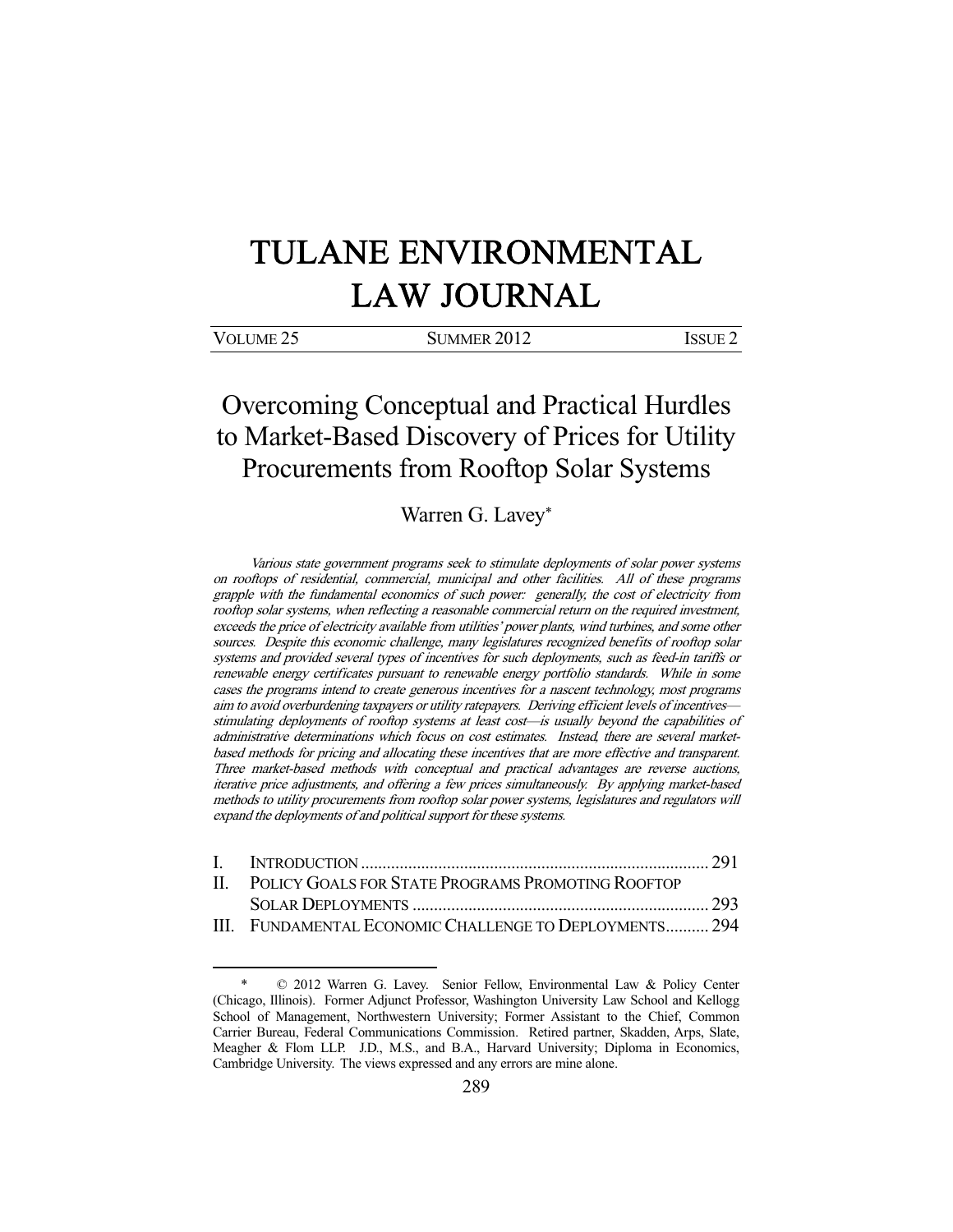|     | A.          |    | Conceptual Basis for Intervening in the Market for       |      |
|-----|-------------|----|----------------------------------------------------------|------|
|     |             |    |                                                          | .295 |
|     | В.          |    | Addressing the Economic Challenge Through Four           |      |
|     |             |    |                                                          | .296 |
|     |             | 1. | Correcting Implicit Subsidies in Pricing                 |      |
|     |             |    | Electricity from Fossil-Fuel Power Plants 296            |      |
|     |             | 2. | Decreasing the Capital Costs of Rooftop Solar            |      |
|     |             |    |                                                          |      |
|     |             | 3. |                                                          |      |
|     |             | 4. | Increasing the Revenues to Owners of Rooftop             |      |
|     |             |    | Solar Systems Through Utility Procurements 299           |      |
|     | $C_{\cdot}$ |    | Unknown Supply Curve Creates Risks of                    |      |
|     |             |    | Ineffectiveness, Inefficiency, and Inequity of           |      |
|     |             |    | Programs Based on Administrative Estimates 300           |      |
| IV. |             |    | <b>OVERCOMING THE ECONOMIC CHALLENGE FOR ROOFTOP</b>     |      |
|     |             |    | <b>SOLAR SYSTEMS</b>                                     | 304  |
|     | A.          |    | Oversubscription or Minimal Response to Some             |      |
|     |             |    | Programs Using Administratively Set Prices for           |      |
|     |             |    | Utility Procurements from Solar Systems304               |      |
|     | $B_{\cdot}$ |    | Market-Based Mechanisms for Expanding Rooftop            |      |
|     |             |    |                                                          |      |
|     |             | 1. |                                                          |      |
|     |             |    | <b>Characteristics of and Concerns About</b><br>a.       |      |
|     |             |    |                                                          |      |
|     |             |    | Observations from the Vermont Program 314<br>b.          |      |
|     |             |    | $\mathbf{c}$ .                                           |      |
|     |             | 2. | Iterative Price Adjustments Reflecting Supply            |      |
|     |             |    |                                                          |      |
|     |             |    | Characteristics of Iterative Price Adjustments 316<br>a. |      |
|     |             |    | Iterative Price Adjustment Mechanisms in<br>b.           |      |
|     |             |    | California, Michigan, and Germany 318                    |      |
|     |             | 3. | Offering a Few Prices Simultaneously  320                |      |
| V.  |             |    |                                                          |      |
|     |             |    | APPENDIX: DECLINE OF COST-BASED DETERMINATIONS OF        |      |
|     |             |    |                                                          |      |
|     |             |    |                                                          |      |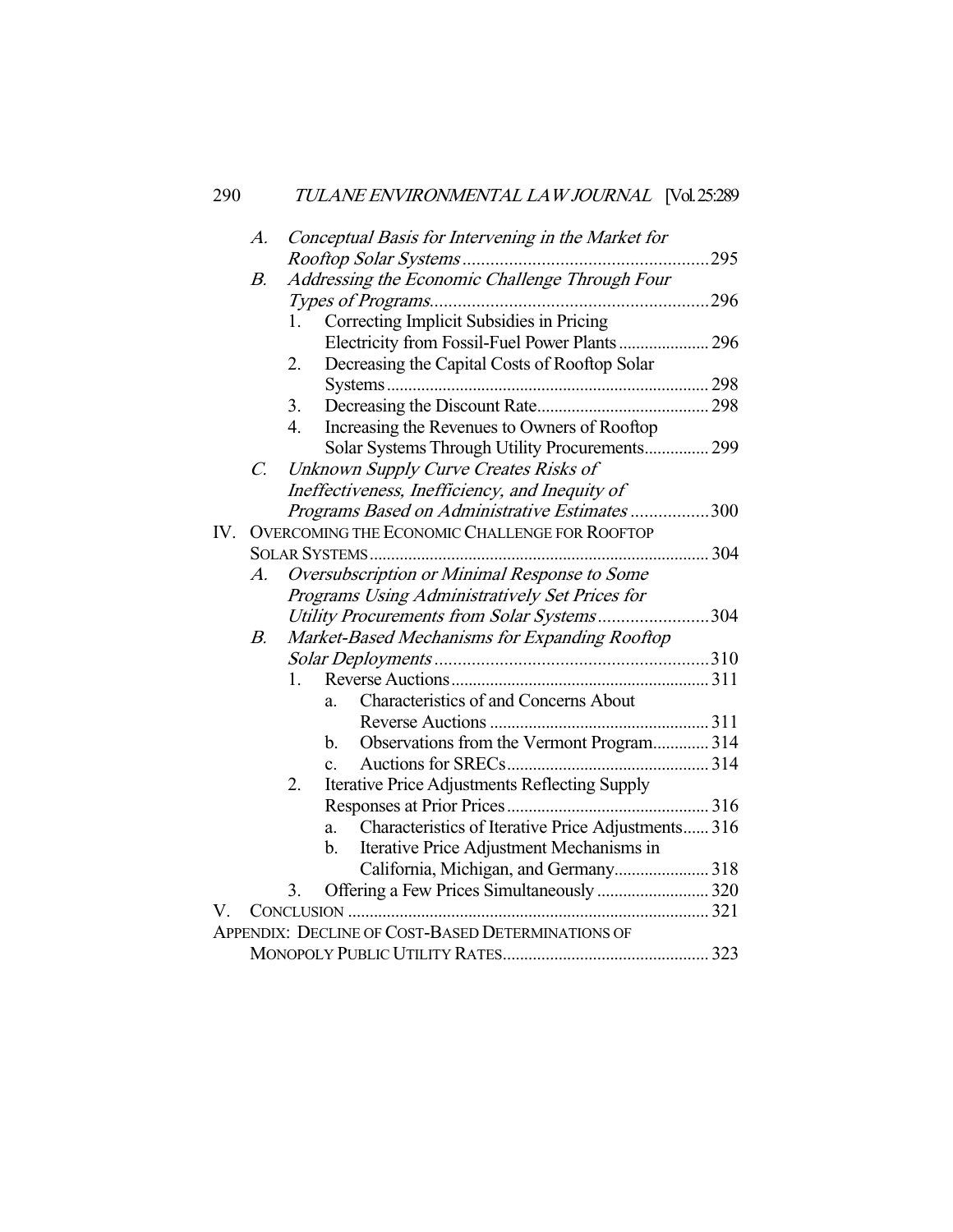### I. INTRODUCTION

 Over the last decade, government programs promoting deployments of rooftop solar energy systems have proliferated around the world.<sup>1</sup> In the United States, there are a wide variety of federal, state, and municipal programs which lower the costs for rooftop solar systems and/or raise the benefits owners derive from these systems. These programs are judged in part on the metric of whether they have produced additional renewable energy resources. Also, these programs are scrutinized on their cost effectiveness as well as their penetration into residential, small commercial, and other segments of building owners.

 Before the recent spate of government programs targeting rooftop solar systems, some of the incentives for solar systems were made available under programs offering revenues to system owners from "value-based" pricing reflecting the utilities' avoided costs of production and the utilities' prices to consumers.<sup>2</sup> However, such incentives generally failed to stimulate significant solar deployments, especially for power production projects operating on the small scale of most rooftop systems.<sup>3</sup>

<sup>-</sup>1. See RYAN WISER ET AL., ERNEST ORLANDO LAWRENCE BERKELEY NAT'L LAB., SUPPORTING SOLAR POWER IN RENEWABLES PORTFOLIO STANDARDS: EXPERIENCE FROM THE UNITED STATES (Oct. 2010), http://eetd.lbl.gov/ea/emp/reports/lbnl-3984e.pdf; Welcome to Your Solar Feed in Tariff Search, SOLARFEEDINTARIFF.NET, http://www.solarfeedintariff.net/ (last visited Feb. 22, 2012); DSIRE: DATABASE OF STATE INCENTIVES FOR RENEWABLES & EFFICIENCY, http://dsireusa.org/ (last visited Feb. 22, 2012); KEMA, INC., FEED-IN TARIFF DESIGNS FOR CALIFORNIA: IMPLICATIONS FOR PROJECT FINANCE, COMPETITIVE RENEWABLE ENERGY ZONES, AND DATA REQUIREMENTS (Aug. 2010), http://www.energy.ca.gov/2010publications/CEC-300- 2010-006/CEC-300-2010-006.PDF; L.A. BUS. COUNCIL, DESIGNING AN EFFECTIVE FEED-IN TARIFF FOR GREATER LOS ANGELES, http://www.labusinesscouncil.org/online\_documents/2010/ Designing-an-Effective-Feed-in-Tariff-for-Greater-Los-Angeles-040110.pdf (last visited Mar. 19, 2012).

<sup>2.</sup> See JULIE TAYLOR, NAT'L ASS'N OF REGULATORY UTIL. COMM'RS, FEED-IN TARIFFS (FIT): FREQUENTLY ASKED QUESTIONS FOR STATE UTILITY COMMISSIONS 4 (June 2010), http://www.naruc.org/Publications/NARUC Feed in Tariff FAQ.pdf ("The Public Utility Regulatory Policies Act (PURPA) of 1978 was enacted with many of the same goals as those now specified in feed-in tariffs. The PURPA statute enabled independent power producers (IPPs) to build and operate generation and sell electricity to a utility via a fixed-price standard offer contract at the utility's avoided cost of building generation."); see also Feed-In Tariff for Sale of Customer Sited Generation to SMUD: Questions and Answers, SACRAMENTO MUN. UTIL. DIST. (Oct. 28, 2010), https://www.smud.org/en/business/customer-service/rates-requirements-inter connection/documents/FeedInTariffFAQs.pdf (explaining a recent program applying value-based pricing: rates based on the utility's marginal cost, cost of avoided greenhouse gas mitigation, and risk avoidance of future natural gas prices).

 <sup>3.</sup> Joshua L Sturtevant, The S-REIT: An Investment-Driven Solution to Solar Development Problems, GW SOLAR INST., http://solar.gwu.edu/Research/Sturtevant\_S-REIT.pdf (last visited Feb. 24, 2012).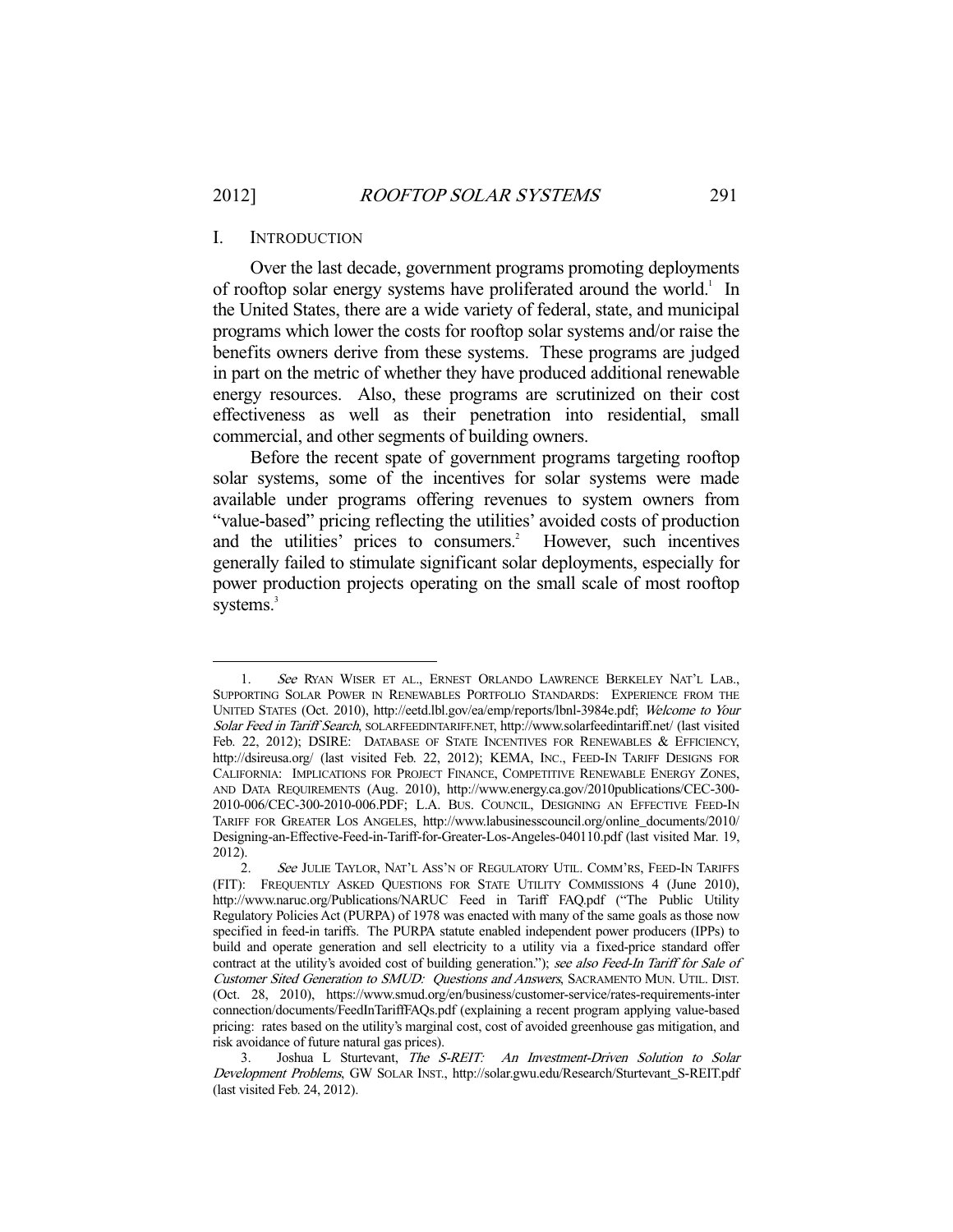Programs that have been more successful in promoting rooftop solar deployments provide incentives reflecting the potential owners' costs. Within the framework of "cost-based" pricing, there is a basic dichotomy in methods to arrive at such prices.<sup>4</sup> One approach uses an administrative determination of prices based on assessments of costs (including the costs of solar panels, installation services, meters, maintenance, insurance, leased space, a reasonable return on capital, expected energy output per unit of capacity installed, taxes, available grants and other credits, and the utilities' prices to consumers) along with administrative estimates of other relevant factors (including building owners' price sensitivity to deploy rooftop solar systems).5

 An alternative approach to arrive at cost-based pricing is to rely on market mechanisms to discover the costs and price sensitivity of building owners, such as reverse auctions, using the quantity of applications for the program at one period's prices to adjust the prices for the next period, or offering a few prices simultaneously.<sup>6</sup>

 Developing effective prices through administrative determinations is challenging in the context of rapidly changing costs for solar systems, high uncertainty about building owners' price sensitivity for rooftop systems, and other dynamic and unmeasured factors. In fact, several recent administrative determinations of cost-based prices led to either supply far in excess of the program's demand or a disappointing absence of interest from potential suppliers.<sup>7</sup>

 The issue of how to set cost-based prices as incentives for rooftop solar systems applies to programs using feed-in tariffs as well as to programs using renewable energy certificates (RECs) pursuant to renewable energy portfolio standards. This Article explains (1) the

 <sup>4.</sup> Public Utility Regulatory Policies Act of 1978 (PURPA), 16 U.S.C. § 824a-3(d) (2006) (defining "avoided cost" as "the cost to the electric utility of the electric energy which, but for the purchase from such cogenerator or small power producer, such utility would generate or purchase from another source"); see KARLYNN CORY ET AL., NAT'L RENEWABLE ENERGY LAB., U.S. DEP'T OF ENERGY, FEED-IN TARIFF POLICY: DESIGN, IMPLEMENTATION, AND RPS POLICY INTERACTIONS 2 (Mar. 2009), http://www.nrel.gov/docs/Fy09osti/45549.pdf; Bradley Motl, Comment, Reconciling German-Style Feed-In Tariffs with PURPA, 28 WIS. INT'L L.J. 742, 743 (2011).

 <sup>5.</sup> See Proposed Feed-In Tariff Price Schedule Stakeholder Engagement—Session 4, ONT. POWER AUTH. 21-36 (Apr. 7, 2009), http://www.fit.powerauthority.on.ca/storage/30/ 10147\_FIT\_Stakeholder\_Engagement\_-\_Session\_4\_FIT\_Price\_Schedule\_FINAL\_(HP).pdf; ARNE KLEIN ET AL., EVALUATION OF DIFFERENT FEED-IN TARIFF DESIGN OPTIONS—BEST PRACTICE PAPER FOR THE INTERNATIONAL FEED-IN COOPERATION (2d ed. Oct. 2008), http://www. feed-in-cooperation.org/wDefault\_7/wDefault\_7/download-files/research/best\_practice\_paper\_ 2nd\_edition\_final.pdf; CORY ET AL., supra note 4, at 2; TAYLOR, supra note 2, at 4-5.

<sup>6.</sup> See KLEIN ET AL., supra note 5; CORY ET AL., supra note 4; TAYLOR, supra note 2.

 <sup>7.</sup> See TAYLOR, supra note 2, at 5.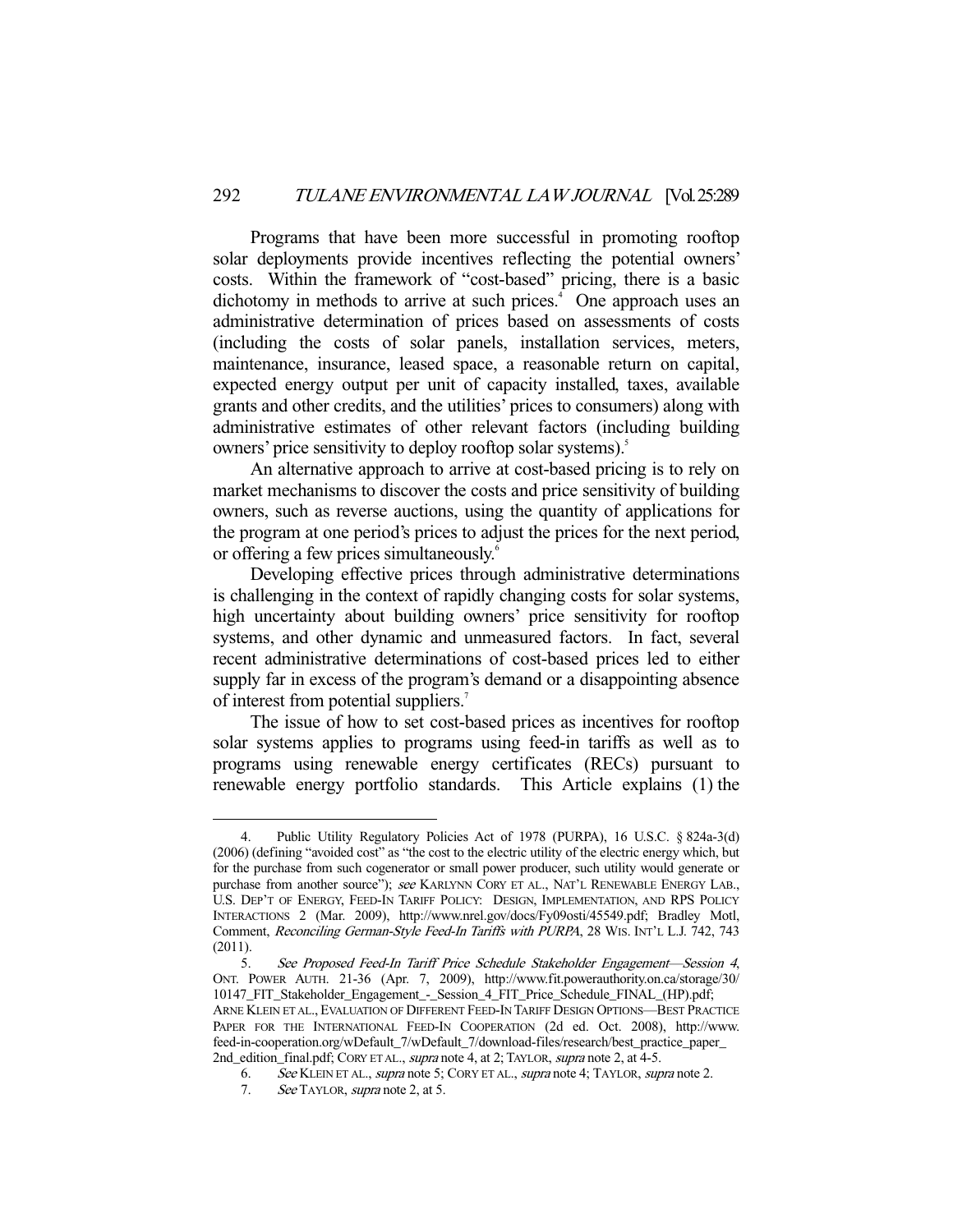problems to be addressed by incentives for rooftop solar systems, and (2) the conceptual and practical advantages of market-based methods to develop effective cost-based prices for programs aimed at increasing deployments of rooftop solar systems.

 Economics and market experiences show that other features are also common to the success of either feed-in tariffs or RECs. These terms include long-term (fifteen to twenty-five years) purchase obligations by the utilities to reduce uncertainty for the solar system owner;<sup>8</sup> a simplified process with standard contract terms to reduce transaction costs for small systems; and transparency in the selection process.<sup>9</sup> While the focus of this Article is on developing prices for these programs, these other terms and conditions are important to a successful program through feed-in tariffs or RECs.

# II. POLICY GOALS FOR STATE PROGRAMS PROMOTING ROOFTOP SOLAR DEPLOYMENTS

 Various federal and state government programs seek to increase deployments of rooftop solar power systems. Among the major benefits noted by proponents of these energy sources are:<sup>10</sup>

- unlike electricity generating stations using fossil fuels, rooftop solar systems do not emit air pollutants which harm public health and the global climate;
- as the technologies and scale economies advance, solar power may provide a cost-effective source of energy;
- such systems avoid utilities' costs in transmission and distribution lines as well as in generation, also increasing the reliability of energy supply to the user regarding storm damage to the utilities' lines;
- these systems promote national energy security through independence from foreign suppliers of fossil fuels and less exposure to disruption by physical or cyber attacks on centralized facilities; and

<sup>8.</sup> See KEMA, INC., supra note 1, at 14-21; see also Warren G. Lavey, Making and Keeping Regulatory Promises, 55 FED.COMM. L.J. 1 (2002).

<sup>9.</sup> See KEMA, INC., supra note 1, at 22-23.

 <sup>10.</sup> See About SunShot, U.S. DEP'T OF ENERGY: SUNSHOT INITIATIVE, http://www1. eere.energy.gov/solar/sunshot/about.html (last updated Nov. 16, 2011); L.A. BUS. COUNCIL, supra note 1, at 1; Jeffrey H. Michel, *The Case for Renewable Feed-In Tariffs*, 1 J. ENERGY UTIL. & ENV'T CONFERENCE, Paper #01, at 1, 2, 13 (2007).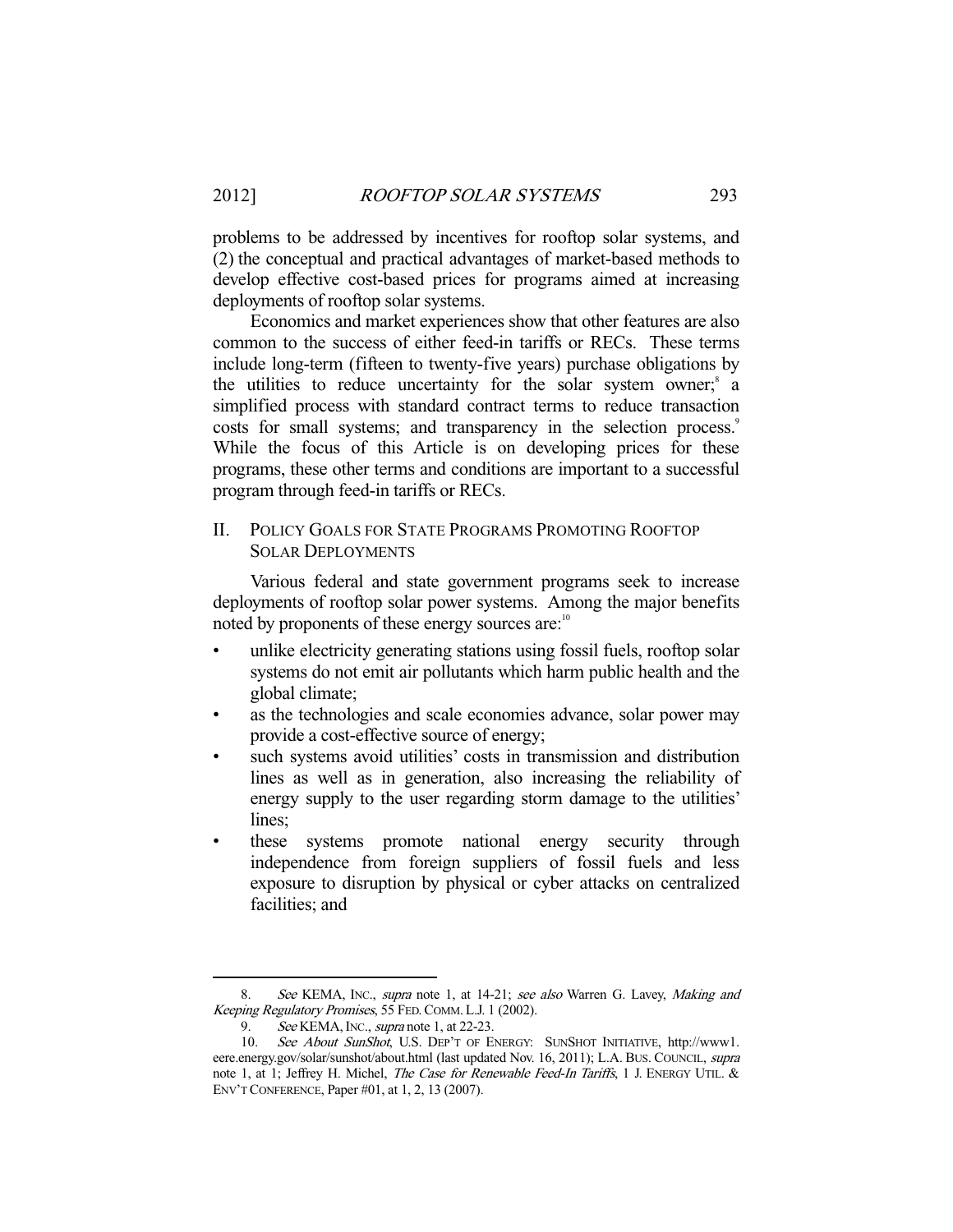manufacturing and installing rooftop solar systems create jobs, with strong domestic demand required for U.S. manufacturers to compete for global business.

Despite these attractions, government interventions in the markets for electricity and generating equipment are necessary to achieve more than minimal penetration of rooftop solar systems.

## III. FUNDAMENTAL ECONOMIC CHALLENGE TO DEPLOYMENTS

 Why does expanding deployments of rooftop solar systems require the support of government programs? This policy goal encounters a fundamental economic challenge.

 This goal relies largely on independent decision-makers to choose to invest in new solar systems. These decision makers are residential, commercial, nonprofit, municipal and other building owners, or commercial developers leasing space from, or systems to, such entities. (In contrast, some energy programs are implemented through buildings, vehicles, and other equipment owned and managed by the federal government,<sup>11</sup> and other energy programs require compliance with regulatory standards.12) The supply side as envisioned by state legislators and regulators would involve many providers deploying systems of various sizes and locations.

 However, these independent decision-makers generally confront the following market signals: the cost of electricity from rooftop solar

<sup>11.</sup> See Federal Leadership in Environmental, Energy, and Economic Performance, Exec. Order No. 13514, 74 Fed. Reg. 52,117, 52,117-18 (Oct. 8, 2009) (making it "the policy of the United States [for] Federal agencies [to] increase energy efficiency," including by "increasing agency use of renewable energy and implementing renewable energy generation projects on agency property"); Press Release, Office of the Press Sec'y, The White House, We Can't Wait: President Obama Announces Nearly \$4 Billion Investment in Energy Upgrades to Public and Private Buildings (Dec. 2, 2011), http://www.whitehouse.gov/the-press-office/2011/12/02/wecant-wait-president-obama-announces-nearly-4-billion-investment-energ.

<sup>12.</sup> See Prevention of Significant Deterioration and Title V Greenhouse Gas Tailoring Rule, 75 Fed. Reg. 31,514 (June 3, 2010) (describing the phase-in of permitting requirements for GHG emissions); Greenhouse Gas Emissions Standards and Fuel Efficiency Standards for Medium- and Heavy-Duty Engines and Vehicles, 76 Fed. Reg. 57,106 (Sept. 15, 2011) (explaining the first program to reduce GHG emissions and fuel consumption for heavy-duty highway vehicles); Light-Duty Vehicle Greenhouse Gas Emission Standards and Corporate Average Fuel Economy Standards, 75 Fed. Reg. 25,324 (May 7, 2010); Federal Implementation Plans: Interstate Transport of Fine Particulate Matter and Ozone and Correction of SIP Approvals, 76 Fed. Reg. 48,208, 48,210-12 (Aug. 8, 2011) (describing the "Cross-State Air Pollution Rule," which limits the interstate transport of emissions of nitrogen oxides and sulfur dioxide that contribute to harmful levels of fine particle matter and ozone in downwind states, affecting oil- and coal-fired power plants); Port of Los Angeles Clean Truck Program, PORT L.A., http://www.portoflosangeles.org/ctp/CTP\_Fact\_Sheet.pdf (last visited Mar. 28, 2012).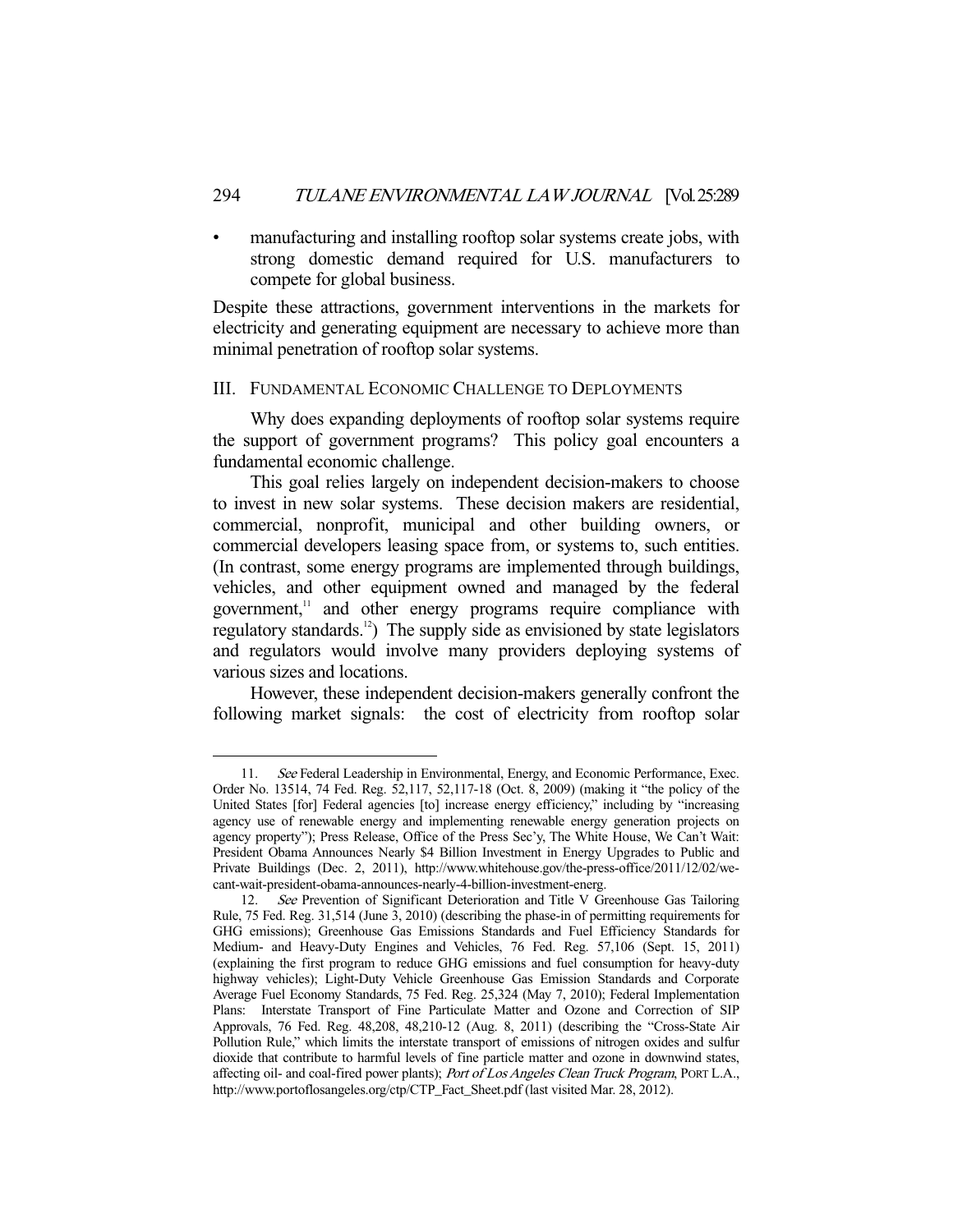systems, when reflecting a reasonable return on the required investment, exceeds the price of electricity available from utilities' power plants, wind turbines, and some other sources.<sup>13</sup> Put differently, for many potential deployments, the expected savings in energy costs to the owner of the rooftop system do not cover the owner's costs of acquiring and installing the system. This economic challenge limits the supply side of sales by rooftop solar systems to electric utilities.

# A. Conceptual Basis for Intervening in the Market for Rooftop Solar Systems

 According to a report from the National Renewable Energy Laboratory:

Adding a [photovoltaic] system to just 1% of single-family, owneroccupied residences would represent approximately 6,000 [megawatts] of new capacity. However, the high up-front cost of solar is still a significant challenge. The financial benefit of a lower utility bill as a result of installing the [photovoltaic] system is usually not enough of an economic incentive for the homeowner. $14$ 

Consequently, without government intervention in markets, building owners will not invest in rooftop solar systems and utilities will not buy power from these systems in the quantity of deployments desired by many legislatures and regulators. This economic challenge may be shortlived as the costs of rooftop systems are expected to decline with advancing technologies and scale.<sup>15</sup> However, in the past and for at least the next few years, U.S. deployments would be anemic (less than the levels targeted by these legislatures and regulators) without the assistance of government programs.<sup>16</sup>

 In mathematical terms shown below, the economic challenge can be expressed as finding paths for the benefits of the solar system to the

<sup>13.</sup> See JASON COUGHLIN & KARLYNN CORY, NAT'L RENEWABLE ENERGY LAB., U.S. DEP'T OF ENERGY, SOLAR PHOTOVOLTAIC FINANCING: RESIDENTIAL SECTOR DEPLOYMENT 45 (Mar. 2009), http://www.nrel.gov/docs/fy09osti/44853.pdf.

 <sup>14.</sup> Id.

<sup>15.</sup> Solar PV: A Reliable, Cost-Effective Climate Solution, UN ENV'T PROGRAMME 1 (Aug. 12, 2008), http://www.unep.org/pdf/factsheet-Poznan.pdf. The benefits of current deployments in lowering the costs of future deployments, which do not accrue to the current buyer of a rooftop system, are an economic externality which warrants market intervention by government programs in support of rooftop solar. This externality is in addition to the more widely recognized externality discussed below, the failure of fossil-fuel prices to reflect the harms caused to public health and the global climate.

<sup>16.</sup> See COUGHLIN & CORY, supra note 13, at 1. See generally FRED BOSSELMAN ET AL., ENERGY, ECONOMICS AND THE ENVIRONMENT: CASES AND MATERIALS 834-930 (3d ed. 2010).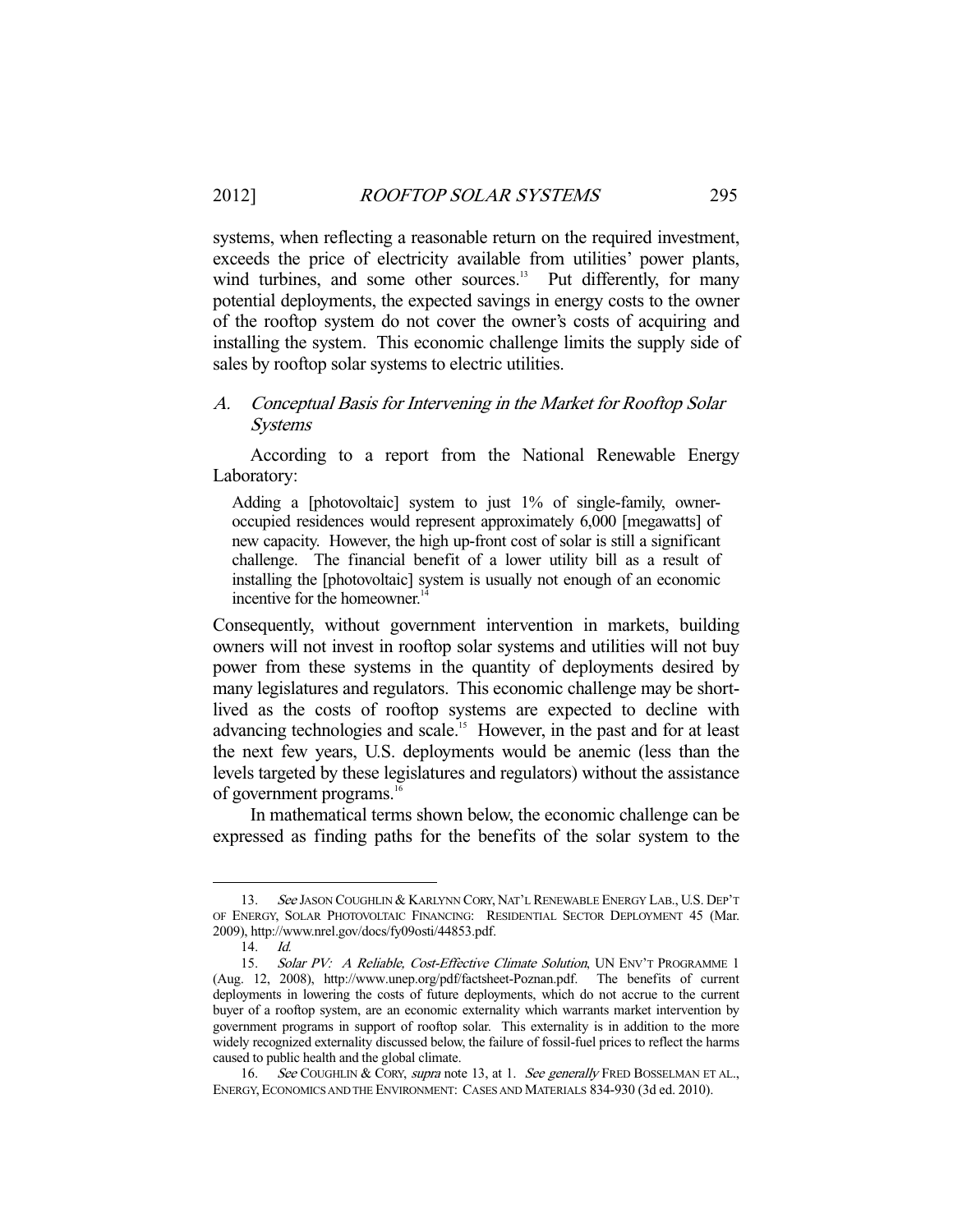owner (left hand side) to equal or exceed the costs of the system to the owner (right hand side):<sup>17</sup>

$$
\sum_{t=1}^{T} \frac{(U_t + R_t)}{(1+i)^t} \ge C
$$

 $t =$  time in years

 $T = end of useful life of solar system$ 

 $U_t$  = decrease in owner's payments to electric utility attributable to the solar system, in year  $t$ 

 $R_t$  = monetary or nonmonetary benefits to the owner from operating the solar system, other than savings on energy purchases, in year  $t$ 

 $i =$  annual discount rate, reflecting owner's cost of capital and risk of investing in the solar system

 $C = \text{cost}$  to owner of acquiring and installing the solar system<sup>18</sup>

# B. Addressing the Economic Challenge Through Four Types of Programs

 Government programs have taken at least four different paths that would help overcome the fundamental economic challenge of solar power systems.

1. Correcting Implicit Subsidies in Pricing Electricity from Fossil-Fuel Power Plants

 One path involves pricing into the use of fossil fuels a portion of the externalities they cause in harming public health and the global climate. According to a recent peer-reviewed paper by Paul Epstein and others, solar power would be price-competitive with electricity from coal-fired power plants if the social costs of coal were properly reflected in the prices:

<sup>17.</sup> See Govinda R. Timilsina et al., A Review of Solar Energy: Markets, Economics and Policies (World Bank, Policy Research Working Paper No. 5845, 2011), available at http://wwwwds.worldbank.org/external/default/WDSContentServer/IW3P/IB/2011/10/17/000158349\_20111 017113749/Rendered/PDF/WPS5845.pdf; Brad Carson, The Economics of Renewable Energy (last revised Mar. 10, 2012) (unpublished manuscript), available at http://papers.ssrn.com/sol3/ papers.cfm?abstract\_id=2014773 (follow "One-Click Download" hyperlink); Durward Jackson, Rooftop \$olar PV as an Investment: Case Studies, ROOFTOP SOLAR INVESTMENTS, http://www. rooftop-solar-investments.org/images/Revised\_article.doc (last visited Mar. 7, 2012); Paul Rauber, Solar's Moment in the Sun, SIERRA, Sept./Oct. 2011, http://www.sierraclub.org/sierra/ 201109/solar.aspx.

 <sup>18.</sup> The cost element assumes no maintenance expenses; alternatively, the cost element reflects the discounted value of maintenance expenses over the useful life of the solar system.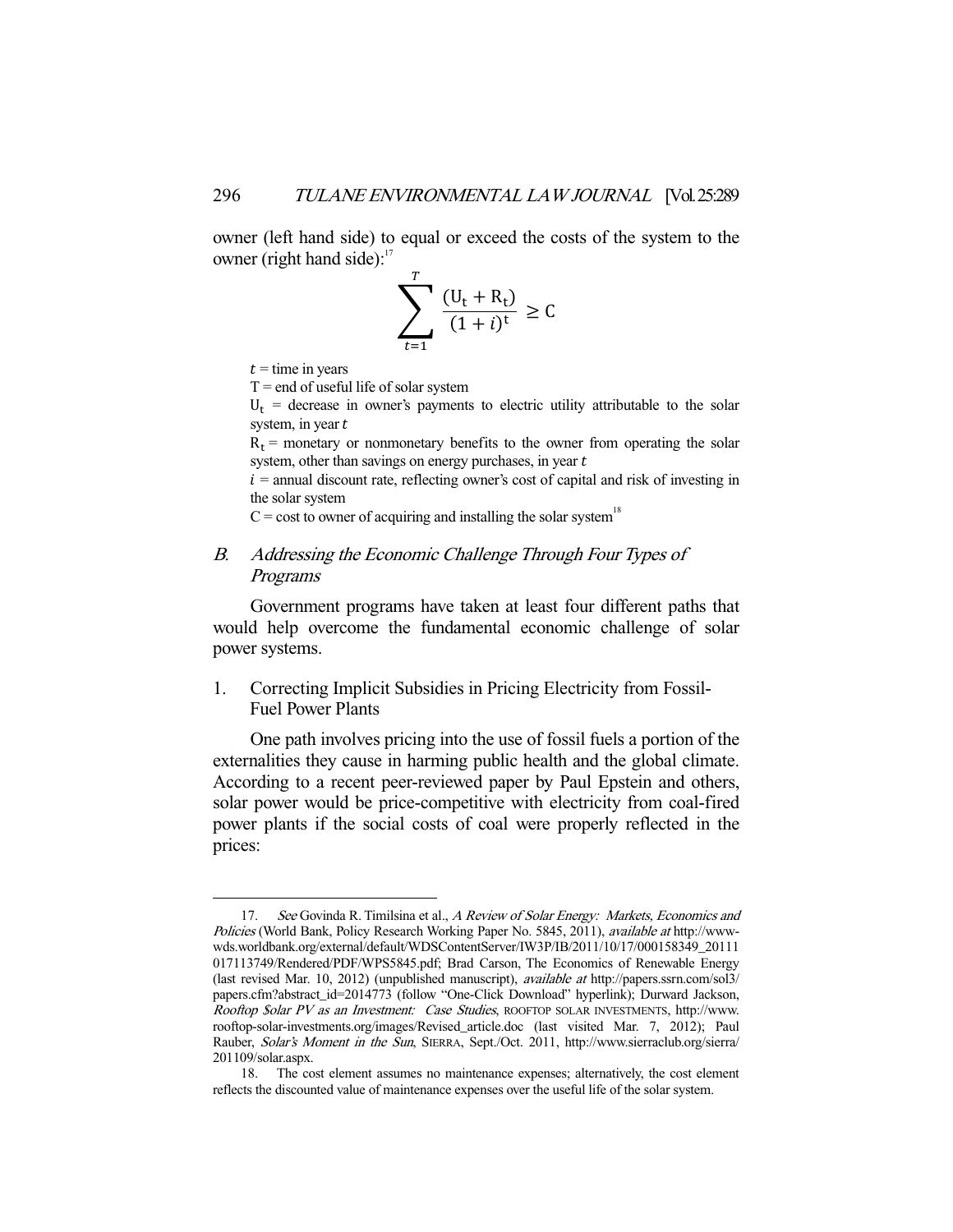-

Accounting for the damages conservatively doubles to triples the price of electricity from coal per [kilowatt hour] generated, making wind, solar, and other forms of nonfossil fuel power generation, along with investments in efficiency and electricity conservation methods, economically competitive.<sup>19</sup>

Similarly, a 2011 study published in the American Economic Review estimated that the gross economic damages from U.S. coal-fired electric power generation are about 3.6 cents per kilowatt hour;<sup>20</sup> and a 2010 report by the National Research Council estimated that the public health costs and related damages not reflected in the price of electricity from U.S. coal power plants was on average 3.2 cents per kilowatt hour (without attempting to quantify costs of climate change).<sup>21</sup> Current pricing of electricity from coal power plants does not reflect these damages.

 Regulatory mechanisms such as mandated reductions in harmful air emissions (by installing scrubbers and other control technologies) or pricing permits for such emissions raise the prices of electricity from coal power plants.<sup>22</sup> There are many public health, environmental, and energy independence benefits from addressing these externalities. Typically, these programs are not driven by the goal of increasing deployments of rooftop solar systems. Yet, these government programs make the cost of clean power from rooftop systems more attractive relative to the price of electricity from many traditional sources, thereby increasing the potential return on investing in rooftop systems and the deployments of such systems.

<sup>19.</sup> Paul R. Epstein et al., Full Cost Accounting for the Life Cycle of Coal, 1219 ANNALS N.Y.ACAD. SCI. 73, 73 (Paul R. Costanza et al. eds., 2011).

 <sup>20.</sup> Nicholas Z. Muller et al., Environmental Accounting for Pollution in the United States Economy, 101 AM. ECON. REV. 1649, 1669-71 (2011) (explaining that the estimated gross external damages produced by oil- and coal-fired power plants far outweigh their value added to the U.S. economy).

 <sup>21.</sup> NAT'L RESEARCH COUNCIL, HIDDEN COSTS OF ENERGY: UNPRICED CONSEQUENCES OF ENERGY PRODUCTION AND USE 6 (2010); see also WILLIAM NORDHAUS, ESTIMATES OF THE SOCIAL COST OF CARBON: BACKGROUND AND RESULTS FROM THE RICE-2011 MODEL (Oct. 2011), http://nordhaus.econ.yale.edu/documents/CFDP1826.pdf (estimating the social cost of carbon as forty-four dollars per ton); Nathan Mee & Marc Miller, Here Comes the Sun: Solar Power Parity with Fossil Fuels, 36 WM. & MARY ENVTL. L. & POL'Y REV. 119 (2011).<br>22. See PAUL J. HIBBARD ET AL., ANALYSIS GROUP. THE EC

See PAUL J. HIBBARD ET AL., ANALYSIS GROUP, THE ECONOMIC IMPACTS OF THE REGIONAL GREENHOUSE GAS INITIATIVE ON TEN NORTHEAST AND MID-ATLANTIC STATES 34 (Nov. 15, 2011), http://www.analysisgroup.com/uploadedFiles/Publishing/Articles/Economic\_Impact\_ RGGI\_Report.pdf; see also WESTERN CLIMATE INITIATIVE, DESIGN FOR THE WCI REGIONAL PROGRAM 15-16 (July 2010), http://www.westernclimateinitiative.org/document-archives/general/ program-design/Design-for-the-WCI-Regional-Program.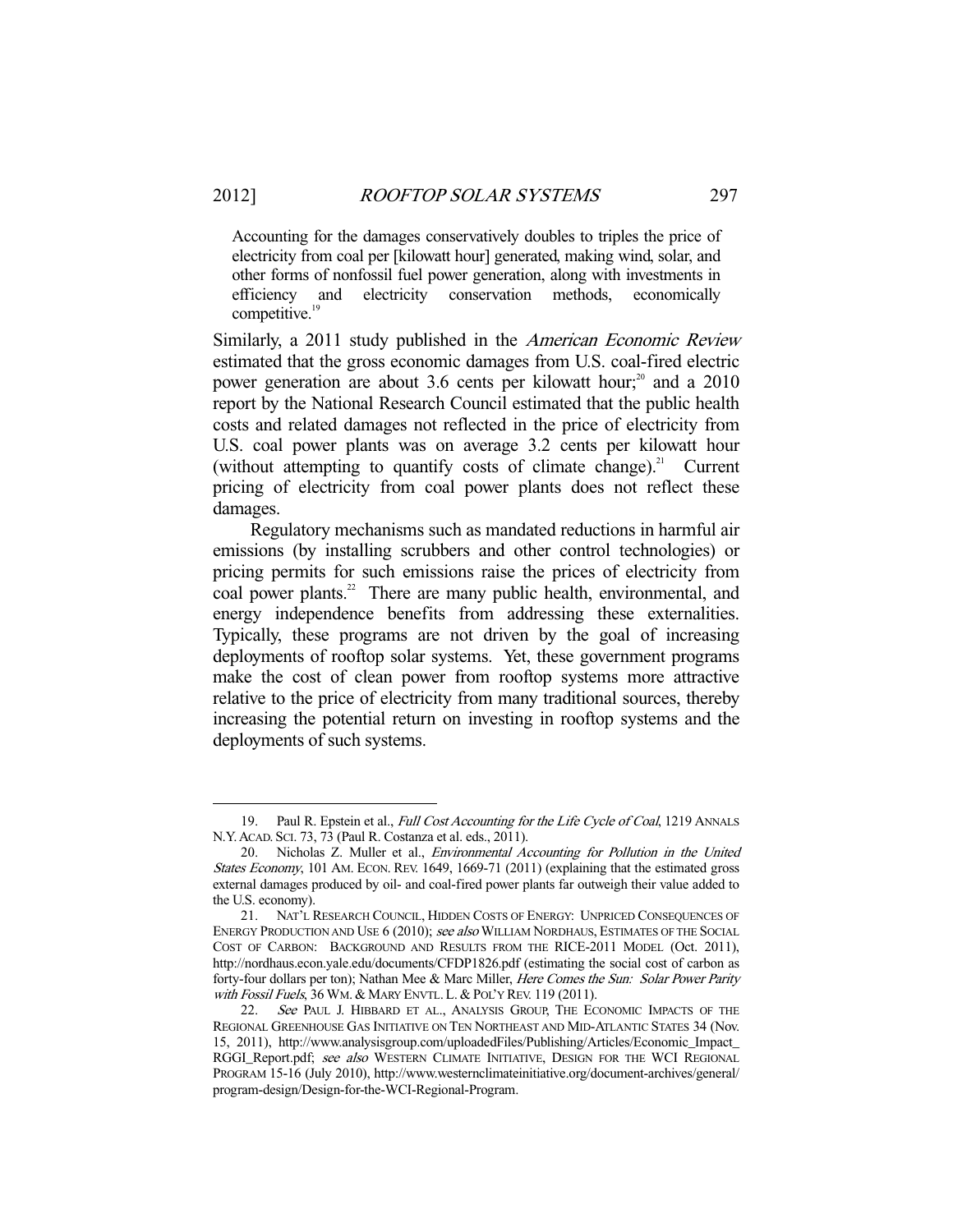Referring to the mathematical terms shown above, this approach increases  $U$  (the owner's saving in payments to the utility for energy because of the rooftop system) on the benefits side of the expression.

## 2. Decreasing the Capital Costs of Rooftop Solar Systems

 Another path to overcome the fundamental economic challenge of rooftop solar systems is decreasing the investment required for building owners.

 Federal and state tax credits and tax deductions as well as grants have been used to create incentives for building owners to acquire and install such systems. For example, in 2011 homeowners in Oregon could qualify for a credit from the Oregon Department of Energy of \$3 per watt of installed output, up to a maximum of \$6,000, as well as a federal solar tax credit for  $30\%$  of the installed cost.<sup>23</sup> The Illinois Department of Commerce and Economic Opportunity offered incentives up to 30% of total project cost (system acquisition and installation) for residential and business applicants, and 50% for public sector and nonprofit entities (maximum rebate of  $$30,000$ ).<sup>24</sup> As another illustration, the New York State Energy and Research Development Authority offered cash incentives paid directly to prequalified installers, who passed the savings on to homeowners.<sup>25</sup> Other government programs require utilities to grant rebates to customers who take various energy measures, including installing solar systems.

 Government programs offering tax advantages or grants at the time of acquiring and installing a system decrease the amount of investment required by building owners  $(C$  on the costs side of the mathematical expression). With lower costs of rooftop systems to building owners, there will be more instances in which the benefits exceed the costs to the owner, resulting in more deployments.

3. Decreasing the Discount Rate

-

 The annual discount rate, applied to estimate the present value of a stream of benefits over the life of the system, is a third factor that government programs can influence. This rate reflects the time value of money invested in the system, including factors such as the carrying cost

<sup>23.</sup> Go Solar, PORTLAND GEN. ELECTRIC, http://www.portlandgeneral.com/renewables\_ efficiency/generate\_power/home/go\_solar/default.aspx (last visited Feb. 22, 2012).

<sup>24.</sup> Solar and Wind Energy Rebate Program, ILL. DEP'T COM. & ECON. OPPORTUNITY, http://www.commerce.state.il.us/dceo/Bureaus/Energy\_Recycling/Energy/Clean+Energy/01- RERP.htm (last visited Feb. 22, 2012).

<sup>25.</sup> COUGHLIN & CORY, *supra* note 13, at 10.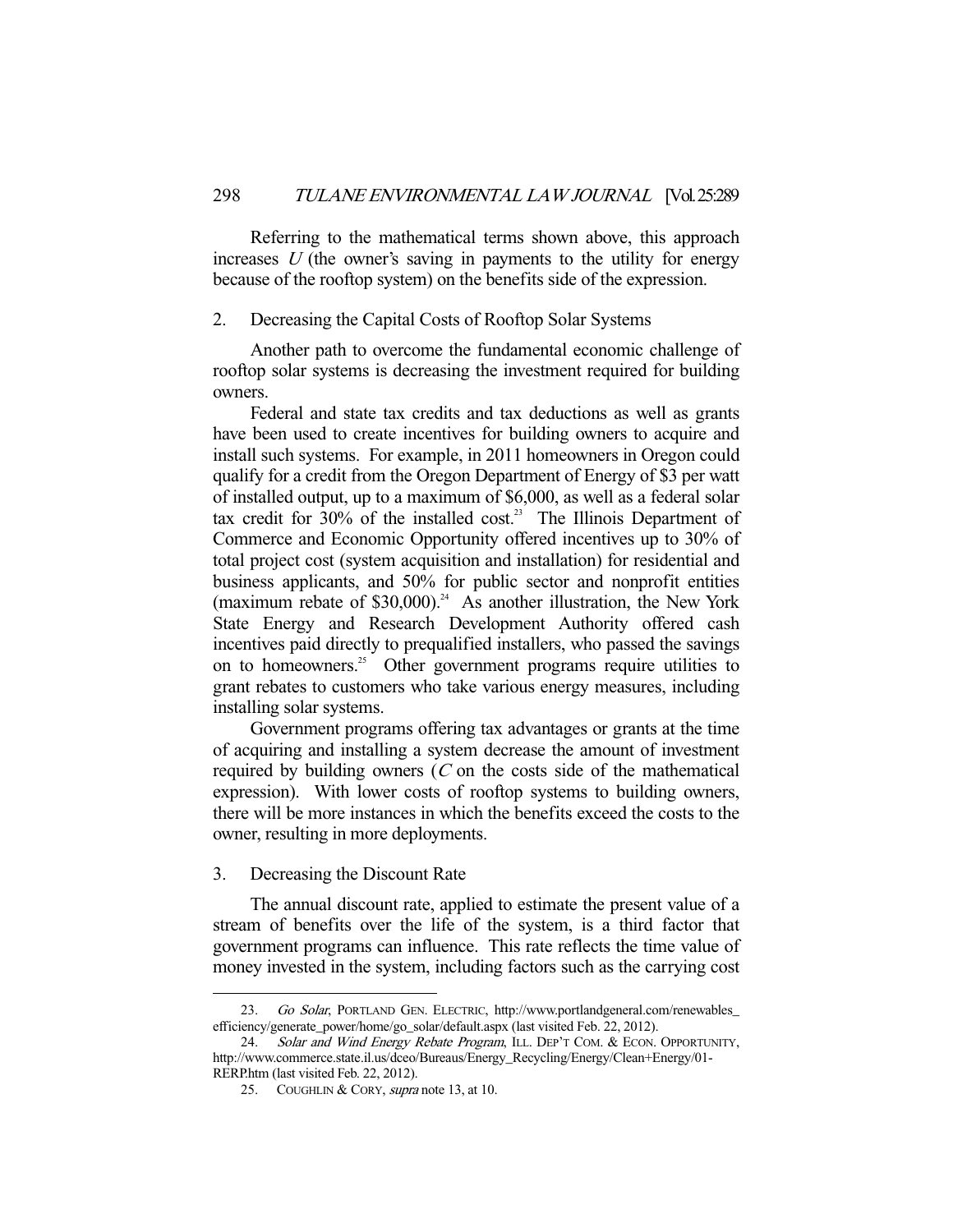of the capital and the relative riskiness of the expected future benefits. Some government programs offer low-interest loans for rooftop solar systems, such as a New York program making a one-time payment to a participating lender to bring down the homeowner's interest rate by up to  $4\%$ <sup>26</sup>

 Reducing the owner's cost of capital yields a lower annual discount rate for the stream of benefits over the life of the system  $(i$  in the denominator on the benefits side of the mathematical expression). With the lower discount rate, the total net present value of savings in utility costs and other benefits arising from a rooftop solar system grows, leading to more deployments.

# 4. Increasing the Revenues to Owners of Rooftop Solar Systems Through Utility Procurements

 Another path for government programs to promote rooftop solar provides revenues to owners in addition to their savings in utility energy costs. This approach, which will be the focus of this Article, channels procurements by electric utilities toward rooftop solar systems.

 State programs referred to as "renewable portfolio standards" require electric utilities to make procurements from qualifying renewable energy resources. Often, these programs establish quotas for the utilities' renewable energy procurements expressed as a minimum percentage of their power. $27$  The mechanisms include purchasing from renewable energy sources (1) power through feed-in tariffs, net metering, or other contracts, or (2) certificates signifying the renewable energy operation regardless of the user of the associated power (RECs, or for solar specifically,  $SREGS$ <sup>28</sup>.

 The resulting payments to the owner raise the benefits of owning such systems  $(R$  in the mathematical expression), helping to overcome the costs of such investments. Feed-in tariffs and net metering involve sales of the solar energy to the utilities through the grid. In contrast, owners receive payments for SRECs and can use the solar energy on-site

<sup>26.</sup> *Id.* at 10-11.

 <sup>27.</sup> States with Renewable Portfolio Standards, U.S. DEP'T ENERGY, http://apps1. eere.energy.gov/states/maps/renewable\_portfolio\_states.cfm (last updated June 16, 2009).<br>28. See generally BOSSELMAN ET AL., supra note 16, at 879, 906; JOHN FARRELL, I

See generally BOSSELMAN ET AL., supra note 16, at 879, 906; JOHN FARRELL, INST. FOR LOCAL SELF-RELIANCE, CLEAN V. SRECS: FINDING THE MORE COST-EFFECTIVE SOLAR POLICY (Oct. 2011); Chad Laurent et al., FITness Testing: Exploring the Myths and Misconceptions About Feed-In Tariff Policies, WORLD FUTURE COUNCIL, http://www.worldfuturecouncil.org/ fileadmin/user\_upload/PDF/FITness\_Testing\_Myths.pdf (last visited Feb. 27, 2012); PAUL GIPE, WORLD FUTURE COUNCIL, GRADING NORTH AMERICAN FEED-IN TARIFFS (May 2010), http:// www.wind-works.org/FeedLaws/USA/Grading%20N.Am.%20FITs%20Report.pdf.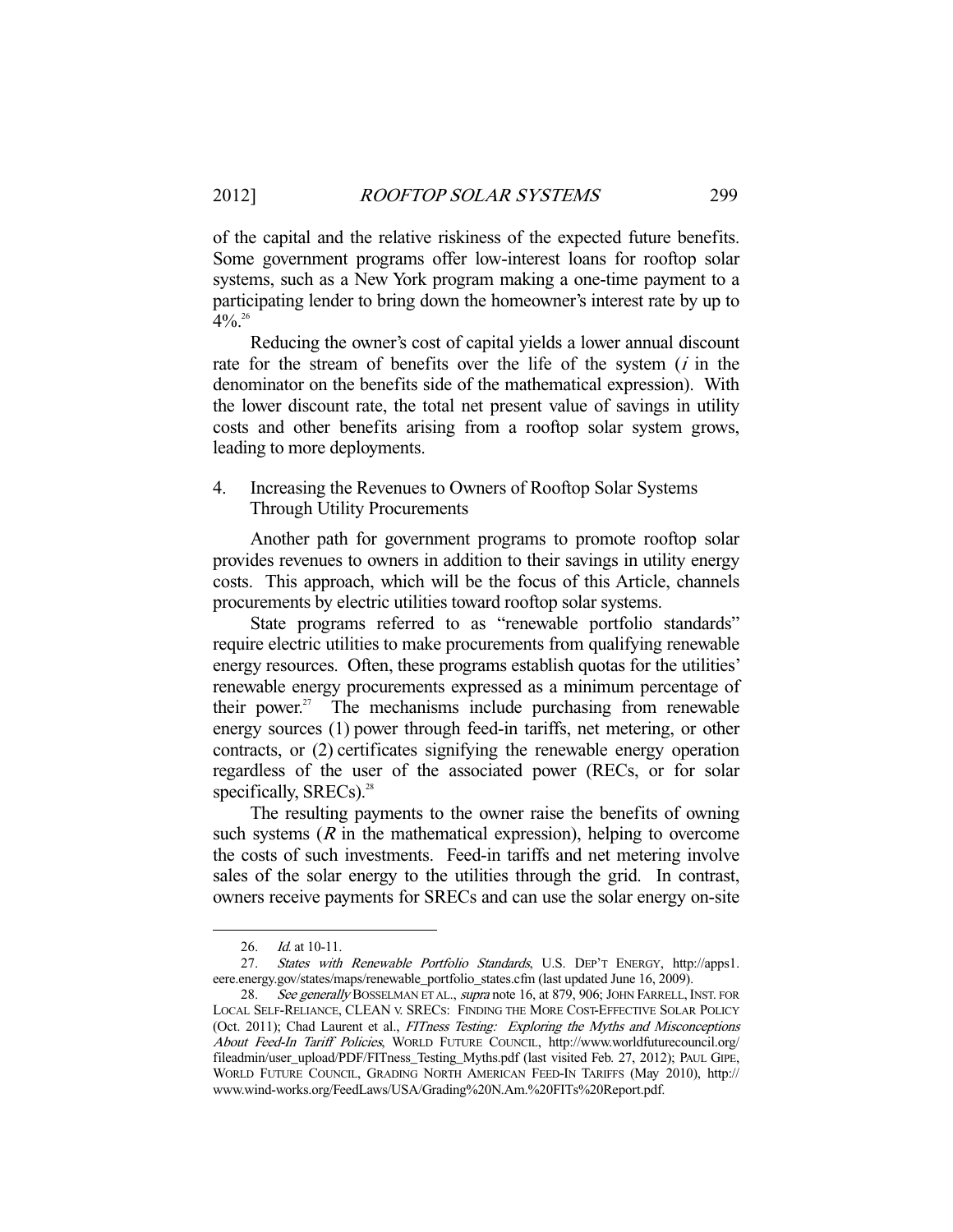to reduce their payments for electricity to the utilities or sell the solar energy in separate transactions.

 Well-designed programs recognize several elements of the economic challenge and may attempt to address multiple elements simultaneously. For example, the California Solar Initiative, started in 2009, provided incentive payments from utilities to both small and large systems.<sup>29</sup> In light of the capital-cost hurdle for residential and small business customers, the program's Expected Performance Based Buydowns for small systems were upfront payments, as opposed to monthly payments over five years for larger systems.

# C. Unknown Supply Curve Creates Risks of Ineffectiveness, Inefficiency, and Inequity of Programs Based on Administrative **Estimates**

 Regardless of the path chosen by a government program to address the fundamental economic challenge of rooftop solar deployments, the details are difficult. Getting the details wrong can lead to few deployments, selecting from a surplus of applications, excessive expenditures, inefficiencies, and/or inequities.

 As shown in the mathematical expression, the building owner's deployment decision depends on at least five factors— $U$  (saving in utility energy costs, varying by year),  $R$  (additional benefits, varying by year),  $i$  (annual discount rate),  $C$  (cost of acquisition and installation), and  $T$  (life expectancy of the system). These factors vary across buildings and systems, even within the same state. For example, there are a variety of solar technologies, with different acquisition and installation costs as well as life expectancies; the amount and time of day for energy usage differs from one building to the next; utility prices vary by service area in a state; installation costs differ by area in a state and rooftop characteristics; energy produced by a system can depend on location in a state and any shadowing; building owners face different costs of capital and opportunity costs for alternative investments, including a greater likelihood that wealthier building owners will install rooftop solar systems than lower-income utility customers (raising concerns about equity and regressive taxation); $30$  some owners qualify for

 <sup>29.</sup> CAL. PUB. UTILS. COMM'N, CALIFORNIA SOLAR INITIATIVE PROGRAM HANDBOOK 10 (Dec. 2011), http://www.gosolarcalifornia.org/documents/CSI\_HANDBOOK.PDF.

<sup>30.</sup> See Tim Nelson et al., Australian Residential Solar Feed-In Tariffs: Industry Stimulus or Regressive Form of Taxation?, 41 ECON. ANALYSIS & POL'Y 113, 125 (2011). Nelson commented, in an econometric study of residential rooftop solar installations in Australia in response to feed-in tariffs: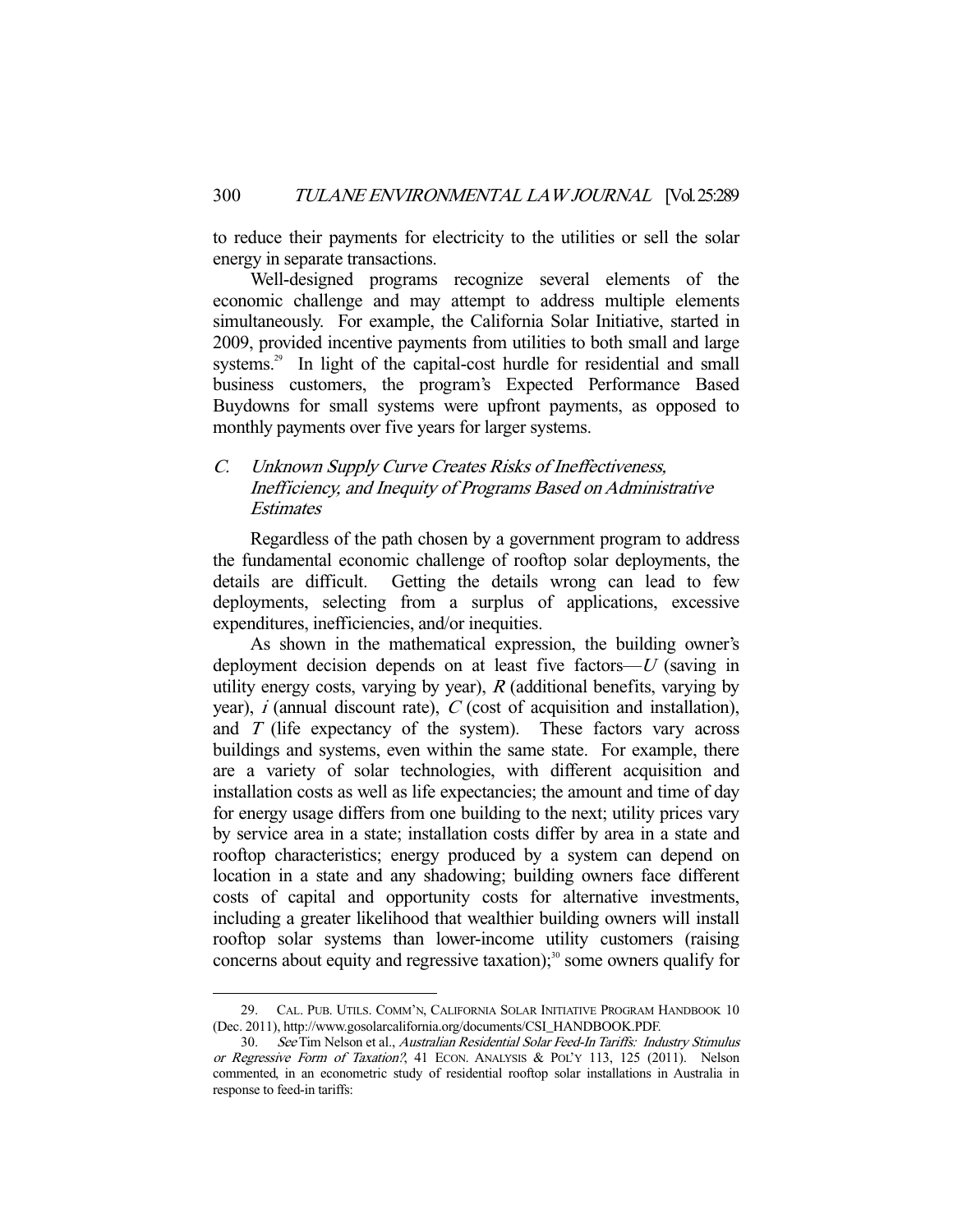government and nongovernment grants and other tax advantages; and some building owners derive substantial additional benefits not valued by or available to other owners (such as enhancing the owner's "green" lifestyle or a business's "green" brand that has value to its customers).

 Moreover, estimates of the factors should capture the current expectations of building owners. There is substantial uncertainty in forecasting utility prices over the life of a rooftop system, and expectations of prices shift often. Similarly, the potential supplier faces uncertainty in trying to compare the values of current incentives against future combinations of tax, utility, and other initiatives which may be available. As another example, the costs and performance characteristics of technologies change rapidly. The details of a program may have to be updated frequently.

 The analysis of technologies and costs risks getting lost in the weeds when it comes to the penetration of a government program promoting an emerging, clean technology. Response to any program is heavily affected by nonprice factors, including the dissemination of information about the offer, neighborhood effects (whether local solar installations are visible, and whether municipal buildings and other community leaders have installed and promoted solar systems), tippingpoint effects, recognition for participants, whether utility power in the area suffered recent interruptions, trust in the program, ease of applying, selection criteria, and payment delays. In addition to being critical elements for success, such nonprice factors make estimating the pricesensitivity of supply (setting the price that best achieves the program's goals) highly complex and error-prone.

 Stated in economic terms, the supply curve for rooftop deployments may be difficult to estimate and sensitive to a range of program details as well as other factors that may be unmeasured or changing. Once a legislature or regulatory agency develops a target number of deployments, many programs rely on determinations of the details by the government. Such administrative determinations may focus on a few major, readily measurable factors, like the cost of a "typical" rooftop system at a specific time. However, as explained in later sections, these determinations often have only sketchy information on the relevant portion of the supply curve.

The households least able to afford the upfront capital costs associated with installing solar [photovoltaic systems] are those that pay the highest effective rate of taxation. As such, in addition to being a regressive form of taxation, [feed-in tariffs] are a cross subsidy of wealth from lower income households to higher income households.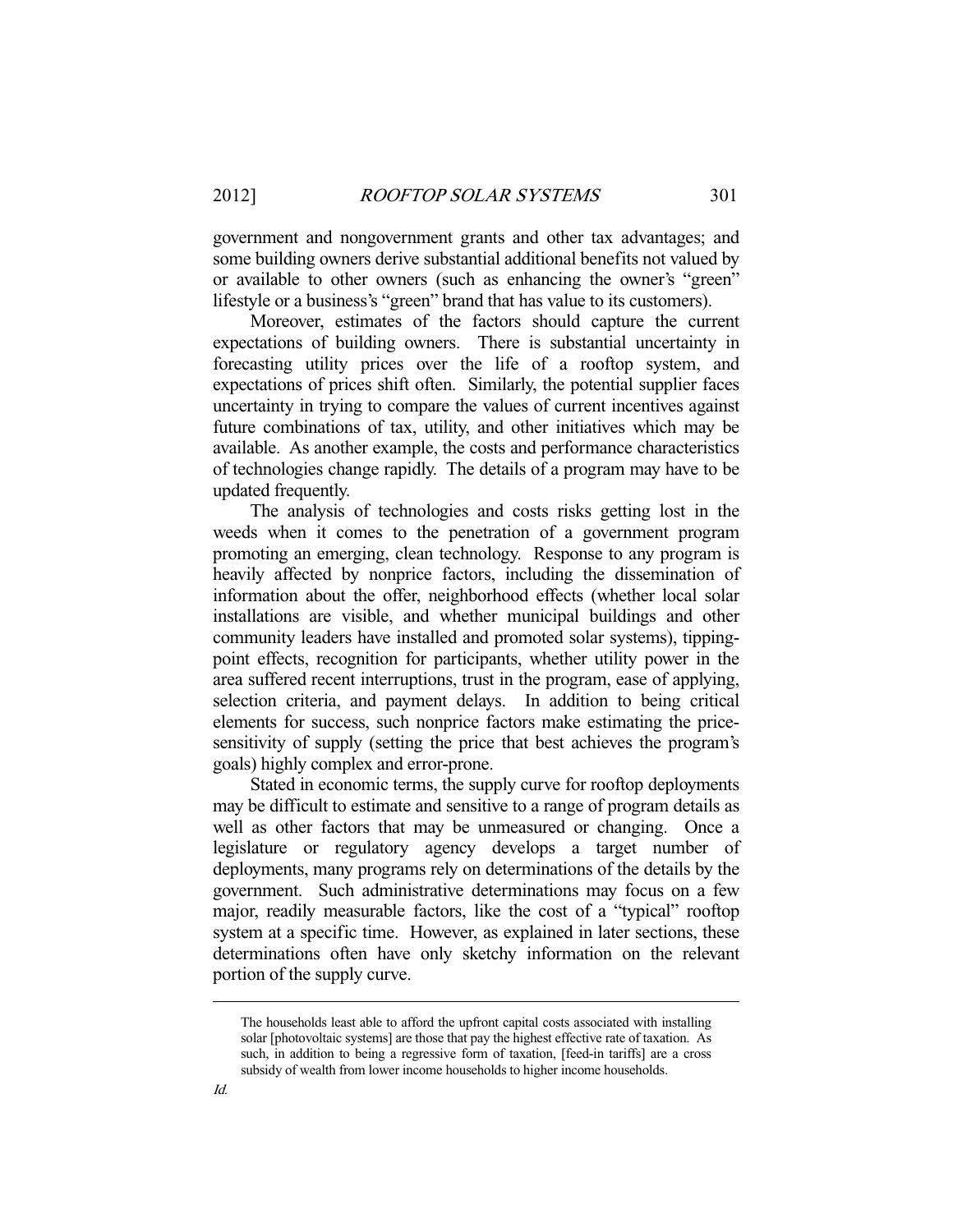Some of the conceptual and practical problems with the designs and details of these programs are clear. A few illustrations follow.

 1. Some government programs have been unable to estimate how many people would respond to specific levels of energy-efficiency incentives. While energy efficiency tax incentives have been largely successful at increasing demand for high-efficiency products,<sup>31</sup> examples of incorrect estimates include the vast oversubscription to the "Cash for Clunkers" auto trade-in program in  $2009$ ;  $2^2$  a high number of "free riders" for windows tax incentives because eligibility levels were too easily met (that is, the tax incentive had little incremental effect on installations); $33$ and the failure of tax incentives for residential fuel cell cogeneration and heavy duty hybrids to stimulate appreciable market share increases.<sup>34</sup> A recent analysis of energy efficiency tax incentives found that instead of relying on a one-time assessment of costs, "[m]arket transformation efforts work best when they are systematically re-evaluated and updated throughout the lifetime of the effort."<sup>35</sup>

2. Tax credits to reduce the cost of solar systems provide greater benefits to individuals and corporations paying taxes at the highest marginal rates. For lower income households, government entities, nonprofit organizations, and other taxpayers with large tax deductions, the programs may have no or little effect on their fundamental economic challenge to deploying rooftop solar. To address this design problem, some programs use cash payments instead of tax credits; still, many potential participants are unwilling to finance the system costs upfront, file the necessary paperwork, and wait for refunds. Additionally, tax credits can be difficult to analyze and have unintended consequences for potential investors. For example, some applicants in CPS Energy's feedin tariff program in San Antonio, Texas, withdrew their applications after

 <sup>31.</sup> RACHEL GOLD & STEVEN NADEL, AM. COUNCIL FOR AN ENERGY-EFFICIENT ECON., ENERGY EFFICIENCY TAX INCENTIVES, 2005-2011: HOW HAVE THEY PERFORMED 10 (June 2011) (white paper issued by the American Council for an Energy-Efficient Economy).

 <sup>32.</sup> U.S. GOV'T ACCOUNTING OFFICE,AUTO INDUSTRY: LESSONS LEARNED FROM CASH FOR CLUNKERS PROGRAM 2-3 (Apr. 2010), http://www.gao.gov/new.items/d10486.pdf ("The act originally appropriated \$1 billion for the CARS program (commonly known as 'Cash for Clunkers') and established a period of eligibility between July 1, 2009, and November 1, 2009. . . . High consumer interest during the first days of the program led Congress to appropriate an additional \$2 billion for the program on August 7, 2009. To ensure the program's appropriated funding would be sufficient for all completed transactions, NHTSA closed the program to new transactions on August 24, 2009 . . . ." (footnote omitted)).

<sup>33.</sup> GOLD & NADEL, supra note 31, at 12.

 <sup>34.</sup> Id. at 2.

 <sup>35.</sup> Id. at 11.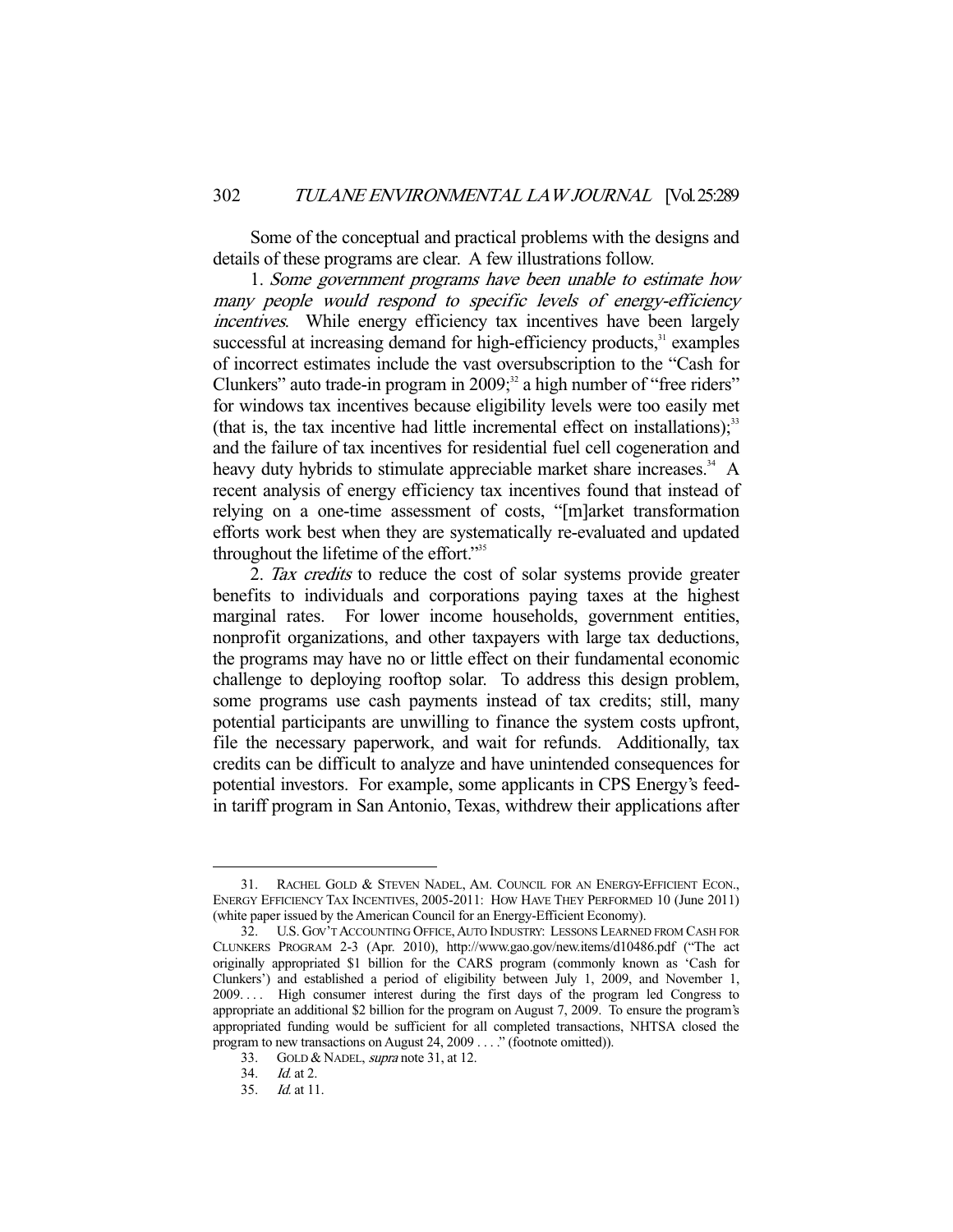learning that the exemption from Texas property taxes applies to solar power consumed on-site but not to solar power sold to a utility.<sup>36</sup>

3. *Interest rate reductions* for financing solar systems fail to reach homeowners and other entities that do not require debt to purchase the systems, are not creditworthy for long-term loans, or are unable or unwilling to incur long-term debt.

4. *Short-term (spot) procurements* by utilities leave large uncertainties about the volumes and prices of future utility procurements from rooftop systems. In addition to exposing utilities to potentially high spikes in spot prices, such procurements may do little to stimulate investments in long-lived rooftop systems.<sup>37</sup> In contrast, utility procurements pursuant to long-term contracts decrease the uncertainty of future benefits to owners, resulting in lower capital costs and lower discount rates.<sup>38</sup>

 5. Oversubscriptions for grants and in utility procurements at predetermined prices have led to use of lotteries, short time windows for accepting applications, and other noneconomic methods of allocating the scarce resources. This mechanism results in the government or utility paying more than the market required to acquire the desired quantity of solar power or SRECs. Additionally, the applicants bear the costs of uncertainty during the administrative process as well as the costs of filing more applications than the demand. The next section describes some recent problems with oversubscriptions in programs providing solar feedin tariffs.

 To illustrate the difficulties of governmental determinations of how and how much to adjust the benefits and costs relevant to building owners' decisions to install rooftop solar systems, consider the recent observations by Daniel Yergin on the tax incentives provided to encourage purchases of fuel-efficient, hybrid automobiles:

Consumer Reports may have questioned whether a hybrid was actually superior to a high-mileage car from a dollar-savings point of view, taking into account vehicle as well as fuel costs, but that was not the point. Although there were tax incentives to encourage hybrid purchases, the hybrid was about more than just incentives and economics. Driving a Prius was also a statement—both to others and oneself—about the owner's concern about the environment, climate change, and oil dependence. . . .

 <sup>36.</sup> Tracy Idell Hamilton, Solar Program's Profile Dimmer; After Mad Race To Sign Up, More Than Half of Participants Have Dropped Out., MYSANANTONIO.COM (May 28, 2011, 12:02 AM), http://www.mysanantonio.com/living\_green\_sa/article/Solar-program-s-profile-dimmer-1399774.php.

<sup>37.</sup> See FARRELL, supra note 28, at 4.

 <sup>38.</sup> Id. at 10.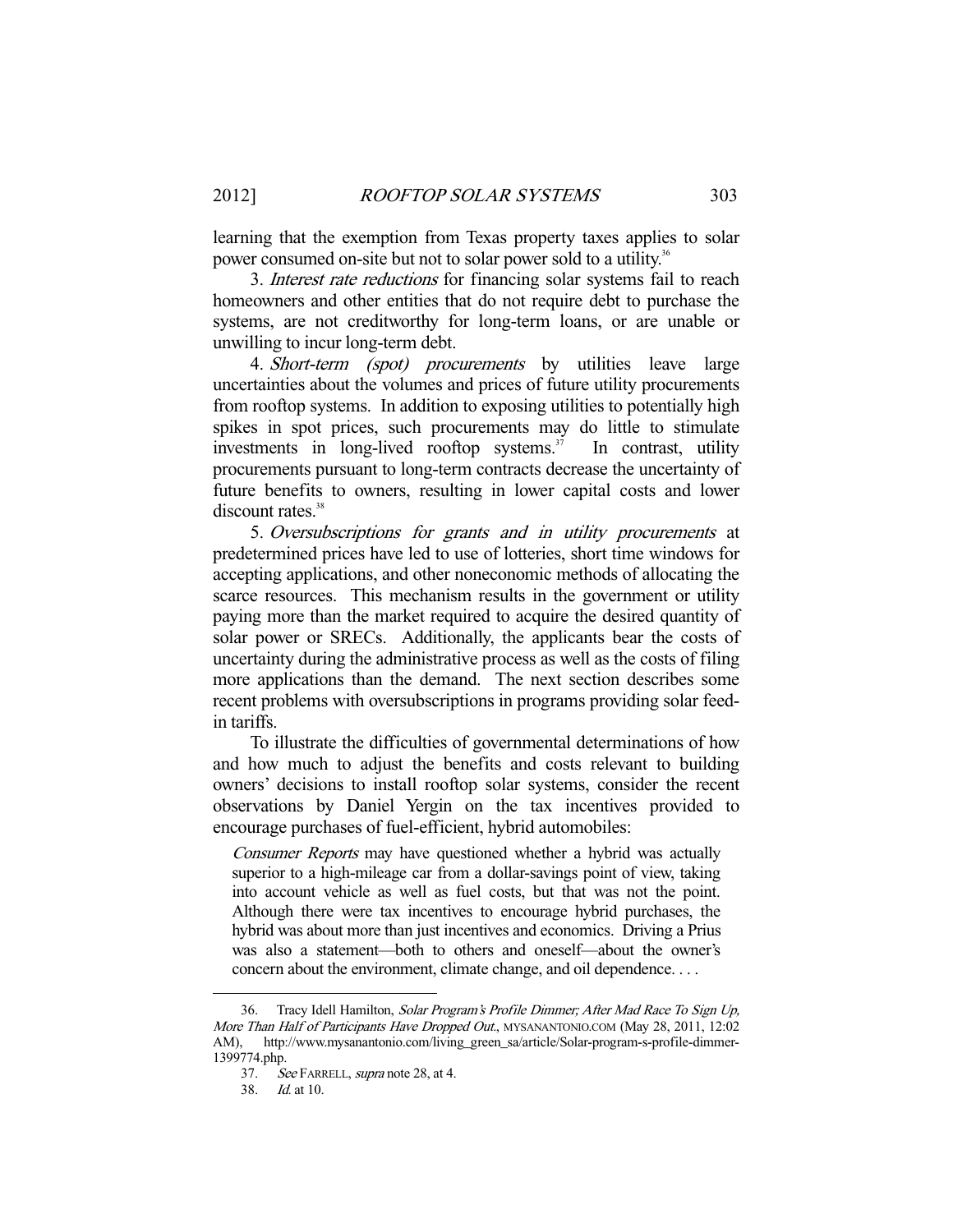. . . In 2007 Americans bought more Priuses than Ford Explorers  $\cdots$ <sup>39</sup>

Put in terms of the mathematical expression shown above,  $R$  (owner's benefits from a clean energy technology in addition to savings on energy purchases) was significantly greater than zero for many auto buyers.

 Similarly, this factor is likely to be significant for some (perhaps many) individuals and businesses deciding on rooftop solar even without revenues from government programs. What means can a government program use to determine how these benefits are valued by different building owners across a state? That is, how many consumers require only a small government incentive to make the solar investment, and how many more consumers will jump in after a small increase in that government incentive? More generally, what means can a government program use to determine the adjustment to the fundamental economics of rooftop solar which will achieve the targeted level of installations at minimum cost to taxpayers and utility ratepayers?

The answer is that the government programs should rely greatly on market-based mechanisms to discover the optimal prices. One-time administrative analyses of costs or some of the other hard-to-measure factors cannot substitute for market determinations.

 To draw on decades of experience in regulating utility rates, the Appendix describes difficulties government agencies have had in implementing cost-of-service (also known as rate base/rate of return) rate-making for monopoly regulated companies. There has been a movement to replace administrative determinations of reasonable costs with more flexible, market-driven pricing practices.<sup>40</sup>

- IV. OVERCOMING THE ECONOMIC CHALLENGE FOR ROOFTOP SOLAR **SYSTEMS**
- A. Oversubscription or Minimal Response to Some Programs Using Administratively Set Prices for Utility Procurements from Solar Systems

 Several recent state programs to stimulate rooftop solar are described below.

 Each of these programs starts with a limit on demand. This limit usually reflects cost constraints on the program, or how much ratepayers

-

. . . .

 <sup>39.</sup> DANIEL YERGIN,THE QUEST: ENERGY, SECURITY, AND THE REMAKING OF THE MODERN WORLD 682-85 (2011).

 <sup>40.</sup> See infra Part IV.B.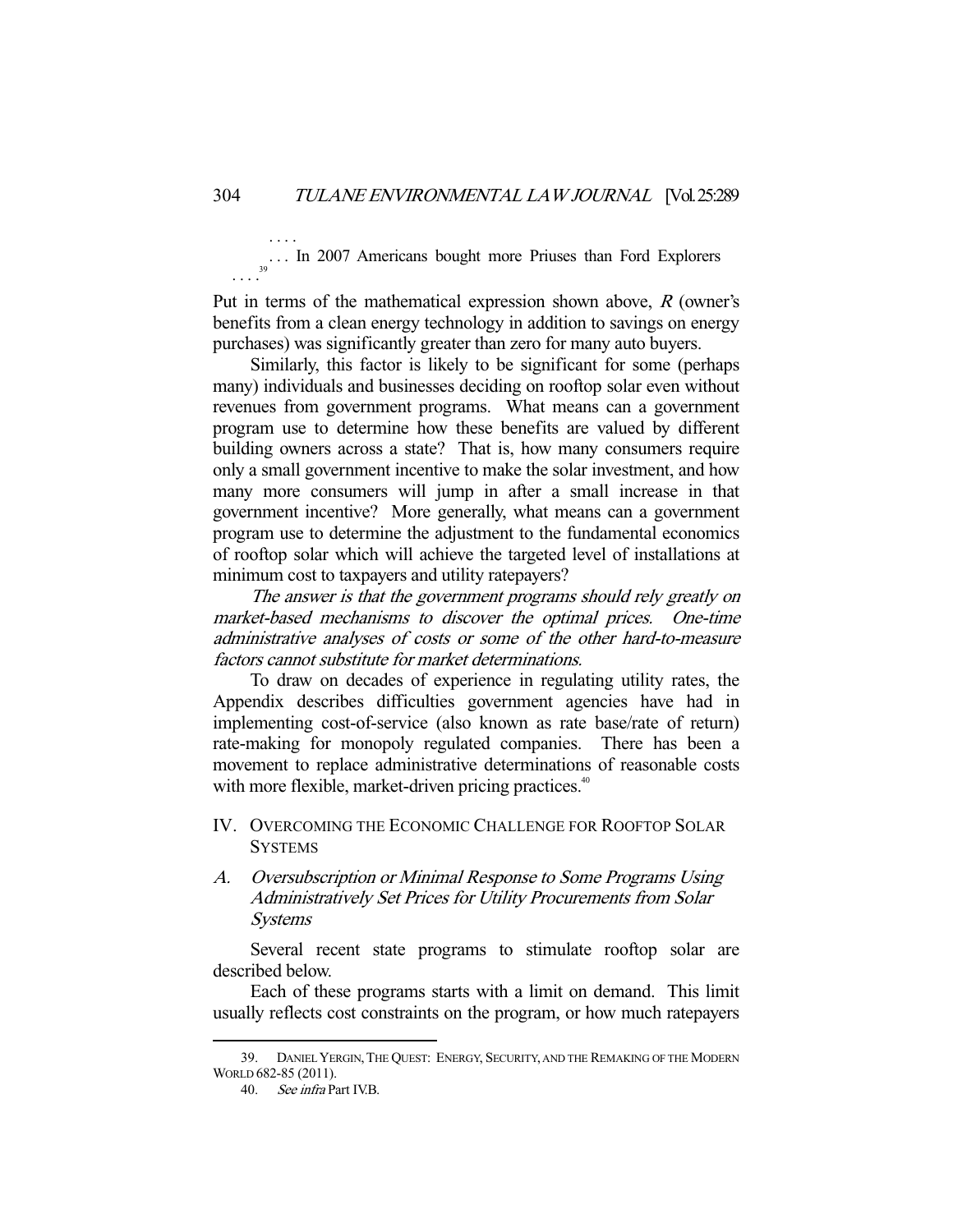would pay for the higher cost of solar power compared to electricity from fossil fuels. The limit possibly also derives from the benefits of delaying some solar installations, with the expectation of declining prices as the technology improves and system production grows. Another rationale for limits on procurements of any one renewable technology or size of project goes to diversity of suppliers and local development goals.<sup>41</sup>

 Next, the programs use administrative determinations to set prices and other standard terms for solar feed-in tariffs. The program administrator then announces a window for applications at those prices. In three instances (Gainesville, Florida, Vermont, and most allocations in Oregon), the prices proved to be so attractive that the programs were vastly oversubscribed. In contrast, other programs (the most recent allocation in Oregon and Hawaii) suffered from little interest in the prices and terms offered.

 In economic terms, the prices for the oversubscribed programs were above the point of intersection between the demand and supply curves, resulting in (1) higher payments for the quantity procured and (2) a problem for the administrator in selecting suppliers from the excessive number of applicants. In the undersubscribed programs, the prices were below the point of intersection between the demand and supply curves, yielding less than the targeted amount of supply of the renewable energy projects.

 1. Gainesville Regional Utilities (GRU) in 2009 offered the first solar feed-in tariff in the United States.<sup>42</sup> GRU offered a standard contract at predetermined rates (depending on the system size and type of installation) for twenty years. The program set an annual capacity limit of four megawatts (MW). After opening the window for applications, GRU hit the first annual capacity limit in one week, and in four months had applications for seven years of capacity. GRU applied the first-come, first-served principle for handling the excess applications and established a queue. Despite the excess supply, GRU committed to continue the initial price in the second year. In a public presentation on the program, GRU observed that it set the price "to assure profitability for investor[s]"; the heavy flow of applications "suggests strong pent up demand for solar"; and "scarcity leads to unscrupulous behaviors: phantom projects, speculators and squatters; demands for special

<sup>41.</sup> See TAYLOR, supra note 2, at 6-7.

<sup>42.</sup> Leading the Nation: GRU's Solar Feed-In-Tariff, GAINESVILLE REG'L UTILS. (Feb. 6,

<sup>2009),</sup> https://www.gru.com/AboutGRU/NewsReleases/Archives/Articles/news-2009-02-06.jsp.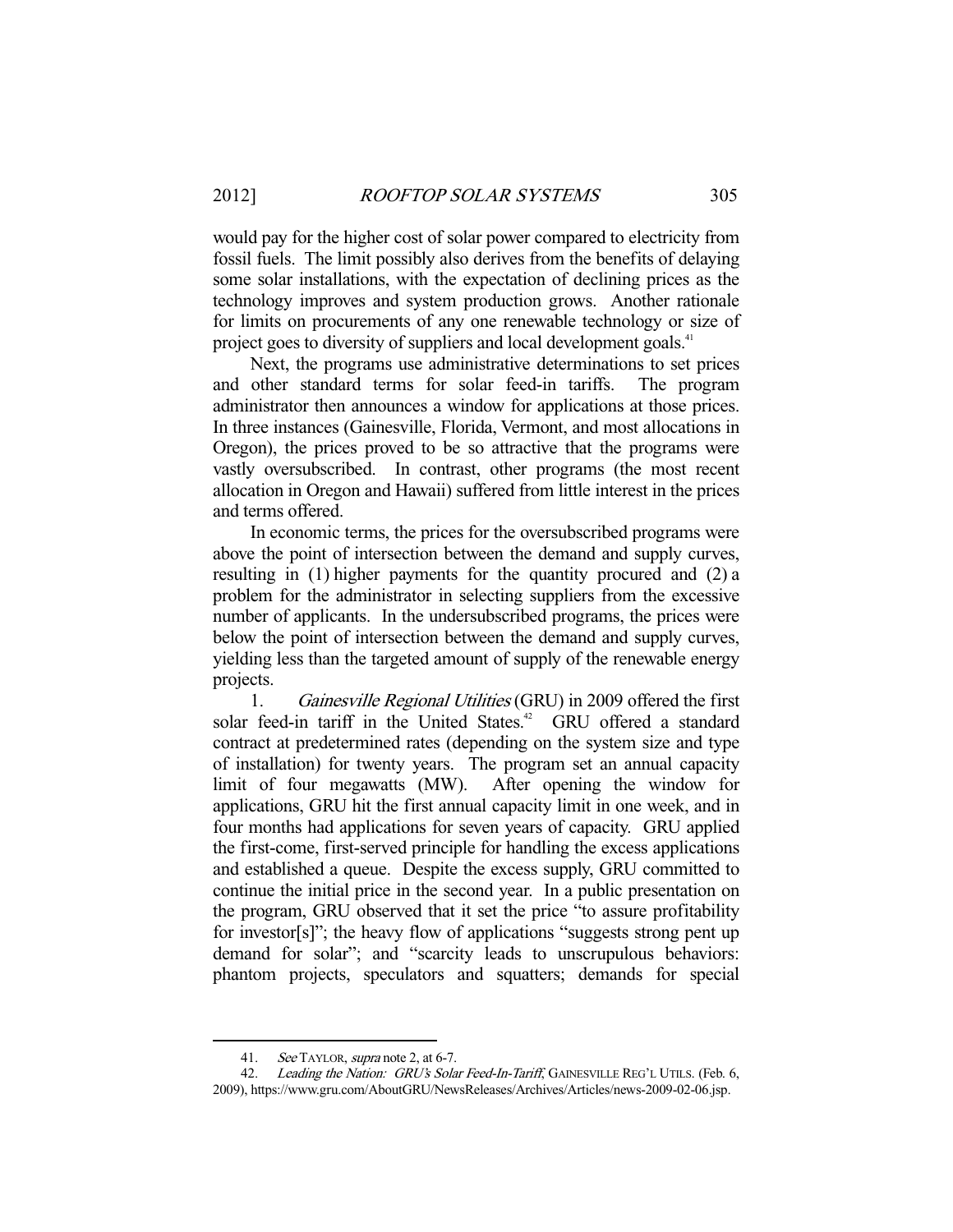treatment, carve-outs, exemptions, exceptions, preferential status, special deals, etc. etc."<sup>43</sup>

 2. Vermont Sustainably Priced Energy Development Program offered standard rates and long-term contracts for seven renewable energy technologies, including solar systems.<sup>44</sup> In 2009, the total capacity for this program was capped at 50 MW, intending that no single technology would exceed  $25\%$  of this amount (12.5 MW).<sup>45</sup> During the first eight hours that the program was open, it received applications for more than 208 MW of capacity, including 172 MW of capacity from 196 applications for solar projects.<sup>46</sup> The program held a lottery selecting 16 solar projects (only 8% of the applicants, accounting for 14.25 MW) for the next stage of processing.<sup>47</sup> In light of the oversubscription in 2009, the Vermont Public Service Board reduced the standard offer rate for solar contracts by  $20\%$  for the  $2010$  procurement.<sup>48</sup> A managing consultant with the nonprofit Vermont Energy Investment Corporation (which operates the state's Efficiency Vermont efforts) commented about the program's initial experience:

[C]reating an FIT [feed-in tariff] that is oversubscribed immediately, and in which most of the market applicants cannot participate, risks equating solar development with a "lottery mentality" that is not conducive to sustained orderly development of the resource or of solar markets. . . .

 . . . [T]he Vermont experience with the standard offer program illustrates that setting an accurate cost-based rate is at least difficult, and is characterized by a good amount of uncertainty around key inputs that are subject to very rapid change in dynamic financial and solar markets.<sup>49</sup>

3. Oregon. The Oregon Public Utility Commission has been running a pilot feed-in tariff program which had its first window for applications in July 2010 and continues through 2014 with eight

. . . .

<sup>43.</sup> John Crider, Gainesville's Solar Feed In Tariff: Early Lessons Learned, GAINESVILLE REG'L UTILS. (Mar. 18, 2010), http://www.chpcenterse.org/pdfs/GainesvillesSolarFIT\_Crider .pdf; see also Paul Gipe, Solar PV Leads Small Town into Solar Big Leagues, RENEWABLEENERGYWORLD.COM (Nov. 21, 2011), http://www.renewableenergyworld.com/rea/ news/article/2011/11/solar-pv-leads-small-town-into-solar-big-leagues?cmpid=SolarNL-Tuesday-November22-2011. The feed-in tariff for SMUD also quickly filled the queues. Feed-In Tariff for Sale of Customer Sited Generation to SMUD: Questions and Answers, supra note 2, at 1-2.

 <sup>44.</sup> DAVID G. HILL, FEED-IN TARIFFS—THE VERMONT SUSTAINABLY PRICED ENERGY DEVELOPMENT PROGRAM: CASE STUDY AND LESSONS FOR FUTURE DESIGN 2 tbl.1 (SOLAR 2010 Conference Proceedings), http://www.ases.org/papers/194.pdf (last accessed Jan. 19, 2012).

 <sup>45.</sup> Id. at 2.

 <sup>46.</sup> Id.

 <sup>47.</sup> Id.

 <sup>48.</sup> Id.

 <sup>49.</sup> Id. at 3-4.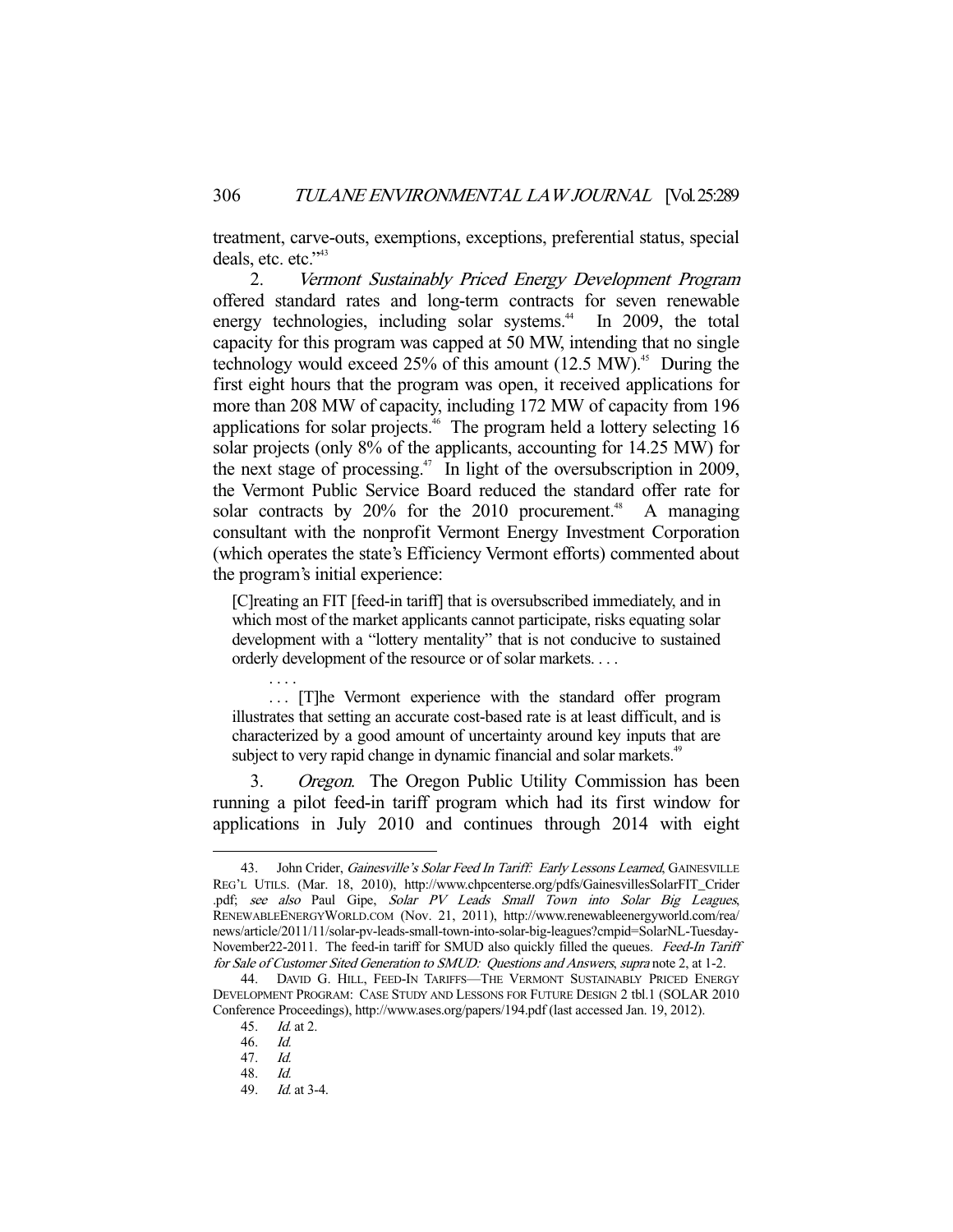enrollment periods.<sup>50</sup> In the first enrollment period, the Oregon commission set rates between 55 and 65 cents per kilowatt hour (kWh) for small- and medium-sized systems.<sup>51</sup> The agency explained its determination of cost-based prices:

 A critical element of the pilot program is the rates offered for energy produced by the small-scale and medium-scale systems. To determine the initial volumetric incentive rate (VIR), the Commission relied on actual system cost data provided by the [Energy Trust of Oregon] for systems installed between the last quarter of 2009 through the first quarter of 2010. For each project, the Commission added loan financing costs, insurance costs, income taxes, and utility meter service charges to achieve a 15-year payback.

 . . . [T]he Commission also adopted different rates for four different geographic zones.<sup>52</sup>

Using a first-come, first-served method to handle applications, the capacity was subscribed in just fifteen minutes. $53$  The government agency reduced rates by 10% for the next enrollment period, which filled up in under an hour.<sup>54</sup> In the third period, rates were decreased by another 20% (to between 39.6 and 46.8 cents per kWh), and again the flood of applications quickly filled the capacity.<sup>55</sup> The peak annual rate impacts of the utilities' payments pursuant to this program ranged from 0.45-1.33% of customer-required revenue for the utilities, substantially higher than the 0.25% cap that was targeted when the legislature created the program.56 A manager for the regulatory commission observed about the oversubscription at the prior administratively determined prices: "What that's a sign of is that we could lower the rate, still incentivize solar development in Oregon and lower the rate impacts."<sup>57</sup>

 The Oregon commission decided to make three changes for the fourth enrollment period (October 2011): (1) decrease the prices further by 20%, (2) replace the first-come, first-served strategy with a lottery for oversubscription, and (3) use bids to determine prices for medium-sized

<sup>50.</sup> Lee van der Voo, Feed-In Tarrif [sic] Changes Planned for Oregon Solar Industry, SUSTAINABLE BUS. OR. (May 12, 2011, 11:16 AM), http://www.sustainablebusinessoregon. com/articles/2011/05/feed-in-tarrif-changes-planned-for.html.

 <sup>51.</sup> Id.

 <sup>52.</sup> PUB. UTIL. COMM'N OF OR., SOLAR PHOTOVOLTAIC VOLUMETRIC INCENTIVE RATE PILOT PROGRAM: REPORT TO THE LEGISLATIVE ASSEMBLY 6 (Jan. 1, 2011), http://www.puc.state. or.us/PUC/123010finalsolarreport.pdf.

 <sup>53.</sup> Van der Voo, supra note 50.

 <sup>54.</sup> Id.

 <sup>55.</sup> Id.

 <sup>56.</sup> Id.

<sup>57.</sup> Id. (quoting Maury Galbraith, Oregon Public Utilities Commission).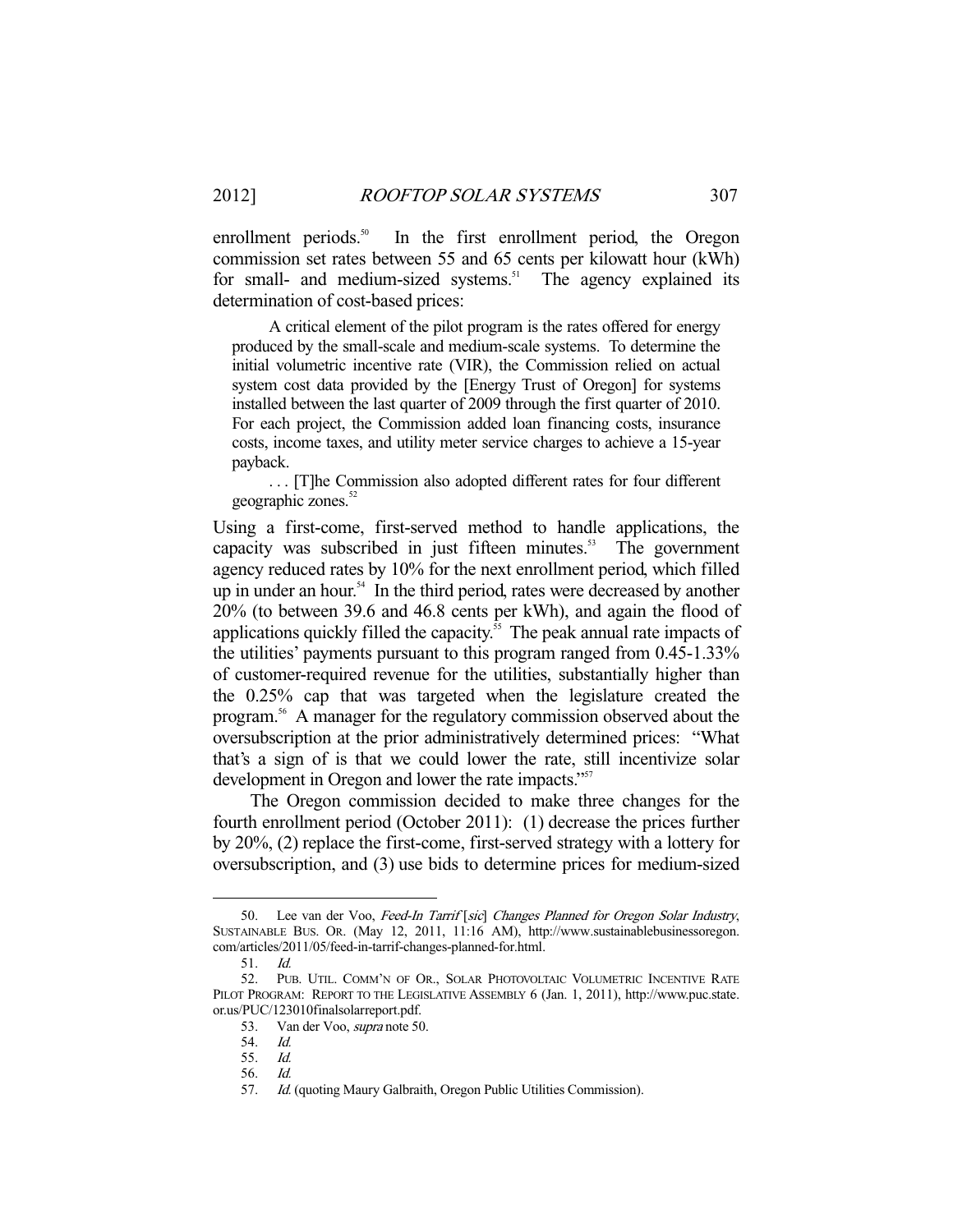(capacity between 10 and 100 kWh) systems in one utility's area.<sup>58</sup> Compared with the option of simply closing the application window, the lottery may indicate better the amount of excess supply at the prices. The new prices and rules led to deficiencies of applications (about 45% to 80% of the available capacity) one week after the enrollment period opened for projects subject to the administratively determined prices; in contrast, the projects subject to bidding received bids for 200% of the available capacity.<sup>59</sup>

 4. Hawaii. Hawaii implemented a feed-in tariff program in November 2010 that has largely failed to stimulate growth in renewable energy supply.<sup>60</sup> The tariff offered fixed prices for twenty years, with cost-based rates and terms that were approved by the Hawaii Public Utilities Commission through a two-year proceeding.<sup>61</sup> More than one year before the initial tariffs were approved, the commission stated the following standard for the rates:

FIT rates should support a typical or average project that is reasonably costeffective, and that included in the calculation of FIT rates should be project and generation cost information, energy production, and the target internal rate of return. The project costs . . . should include, but are not limited to, capital costs for generation equipment and transmission; initial development costs; financing costs; the ongoing costs associated with operating and maintaining the project; and applicable federal and State taxes or other incentives. $62$ 

In addition to rates, some terms in the standard contracts were contentious. The contracts allowed the utility to curtail the amount of energy it buys from the producers at any time. $63$  Also, the utility could require an applicant to submit an interconnection study showing that the proposed renewable energy system would not disrupt the electric grid.<sup>64</sup> In approving the feed-in tariff, the commission noted the different

<sup>58.</sup> Incentive Rate Pilot Program for Solar PV Systems, OR. PUB. UTIL. COMM'N, http://www.puc.state.or.us/PUC/solar/SolarIncentivePilotProgram10711.pdf (last visited Feb. 22, 2012); Mark Pengilly, Oregon's Solar Pilot Program: Snapshot of October 2011 Capacity Allocation, OREGONIANS FOR RENEWABLE ENERGY POL'Y, http://www.oregonrenewables.com/ Resources/OregonsFIT/Oregon\_FIT\_1011Snapshot.html (last visited Feb. 22, 2012).

<sup>59.</sup> Pengilly, *supra* note 58.

 <sup>60.</sup> Sophie Cocke, Feed-In-Tariff Program Has Worked for Only 3 Projects, PAC. BUS. NEWS (May 27, 2011, 12:00 AM), http://www.bizjournals.com/pacific/print-edition/2011/05/27/ feed-in-tariff-program-has-worked-for.html?s=print.

 <sup>61.</sup> See Decision and Order at 85, In re Pub. Utils. Comm'n: Instituting a Proceeding To Investigate the Implementation of Feed-In Tariffs, No. 2008-0273 (Pub. Utils. Comm'n Haw. Sept. 25, 2009), http://dsireusa.org/documents/Incentives/HI29F.pdf (citations omitted).

 <sup>62.</sup> Id. at 62-63 (footnotes omitted).

 <sup>63.</sup> See id. at 88.

 <sup>64.</sup> Id. at 45.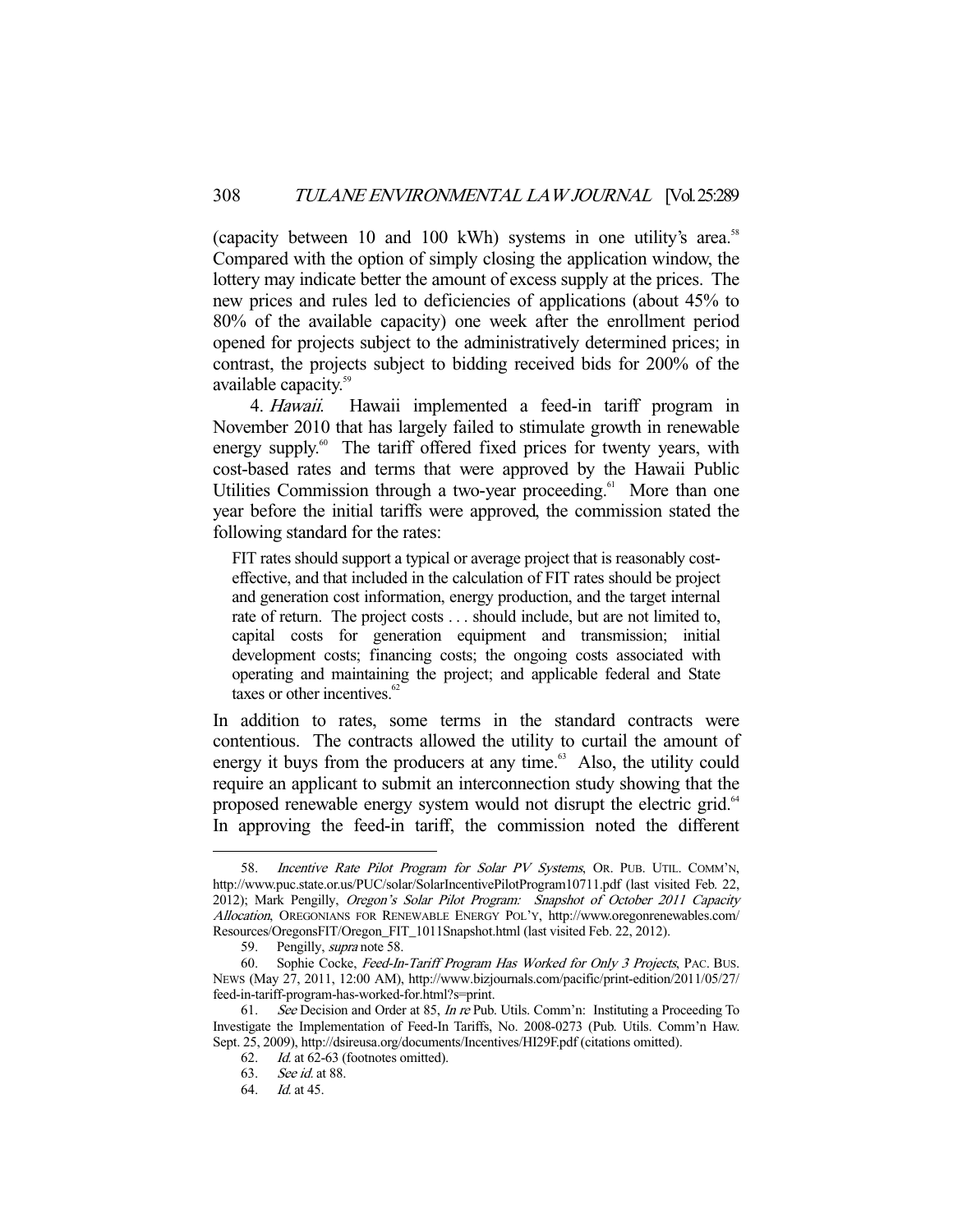positions in the record on rates and terms, decided in favor of gaining market experience rather than conducting further administrative proceedings, and committed to a review after two years with the possibility of interim adjustments.<sup>65</sup>

 As of May 27, 2011 (about six months after inception), only three projects using feed-in tariffs went online.<sup>66</sup> Over 87% of the capacity allocated to the program remained available for new projects. $\frac{67}{10}$  The first installation was on the roof of a commercial property owned by Maui's energy commissioner.<sup>68</sup> This building owner may not have been driven solely by financial returns; a news report stated that the feed-in tariff was expected to result in annual earnings for this owner of \$2,200 to \$2,800 on a net investment (after federal and state tax credits) for the system of  $$17,500<sup>69</sup>$  Apparently, the market judged such returns inadequate to bring forth widespread investments in new systems, particularly in the context of the other contract terms and application process.

 Some analysts and potential participants blamed the lack of new projects primarily on the nonprice contract terms and application process, especially the uncertainty for owners surrounding the utilities' ability to curtail purchases. Still, one industry executive claimed that the feed-in tariff price should be raised by more than 37% in order to make projects profitable and induce new investments.<sup>70</sup> In further regulatory proceedings to determine the feed-in rate to offer for large projects, there were substantial disputes among parties over the cost modeling used by the utilities to develop feed-in rates. $71$ 

 Over half of the applications in the Hawaii program were terminated for being unprepared to move forward or withdrawn.<sup>72</sup>

 <sup>65.</sup> Order Approving FIT Tiers 1 and 2 Tariffs, Standard Agreement, and Queuing and Interconnection Procedures at 2, In re Pub. Utils. Comm'n: Instituting a Proceeding To Investigate the Implementation of Feed-In Tariffs, No. 2008-0273 (Pub. Utils. Comm'n Haw. Oct. 13, 2010), http://dms.puc.hawaii.gov/dms/DocumentViewer?pid=A1001001A10J13B20505 B87966 [hereinafter Order Approving FIT Tiers 1 and 2 Tariffs].

 <sup>66.</sup> Cocke, supra note 60.

 <sup>67.</sup> ACCION GROUP, STATUS REPORT OF THE INDEPENDENT OBSERVER 2 (July 8, 2011), https://www.hecofitio.com/\_heco/docs/Oahu/Tier1/documents/IO FIT Status Report 07082011. pdf.

 <sup>68.</sup> Cocke, supra note 60.

 <sup>69.</sup> Id.

 <sup>70.</sup> Id.

<sup>71.</sup> See Joint Filing of the Parties and Participants, *In re* Pub. Utils. Comm'n: Instituting a Proceeding To Investigate the Implementation of Feed-In Tariffs, No. 2008-0273 (Pub. Utils. Comm'n Haw. Sept. 23, 2011), http://dms.puc.hawaii.gov/dms/OpenDocServlet?RT=& document\_id=91+3+ICM4+LSDB15+PC\_DocketReport59+26+A1001001A11I27B04155C445 5018+A11I27B04155C445501+14+1960.

 <sup>72.</sup> Cocke, supra note 60.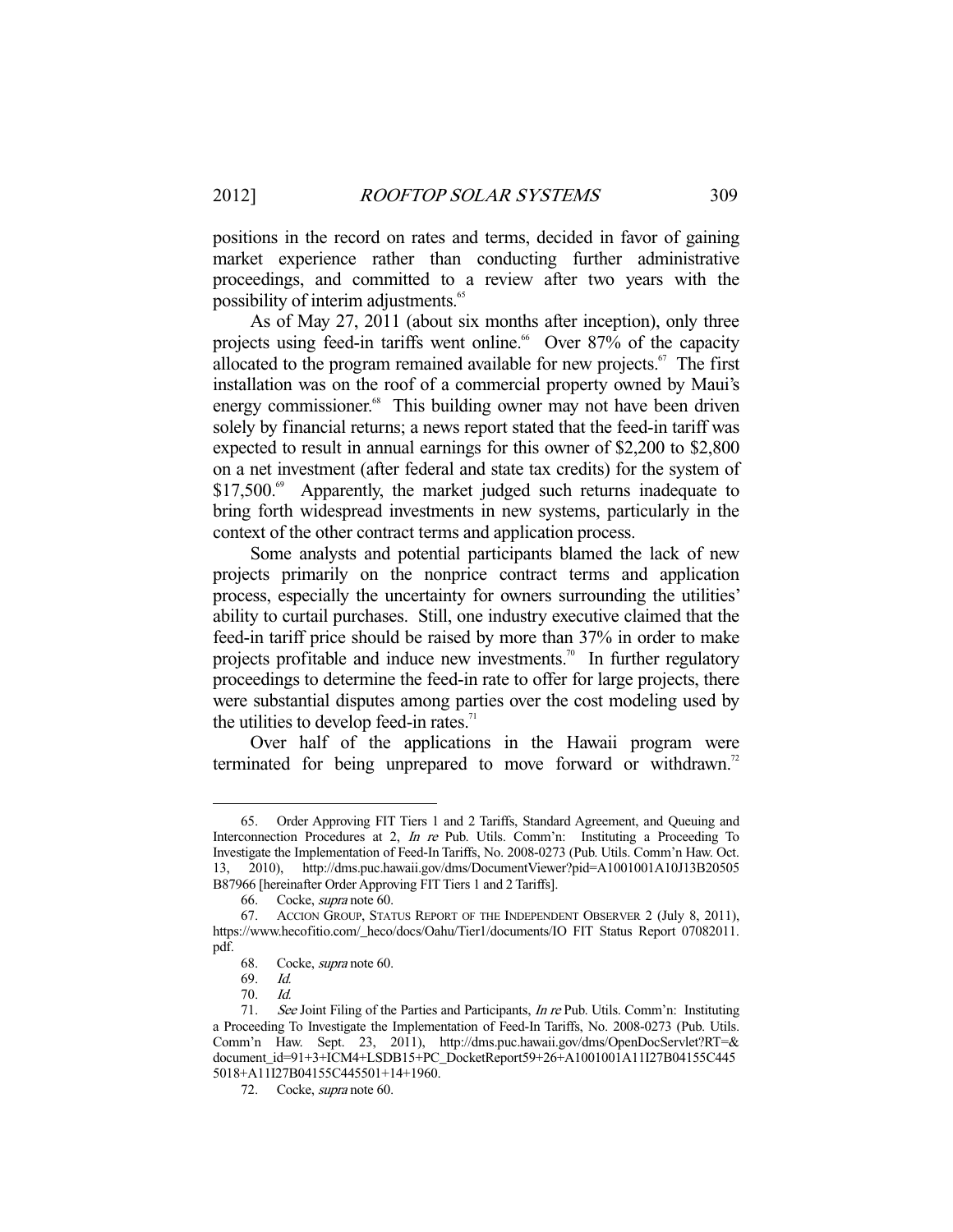Similarly, a feed-in tariff program in San Antonio suffered widespread withdrawals of applications.<sup>73</sup> Some withdrawing applicants in Texas claimed that the administratively determined price was not high enough in light of the loss of an exemption from state property taxes when rooftop systems sell to a utility; this tax impact was not understood by these building owners when they filed their applications and may not have been understood by the administrators in setting the price.<sup>74</sup>

# B. Market-Based Mechanisms for Expanding Rooftop Solar **Deployments**

 Simply put, developing prices that accomplish the purposes of feedin tariffs or RECs are difficult. In pricing either instrument for stimulating rooftop solar, administrators face uncertainties in the relevant costs as well as large unknowns about the supply curve of potential investors. The preceding review of four programs shows that cost accounting methodologies, industry consultants, modeling by utilities and administrators, and multiyear regulatory proceedings may fail to produce prices for feed-in tariffs or RECs which approximate levels needed to achieve the targeted supply without imposing unnecessary cost burdens on ratepayers.

 Where else can government programs look to develop these prices? The alternative direction is to tap into the analyses by the independent decision makers who are critical to supplying rooftop solar energy and will respond to the programs' prices. Each individual building owner and rooftop solar developer is best positioned to decide whether a price is high enough to stimulate a particular new investment. In aggregate, the market performs an analysis of the relevant costs and benefits for the programs' offerings. Moreover, each of these decision-makers is also best positioned to decide and signal whether, in light of the relevant costs, he or she would accept a lower or higher price. Collectively, the market determines whether any given price could be adjusted upward or downward to better accomplish the program's objectives.

 A variety of market-based mechanisms for pricing feed-in tariffs and RECs are available. Three market-based mechanisms described in this Part are (1) reverse auctions, (2) iterative price adjustments reflecting supply responses at prior prices, and (3) offering a few prices simultaneously. Each of these mechanisms relies on the market to discover prices that promote the programs' goals. Each approach can

 <sup>73.</sup> Hamilton, supra note 36.

 <sup>74.</sup> Id.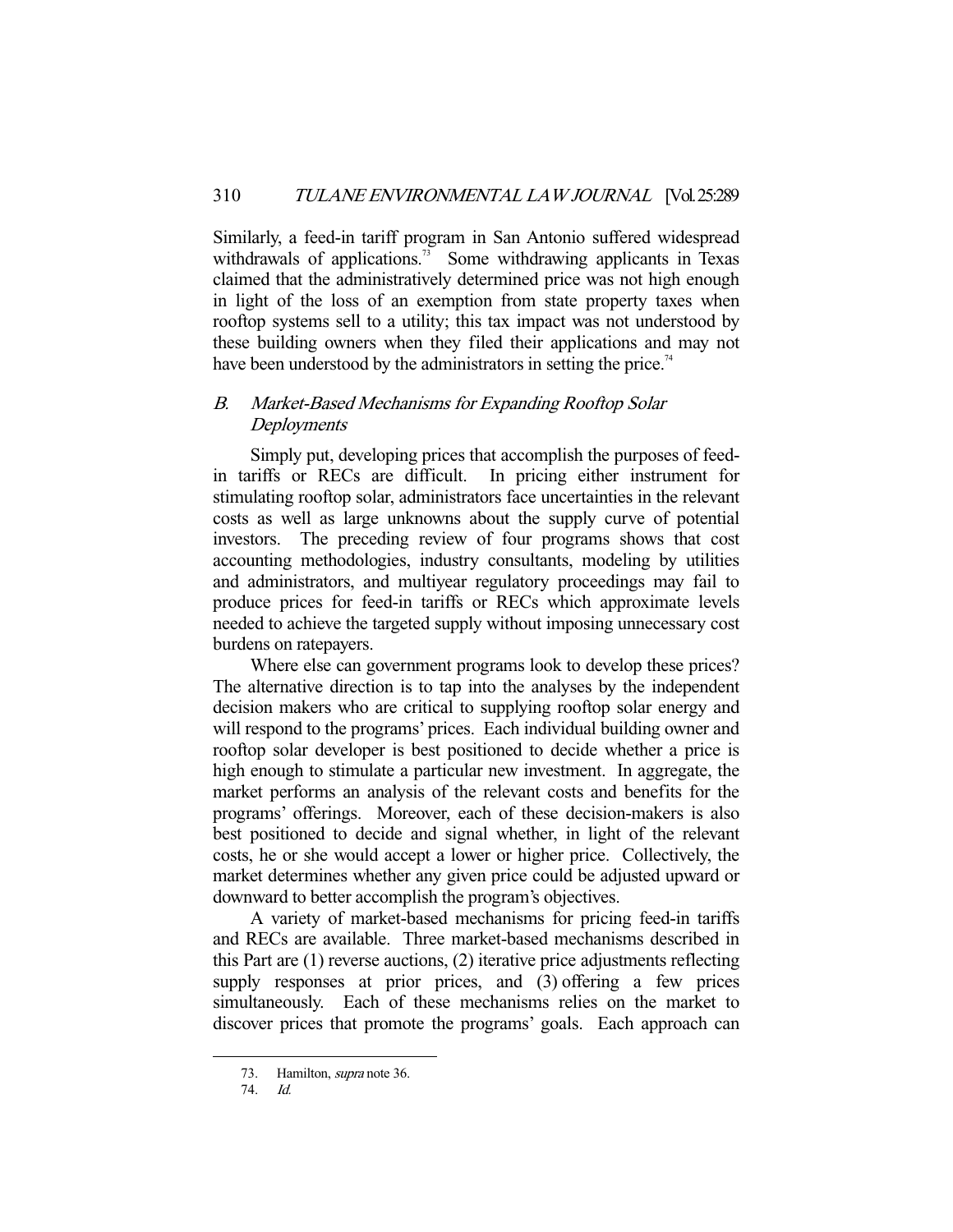offer the same standard contract terms, including long-term commitments on price and quantity, to reduce uncertainty.<sup>75</sup>

## 1. Reverse Auctions

## a. Characteristics of and Concerns About Reverse Auctions

 Participants in a reverse auction bid prices at which they would be willing to invest in a new rooftop solar system on the terms in the standard contract. The quantity allocated for the program in a specific period would be satisfied by selecting the lowest bids that aggregate to that level. Generally, the utility pays the "market-clearing price" to all winning bidders; that price is the level at which equal and lower bids aggregate to the desired quantity of solar energy or SRECs.<sup>76</sup>

 The auction design could involve a single round for bidding in which each participant submits its final bid. Alternatively, the auction could involve multiple rounds of bidding; in any round, the bidders gain information on the willingness of others to supply at a given price and then decide whether to lower their bids in the next round in order to make them more attractive for selection. A well-designed auction would result in the lowest cost to ratepayers for the targeted quantity from rooftop solar systems, and enable those building owners who demand the lowest subsidies to obtain the contracts.

 Reverse auctions are used in some programs for utility procurements from renewable energy systems.<sup>77</sup> In some cases, the auctions are dominated by large commercial developers with sophistication in evaluating options, resources to devote to an auction,

 <sup>75.</sup> See FAQs: Purchase and Sale Agreement, Answer to FAQ-272, SREC-BASED FINANCING PROGRAM, http://www.njedcsolar.com/faqs.cfm?faqCategoryId=3 (last updated Nov. 17, 2011) (explaining that the term of the New Jersey solar renewable energy certificate Purchase and Sale Agreement can be from ten to fifteen years, with quarterly payments at the fixed price determined by the initial auction).

<sup>76.</sup> See generally PAUL MILGROM, PUTTING AUCTION THEORY TO WORK (2004); VIJAY KRISHNA, AUCTION THEORY (2d ed. 2010); PAUL KLEMPERER, AUCTIONS: THEORY AND PRACTICE (2004).

<sup>77.</sup> See Decision Adopting the Renewable Auction Mechanism at 2, Order Instituting Rulemaking To Continue Implementation & Admin. of Cal. Renewables Portfolio Standard Program, Rulemaking 08-08-009 (Pub. Utils. Comm'n Cal. Dec. 17, 2010), http://docs.cpuc. ca.gov/word\_pdf/FINAL\_DECISION/128432.pdf ("[The Renewable Auction Mechanism] relies on market-based pricing, utilizes project viability screens, and selects projects based on least cost rather than on a first-come first-served basis at an administratively determined price."); ILL. POWER AGENCY, FY 2011 ANNUAL REPORT, http://www2.illinois.gov/ipa/Documents/IPA\_ Annual\_Report\_2011\_final\_pdf (last visited Mar. 19, 2012); Previous Results, SALE SOLAR RENEWABLE ENERGY CERTIFICATES (SRECS), http://www.solarrec-auction.com/index.cfm?s= background&p=previousResults (last visited Feb. 22, 2012); The SRECTrade Auction, SRECTRADE, http://www.srectrade.com/how\_it\_works.php (last visited Feb. 22, 2012).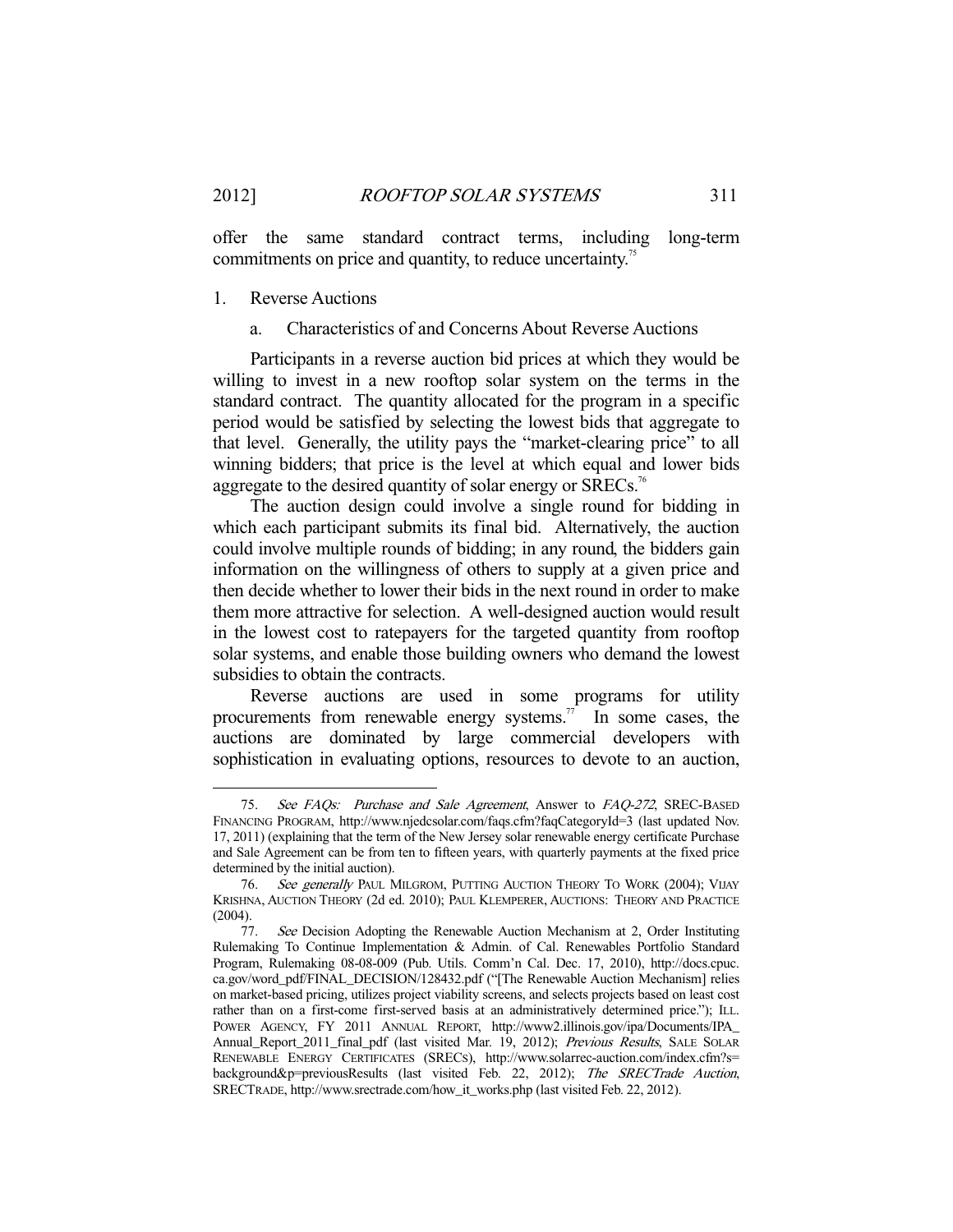and lower costs from economies of scale. The costs of auction participation for large developers may be minor relative to the expected revenues from selection. In contrast, concerns about this mechanism include that residential and small commercial building owners are unlikely to participate in a reverse auction because of uncertainties about the outcome, high transaction costs relative to their expected revenues, and disadvantages for them in competing against larger property owners and developers.<sup>78</sup>

 Regarding these concerns, it appears that well-designed reverse auctions offer advantages over approaches relying on administratively set prices, a queue for oversubscription, and lottery selections (referred to as the "Admin/Queue Model") on some major criteria. Moreover, the possible disadvantages of auctions on other criteria do not appear to be significant.

 An auction requires participants to decide to incur expenses and obligations in qualifying in the face of uncertainty about the price they will be offered. In order to deter speculative participants, an auction may require bidders to make a deposit, demonstrate certain qualifications (such as describing the proposed system and location), and agree to some penalties for withdrawal or, if selected, for failure to install a rooftop system within a specified period of time.<sup>79</sup> Nevertheless, the burdens on and risks for applicants in a reverse auction do not need to be much greater than in applying under the Admin/Queue Model.

 First, the Admin/Queue Model and auctions require similar protections against speculative, unqualified applicants, and use similar qualifications and penalties. Both mechanisms can reduce transaction costs for small systems by allowing agents or aggregators to participate in the selection process.<sup>80</sup>

 Second, an auction's administrator could announce a reserve price, the ceiling for bids. Auctions often use reserve prices. Reserve prices protect the auctioning party against having to make awards at unacceptable prices, provide some guidance to potential bidders, and in multiround auctions, accelerate the process of arriving at bids which will be selected. In an auction for utility procurements to stimulate rooftop

 <sup>78.</sup> See Edgar A. Gunther, California Reversal of Feed-In Tariff Auction Proposal, GUNTHER PORTFOLIO (Sept. 8, 2009, 1:22 AM), http://guntherportfolio.com/2009/09/californiareversal-of-feed-in-tariff-auction-proposal/.

<sup>79.</sup> See HILL, *supra* note 44, at 5.

 <sup>80.</sup> FAQs: New Jersey's Solar Renewable Energy Certificates (SREC) Program and New Jersey's Solar Market: Transition to Market-Based REC Financing System, Answer to Can Someone Else Sell My SREC for Me?, NEW JERSEY'S CLEAN ENERGY PROGRAM, http://www. njcleanenergy.com/renewable-energy/tools-and-resources/faqs/srec (last visited Mar. 7, 2012).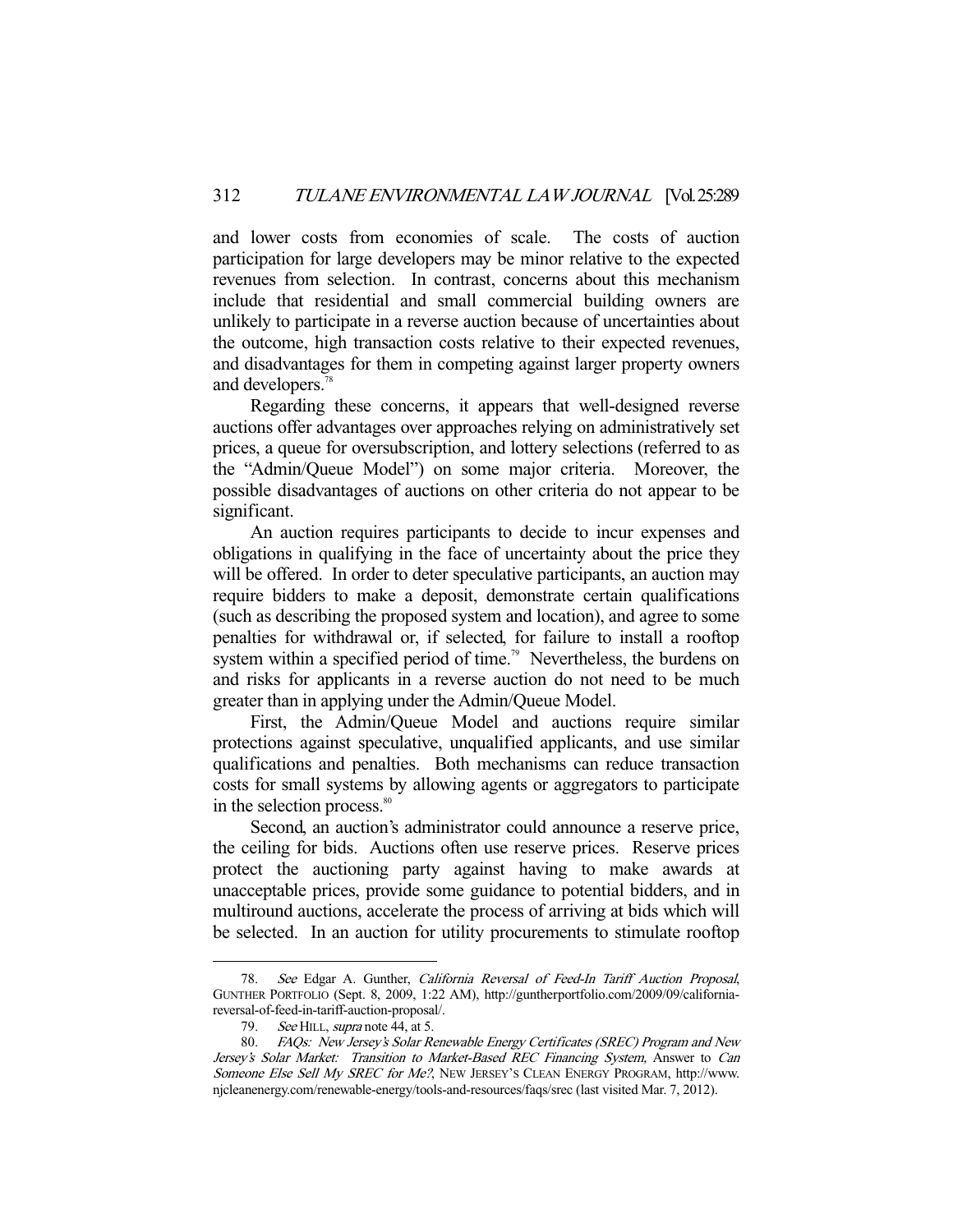solar, this price would protect ratepayers from paying a high amount for the particular type of renewable energy. Additionally, the reserve price would help guide potential small participants in an auction so that the process of developing a bid is not completely open-ended. As in the Admin/Queue Model, auction participants could choose to submit an application at the announced price. An auction provides the additional option for bidders to submit a lower price. Bidding at the reserve price involves the hope that any bidders at a lower price would not aggregate to the quantity allocated for selection. If the bids below the reserve price fail to satisfy the quantity allocated for selection, then the selection of bids at the announced price is similar to the Admin/Queue Model.

 Third, an auction could be designed as a single submission or multiple rounds of submissions. A multiround auction provides bidders with valuable information about the supply from competing sources. Auction participants could use this information to adjust their bids from one round to the next, in a process that economists call "price discovery.<sup>"81</sup> On the other hand, a multiround auction entails submission of multiple bids. The regulators may decide that for small participants the burdens of submitting multiple bids outweigh the benefits of price discovery in a multiround auction. In that case, the small participants would make a single submission in the auction, just as in the Admin/Queue Model.

 Next, regarding the uncertainty of participating in an auction, the winning applicants and bids would be announced at the close of the single-round or multi-round bidding. Participants in the Admin/Queue Model have, in several instances, also faced uncertainty because of vast oversubscription at the announced price. $82$  In some cases, the applicants in an Admin/Queue Model have to wait until the outcome of a lottery; in other cases, they are delayed by perhaps several years. Even though the price is known in the Admin/Queue Model, potential applicants cannot decide to incur planning and application costs with certainty that they will be able to obtain a contract at that price. It is not clear whether the auction or Admin/Queue approach involves substantially less uncertainty and would induce significantly greater participation by smaller building owners.

<sup>81.</sup> See Giuseppe Lopomo et al., Carbon Allowance Auction Design: An Assessment of Options for the United States, 5 REV. ENVTL. ECON. & POL'Y 25, 31 (2011); Peter Cramton, The FCC Spectrum Auctions: An Early Assessment, 6 J. ECON. & MGMT. STRATEGY 431, 435 (1997) ("An essential advantage of open bidding is that the bidding process reveals information about valuations. This information promotes the efficient assignment of licenses, since bidders can condition their bids on more information.").

 <sup>82.</sup> See Van der Voo, supra note 50.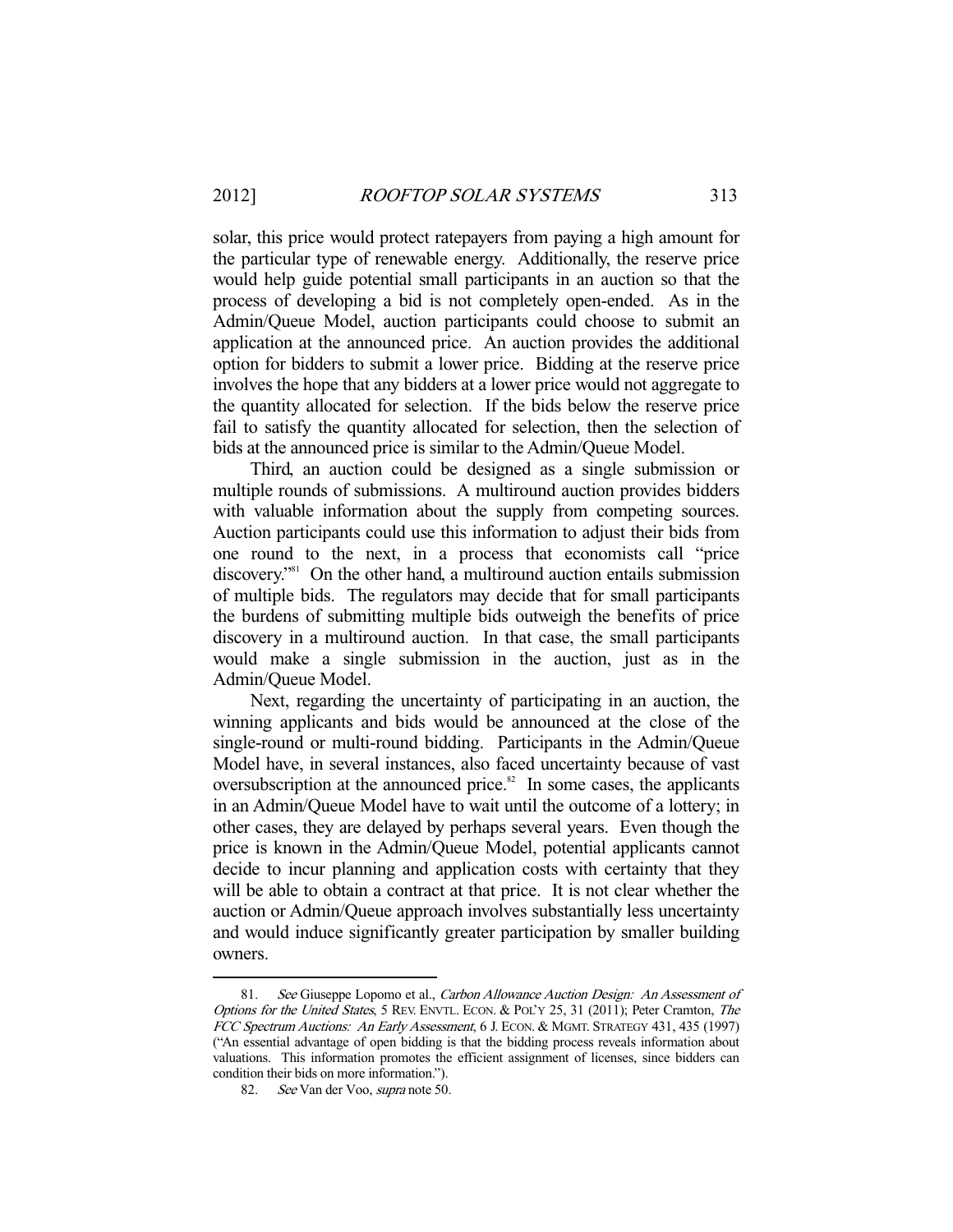Finally, the Admin/Queue Model and auctions could similarly categorize potential participants by size and restrict some allocation to smaller building owners. In an auction approach, larger projects would bid in one auction and smaller projects would compete in a separate auction.

#### b. Observations from the Vermont Program

 The managing consultant for the Vermont Energy Investment Corporation made these observations comparing the Admin/Queue Model that was used in that state against a possible reverse auction alternative:

 The risks—of setting a rate too low and under stimulating the market, or of setting the rate too high and having an over-heated market that ends up paying more than necessary for the resources—are unfortunately only avoided when the "price is right".

 The fundamental aspect of a [feed-in tariff] and the standard offer program that is likely to be the most important and critical for promoting rapid development is the availability of a long term, credit worthy, contract. If the stable long term contract is made available, there are alternative means to set the contract rate.

 Faced with these conditions, policy makers and program designers may want to consider alternative approaches to setting standard offer contract rates that provide more direct market dynamic inputs through direct bidding for participation in the program.

 A declining price auction can be used to identify bidders willing to develop projects sufficient to meet renewable development targets. In order to qualify to bid, projects could be required to meet certain minimum preproject feasibility criteria. The declining price auction would permit market actors to determine their own risk tolerance, required rate of return, and financial input assumptions, rather than relying on regulatory or stakeholder processes to set prices.<sup>83</sup>

## c. Auctions for SRECs

 Auctions as well as privately negotiated transactions have been used for several years to price and transfer SRECs in state programs. As of February 2012, SREC market prices were publicly tracked and reported on a monthly basis for Delaware, Maryland, Massachusetts, New Jersey, Ohio, Pennsylvania, and Washington, D.C.<sup>84</sup> For example, starting in

<sup>83.</sup> HILL, *supra* note 44, at 4-5.

 <sup>84.</sup> SREC Market Prices, SRECTRADE, http://srectrade.com/srec\_prices.php (last visited Feb. 22, 2012).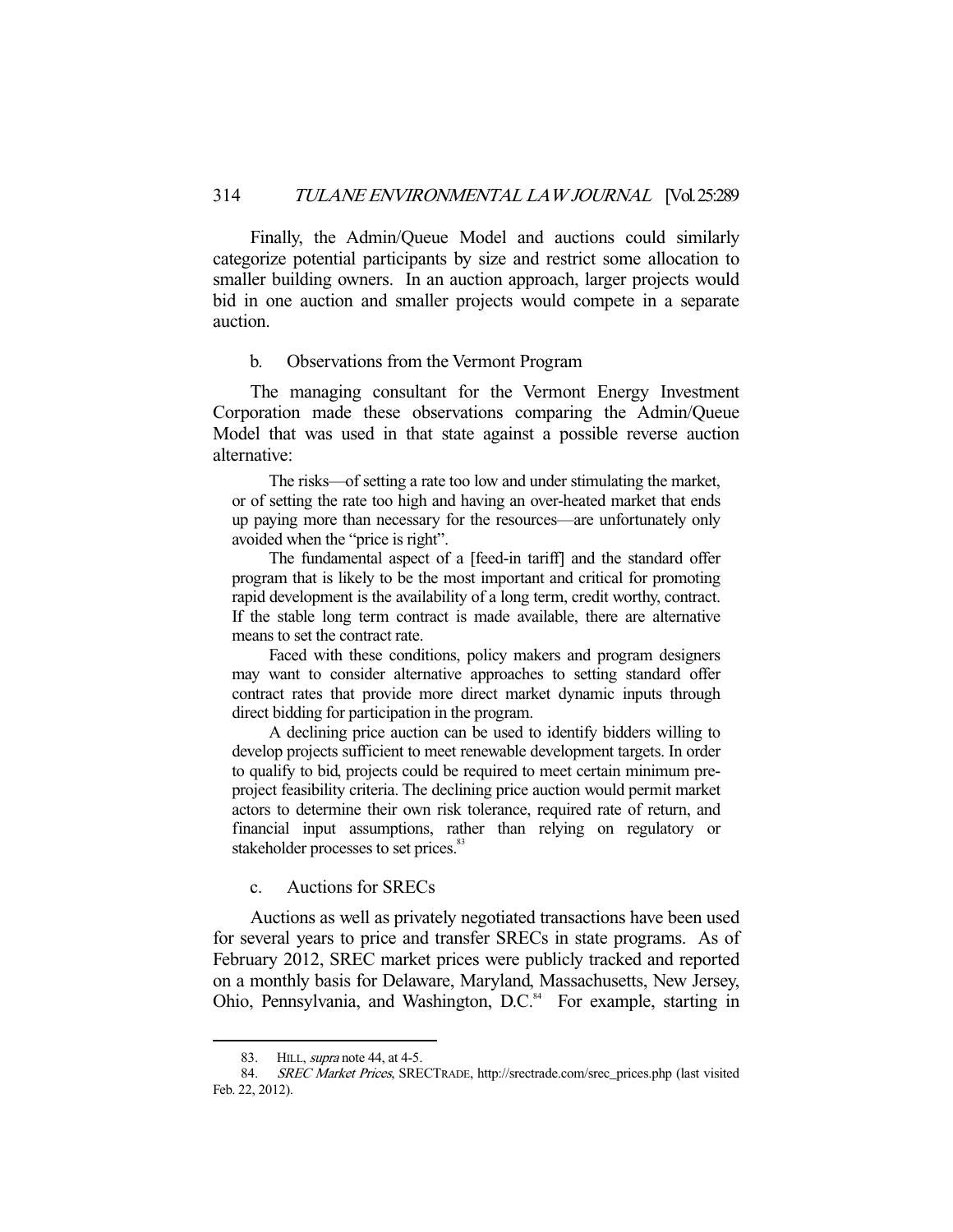August 2009, the New Jersey SREC program issued three Requests for Proposals per year.<sup>85</sup> The solicitations had one segment for small projects (50 kW and less) and a separate segment for larger projects.<sup>86</sup> Bidders submitted Pricing Proposals which included a fixed price per SREC and a contract length from ten to fifteen years. $87$  Proposals were ranked based on their net present value, with the lowest bid receiving the highest ranking for purchases by the utilities.<sup>88</sup>

 The state laws and regulations allow for market-based pricing of SRECs. However, in some state markets, the volume and prices are influenced by an administratively determined price, the penalty paid by a utility if it fails to acquire sufficient SRECs to comply with the applicable renewable portfolio standard.<sup>89</sup> In contrast, the penalty in Pennsylvania is based on double the value of market-priced SRECs for the reporting period.<sup>90</sup> Just as an announced reserve price in an auction, an administratively-determined penalty price acts as a ceiling on market prices for SRECs. If the "solar alternative compliance payment" is lower than the price needed to cover the cost that building owners demand to produce SRECs, then utilities will pay the penalty to the program

<sup>85.</sup> New Jersey: Utility Solar Financing Programs (ACE, JCP&L, RECO), DSIRE: DATABASE ST. INCENTIVES FOR RENEWABLES & EFFICIENCY, http://dsireusa.org/incentives/ incentive.cfm?Incentive\_Code=NJ41F&re=1&ee=1 (last visited Mar. 7, 2012).

 <sup>86.</sup> Id.

 <sup>87.</sup> Id.

<sup>88.</sup> *Id.*<br>89. *Se* 

See Massachusetts DOER-Solar Renewable Energy Credits (SRECs), DSIRE: DATABASE ST. INCENTIVES FOR RENEWABLES & EFFICIENCY, http://www.dsireusa.org/incentives/ incentive.cfm?Incentive\_Code=MA98F&RE=1&EE=1 (last visited Feb. 23, 2012); About the RPS Solar Carve-Out Program, MASS. EXECUTIVE OFF. ENERGY & ENVTL. AFF., http://www. mass.gov/eea/energy-utilities-clean-tech/renewable-energy/solar/rps-solar-carve-out/about-therps-solar-carve-out-program.html (last visited Feb. 23, 2012); Maryland Public Service Commission-Solar Renewable Energy Certificates (SRECs), DSIRE: DATABASE ST. INCENTIVES FOR RENEWABLES & EFFICIENCY, http://www.dsireusa.org/incentives/incentive.cfm?Incentive\_ Code=MD55F&re=1&ee=1 (last visited Feb. 23, 2012); New Jersey Board of Public Utilities-Solar Renewable Energy Certificates (SRECs), DSIRE: DATABASE ST. INCENTIVES FOR RENEWABLES & EFFICIENCY, http://www.dsireusa.org/incentives/incentive.cfm?Incentive\_Code= NJ07F&re=1&ee=1 (last visited Feb. 23, 2012); Delaware Public Service Commission—Solar Renewable Energy Credits, DSIRE: DATABASE ST. INCENTIVES FOR RENEWABLES & EFFICIENCY, http://www.dsireusa.org/incentives/incentive.cfm?Incentive\_Code=DE13F&re=1&ee=1 (last visited Feb. 23, 2012); District of Columbia Public Service Commission—Solar Renewable Energy Certificates, DSIRE: DATABASE ST. INCENTIVES FOR RENEWABLES & EFFICIENCY, http://www.dsire usa.org/incentives/incentive.cfm?Incentive\_Code=DC13F&re=1&ee=1 (last visited Feb. 23, 2012); Public Utilities Commission of Ohio—Solar Renewable Energy Credits, DSIRE: DATABASE ST. INCENTIVES FOR RENEWABLES & EFFICIENCY, http://www.dsireusa.org/incentives/ incentive.cfm?Incentive\_Code=OH61F&re=1&ee=1 (last visited Feb. 23, 2012).

 <sup>90.</sup> Pennsylvania Public Utilities Commission—Solar Alternative Energy Credits, DSIRE: DATABASE ST. INCENTIVES FOR RENEWABLES & EFFICIENCY, http://www.dsireusa. org/incentives/incentive.cfm?Incentive\_Code=PA64F&re=1&ee=1 (last visited Feb. 23, 2012).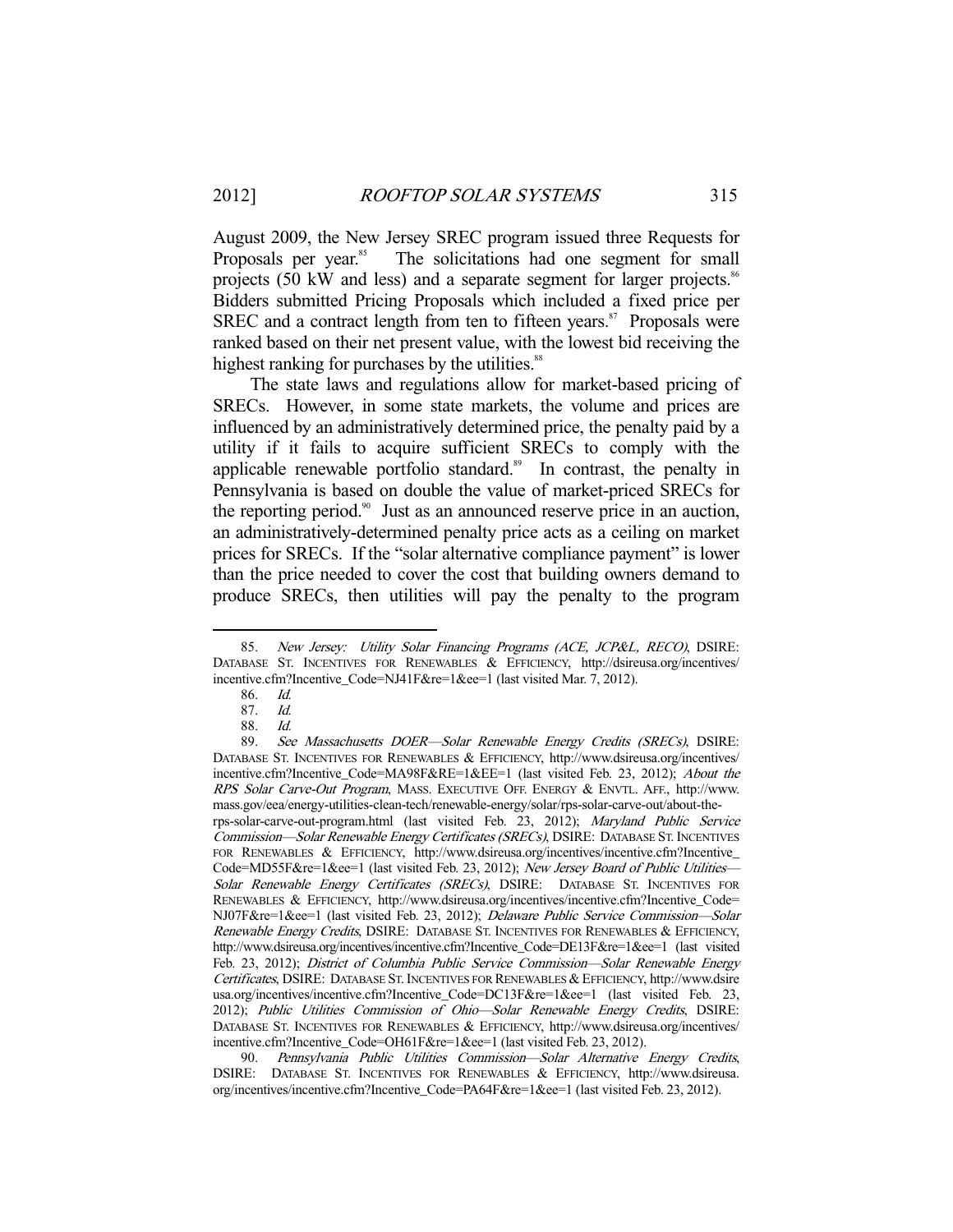administrator instead of purchasing SRECs from solar system owners. In that case, SREC owners and potential producers are not able to sell them through auctions or privately negotiated transactions, and the SREC market fails to stimulate investments in solar systems. Some programs announce the levels of these penalties for many years into the future, subject to possible reviews and revisions.<sup>91</sup> In Massachusetts, another administratively determined price acts as a floor on market prices for SRECs, the price of the "solar credit clearinghouse," which is available to purchase any unsold SRECs from system owners.<sup>92</sup>

 Some programs include features to help owners of smaller systems, such as websites for utilities to post their offers, prioritization for smaller systems' multiyear contracts, and sales to intermediate aggregators.<sup>93</sup>

- 2. Iterative Price Adjustments Reflecting Supply Responses at Prior Prices
	- a. Characteristics of Iterative Price Adjustments

 A second approach uses market information to adjust prices in the context of the Admin/Queue Model. As in the Oregon program described above, this approach may employ frequent (quarterly or semiannually) windows for applications, $4$  or, as in the California program described below, the price adjustments may be automatic as a continuous window for applications yields predetermined levels of supply. In contrast, the Gainesville and Hawaii programs set prices for two years,<sup>95</sup> and other programs attempt to provide more certainty by announcing prices for even longer periods.<sup>96</sup>

 <sup>91.</sup> Maryland Public Service Commission—Solar Renewable Energy Certificates (SRECs), supra note 89 (fixing the solar alternative compliance payment at \$400/MWh for 2009-2014, with reductions to \$50/MWh for 2023); New Jersey Board of Public Utilities—Solar Renewable Energy Certificates (SRECs), supra note 89 (explaining that solar alternative compliance payment declines by 2.5% annually for eight years); Public Utilities Commission of Ohio—Solar Renewable Energy Credits, supra note 89.

<sup>92.</sup> Massachusetts DOER—Solar Renewable Energy Credits (SRECs), supra note 89.

 <sup>93.</sup> Maryland Public Service Commission—Solar Renewable Energy Certificates (SRECs), supra note 89; Massachusetts DOER—Solar Renewable Energy Credits (SRECs), supra note 89; FAQs: New Jersey's Solar Renewable Energy Certificates (SREC) Program and New Jersey's Solar Market: Transition to Market-Based REC Financing System, Answer to Can Someone Else Sell My SREC for Me?, supra note 80.

 <sup>94.</sup> See Van der Voo, supra note 50.

<sup>95.</sup> Crider, *supra* note 43, at 8; Order Approving FIT Tiers 1 and 2 Tariffs, *supra* note 65, at 2.

<sup>96.</sup> See MASS. EXEC. OFFICE OF ENERGY & ENVTL. AFFAIRS, RENEWABLE ENERGY PORTFOLIO STANDARD: GUIDANCE ON THE FORWARD SCHEDULE OF THE SOLAR CARVE-OUT ALTERNATIVE COMPLIANCE PAYMENT (ACP) RATE 1 (Dec. 28, 2011), http://www.mass.gov/eea/ docs/doer/rps-aps/forward-solar-acp-rate-guideline.pdf (stating that a ten-year schedule of annual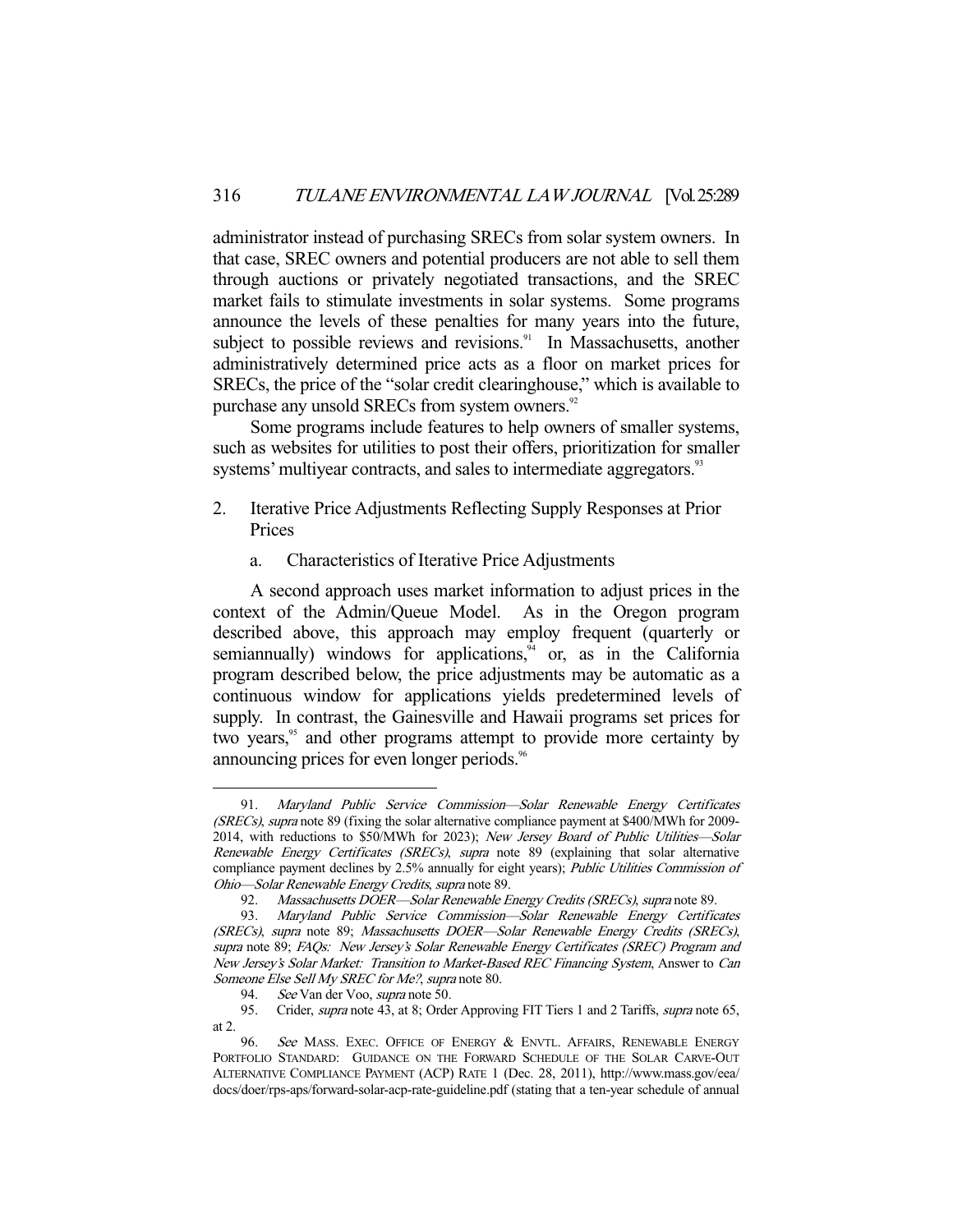For each application window or quantity of supply in the iterative approach, the administrator announces a price and uses a queue to reflect the total applications submitted at that price. In contrast, closing the window when the quantity has been met on a first-come, first-served basis, as in the early versions of the Vermont program, provides less information about the supply curve. $\frac{97}{15}$  If the quantity bid exceeds the quantity allocated at a given price, the administrator may use the size of the queue to determine whether to reduce the price by a small or significant amount. Conversely, if the quantity bid falls short of the quantity allocated at a given price, the administrator may use the amount bid to determine whether to raise the price by a small or significant amount. In this way, the approach uses market responses at a series of prices to discover prices which are more likely to equate supply and demand in the future. The downward price adjustments also reduce the cost of the program to utility ratepayers.

 Unlike an auction, this approach does not necessarily produce market-clearing prices at any particular time. Rather, it uses market information and an adjustment process to converge on prices for future allocations, which are more likely than the preceding prices to reduce queues or inadequate supply. The recent Oregon experience shows that the administrator's judgments that go into tuning the adjustment process are difficult and sensitive; some adjustments in response to large past queues resulted again in large queues, whereas another adjustment in response to a large past queue led to substantial undersupply.<sup>98</sup> Furthermore, when market conditions are changing rapidly, the market information used in the adjustment process may be outdated. This is likely to be true of utility procurements from rooftop solar systems in light of changes in technologies; economies of scale; revisions in taxes, grants, financing and other cost factors; and evolving nonmonetary values placed on having rooftop systems by various building owners.

 On the other hand, the iterative approach may be more attractive to some legislatures and regulators than auctions. Some states may like the control by the administrator in the iterative approach, including its ability to form an orderly sequence of prices and to assess market conditions. In contrast, a series of auctions may produce a sequence of prices that

rates for solar payments "will provide the necessary market certainty needed for the Solar-Carve Out to work optimally"); New Jersey Board of Public Utilities-Solar Renewable Energy Certificates (SRECs), supra note 89 (eight-year rate schedule); Maryland Public Service Commission—Solar Renewable Energy Certificates (SRECs), supra note 89 (six-year rate schedule).

<sup>97.</sup> HILL, *supra* note 44, at 2.

 <sup>98.</sup> See Van der Voo, supra note 50.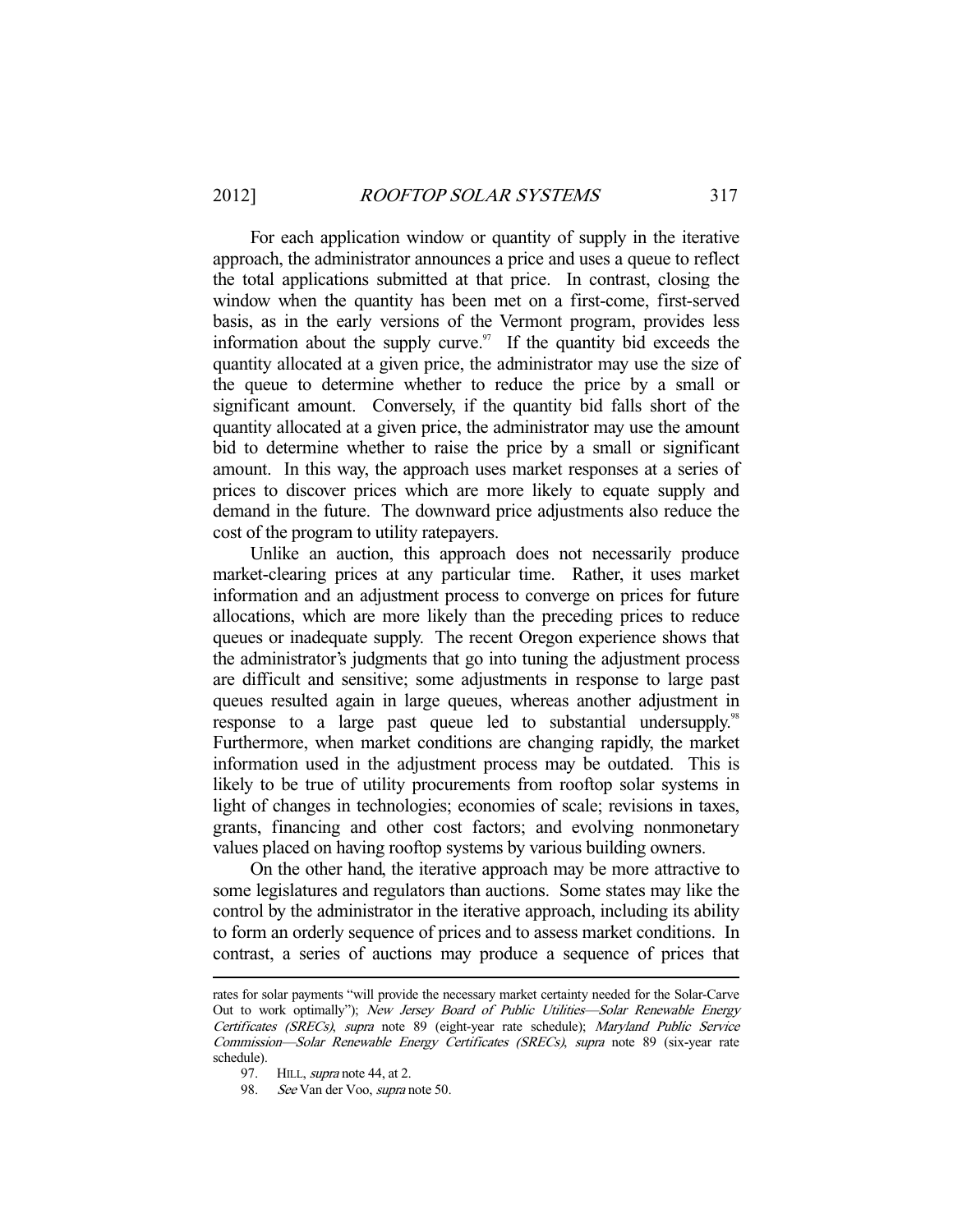would be difficult to forecast. Also, some programs may view the administrators' announcement of prices as more transparent to smaller bidders.

b. Iterative Price Adjustment Mechanisms in California, Michigan, and Germany

 In addition to the Oregon experience described above, the California Solar Initiative uses volume-based, predetermined price adjustments. California divided the program's total, multiyear budget of SREC purchases into ten steps.<sup>99</sup> Each step had a lower payment per MW and larger MW target than the preceding step. When applications filled the MW target of one step, the automatic trigger decreased the incentive payment for subsequently-filed applications. The direction of price adjustments corresponded to the expectation that system costs would decline with higher program volume over time, as technologies improved and economies of scale occurred. Additionally, the higher prices in the early steps were reasonable from the perspective that suppliers at those stages were more reluctant to undertake investments in unfamiliar solar systems and less likely to know about and file applications in an emerging program. Applying ten steps provided for generally gradual adjustments. Nevertheless, the regulators set triggers that were not market-based in terms of the target quantities and prices for each step. To illustrate, going from step six to step seven reduced the residential incentive payment from \$1.10 per watt to \$0.65 per watt.<sup>100</sup> Would that adjustment be too large to continue stimulating investments in residential solar systems? The mechanism did not provide for a partial reversal of the price change even if the market demonstrated that the incentive payment had been cut too much to overcome the economic challenge facing rooftop solar.

 The program for Consumers Energy of Michigan also involved volume-based price adjustments to its feed-in tariff.<sup>101</sup> The pilot version of this utility's Experimental Advanced Renewable Program began in 2009 with a residential rate of  $$0.650/kWh$ .<sup>102</sup> After the allowed capacity quickly filled at that price, the company offered additional pilot capacity

<sup>99.</sup> CAL. PUB. UTILS. COMM'N, *supra* note 29, at 3-5.

 <sup>100.</sup> Id. at 5 tbl.4.

<sup>101.</sup> See Experimental Advanced Renewable Program AR, CONSUMERS ENERGY (Aug. 19, 2011), http://www.consumersenergy.com/tariffs.nsf/ELECTRIC\_TARIFFS/5284C90103A 97CD6852578F50063A971/\$FILE/elerates.pdf?Open.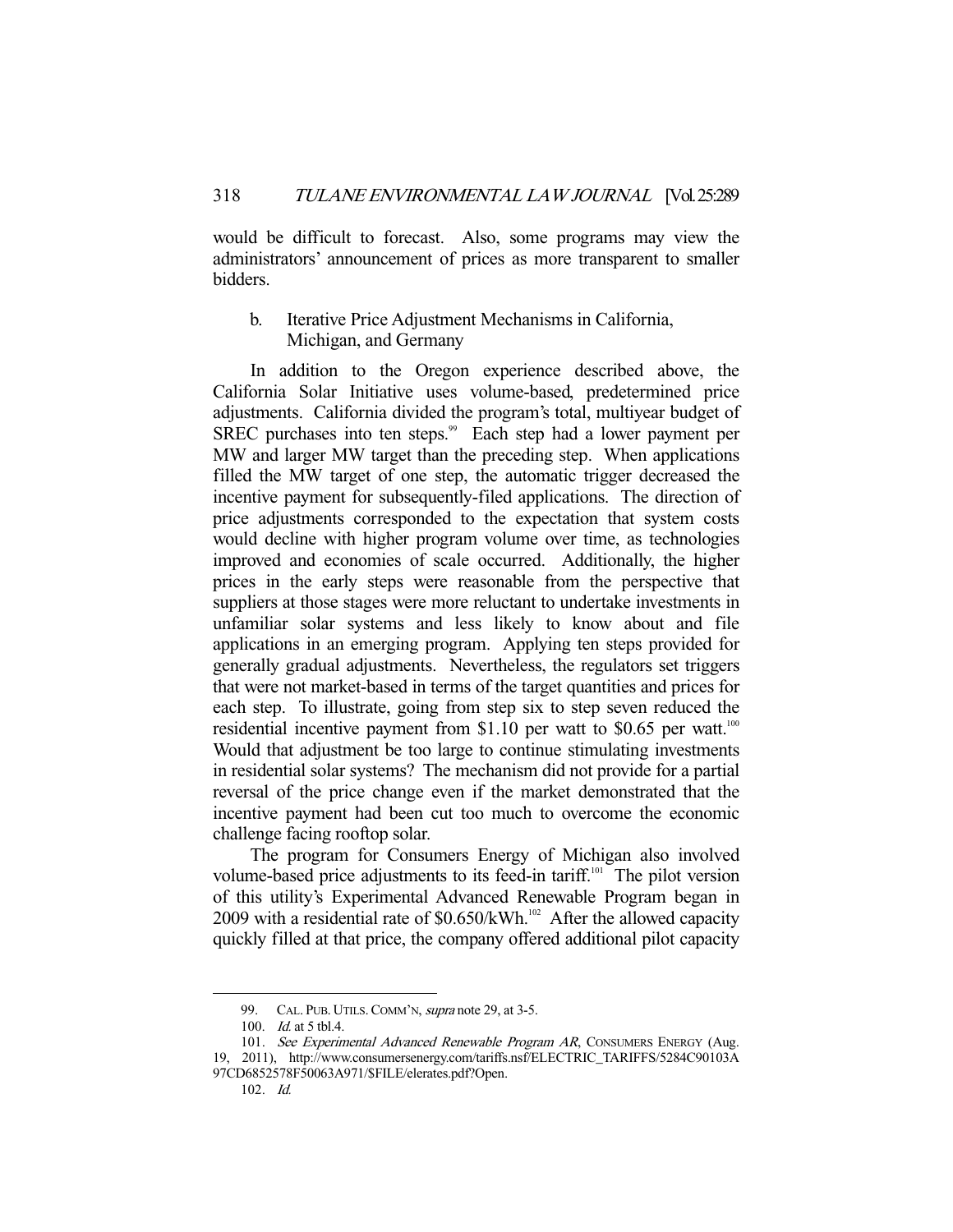at  $$0.525/kWh$  in  $2010.^{103}$  The expanded version of this program announced in 2011 offered 1,500 kW in total for residential systems through quarterly offerings of 125 kW each (another 1,500 kW in total would be available for nonresidential customers, awarded in 250 kW phases every six months).<sup>104</sup> In the first offering, residential contracts were at the rate of  $$0.259/kWh$ <sup>105</sup> Prior to opening for applications, the utility announced the following guidance on price setting: "The rates offered for subsequent residential phases shall be based on the total amount of capacity offered in the applications received for prior residential phases, except that the base rate will not be less than \$0.200/kWh or more than \$0.259/kWh."106 The utility did not provide further information on the formula for adjusting prices to reflect the amount of capacity offered.

 The solar feed-in tariff program in Germany, often viewed as a leading, successful design, also evolved to market-based adjustments to prices.<sup>107</sup> In 2000-2003, Germany offered administratively-determined, cost-based rates and imposed caps on the volume of solar capacity in the program.108 From 2004-2008, the caps on capacity procurements were lifted and prices were announced to drop by  $5\%$  annually.<sup>109</sup> The schedule of annual automatic price decreases was intended to provide transparency to potential investors and to reflect anticipated cost declines through technology changes and economies of scale.

 Starting in 2009, Germany moved to a more flexible adjustment approach reflecting the volume of installations in the preceding year.<sup>110</sup> The program established baseline annual price decreases for 2009-2011 of  $6.5\%$  along with a baseline projection of installation volumes.<sup>111</sup> The formula allowed for price adjustments of 1% around the baseline if the actual volume in the prior year exceeded the baseline projection (leading

 <sup>103.</sup> Id.

 <sup>104.</sup> Michigan: Consumers Energy—Experimental Advanced Renewable Program, DSIRE: DATABASE ST. INCENTIVES FOR RENEWABLES & EFFICIENCY, http://www.dsireusa.org/ incentives/incentive.cfm?Incentive\_Code=MI24F&re=1&ee=1 (last visited Feb. 23, 2012).

 <sup>105.</sup> Id.

 <sup>106.</sup> EARP—Rates, CONSUMERS ENERGY, http://www.consumersenergy.com/content. aspx?id=4841 (last visited Mar. 13, 2012).

 <sup>107.</sup> DEUTSCHE BANK GRP., THE GERMAN FEED-IN TARIFF FOR PV: MANAGING VOLUME SUCCESS WITH PRICE RESPONSE 15-18 (May 23, 2011), https://www.dbadvisors.com/content/\_ media/DBCCA\_German\_FIT\_for\_PV\_0511.pdf.

<sup>108.</sup> *Id.* at 13, 15-16.

 <sup>109.</sup> Id. at 13, 16.

 <sup>110.</sup> Id.

<sup>111.</sup> *Id.* at 16.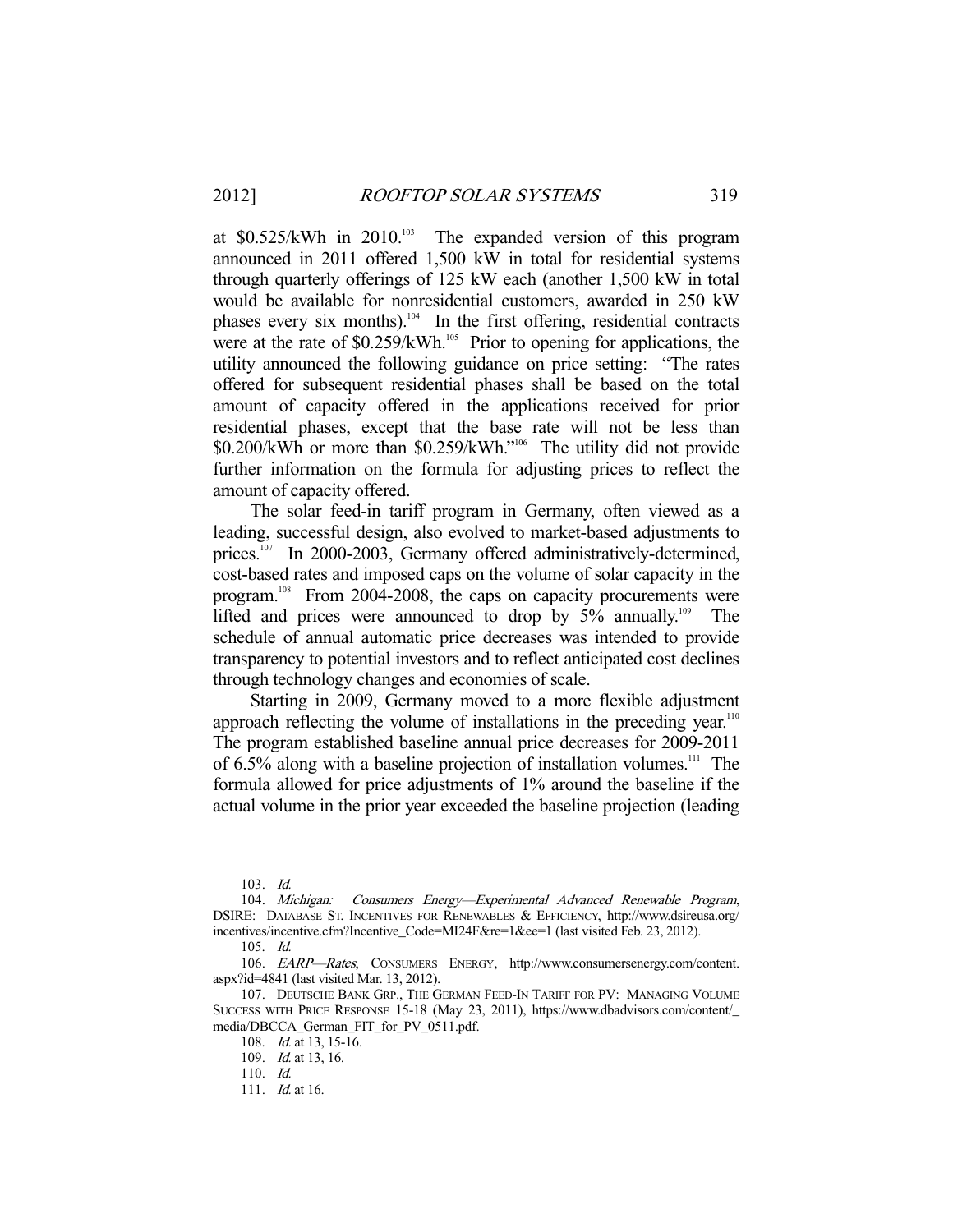to a downward price adjustment) or fell below the baseline (leading to an upward price adjustment).<sup>112</sup>

 In light of the rapid growth in installations and falling solar module costs, the German government made further price reductions and adopted more market-based pricing formulae. A law passed in July 2010 immediately decreased rates for rooftop systems by 13%; going forward, each gigawatt of solar capacity installed in a year above the baseline projection would result for 2011 in an additional 1% price decrease (up to a maximum price decrease of 13%), and for 2012 in an additional 3% price decrease (up to a maximum of  $21\%$ ).<sup>113</sup> The formulae provided similar upward price adjustments if installation volumes fell below the projected baseline.<sup>114</sup> The formulae were revised again in February 2011, allowing for price adjustments ranging from 1.5% to 24% and reflecting the volumes of past installations. $115$ 

 The German experience demonstrates two key points about developing prices for utility procurements from rooftop systems. First, administrative determinations of prices, even after several years of experience in a country, are unlikely to yield the targeted response from potential suppliers in light of changing solar module costs, other market conditions, and nonmonetary factors. The impact on utility ratepayers of announcing prices that are above the level needed to stimulate the targeted level of supply can be limited by imposing a cap on utility procurements. Market-based price adjustments can be helpful in revising administratively-announced prices to control program costs and efficiently distribute contracts to potential suppliers. Second, an iterative, volume-based approach to price adjustments is workable, but the revised prices may still significantly vary from the levels that would yield the targeted installations. Cost and other supply conditions are moving rapidly for rooftop solar systems, adding substantial uncertainties to projections of volumes and formulae for price adjustments.

## 3. Offering a Few Prices Simultaneously

 A third version of market-based pricing involves a relatively minor revision to the Admin/Queue Model. Instead of announcing a single price for all applications (take it or leave it), the administrator could provide a few price options for selection by the applicants.

 <sup>112.</sup> Id.

 <sup>113.</sup> Id. at 17.

 <sup>114.</sup> Id.

 <sup>115.</sup> Id.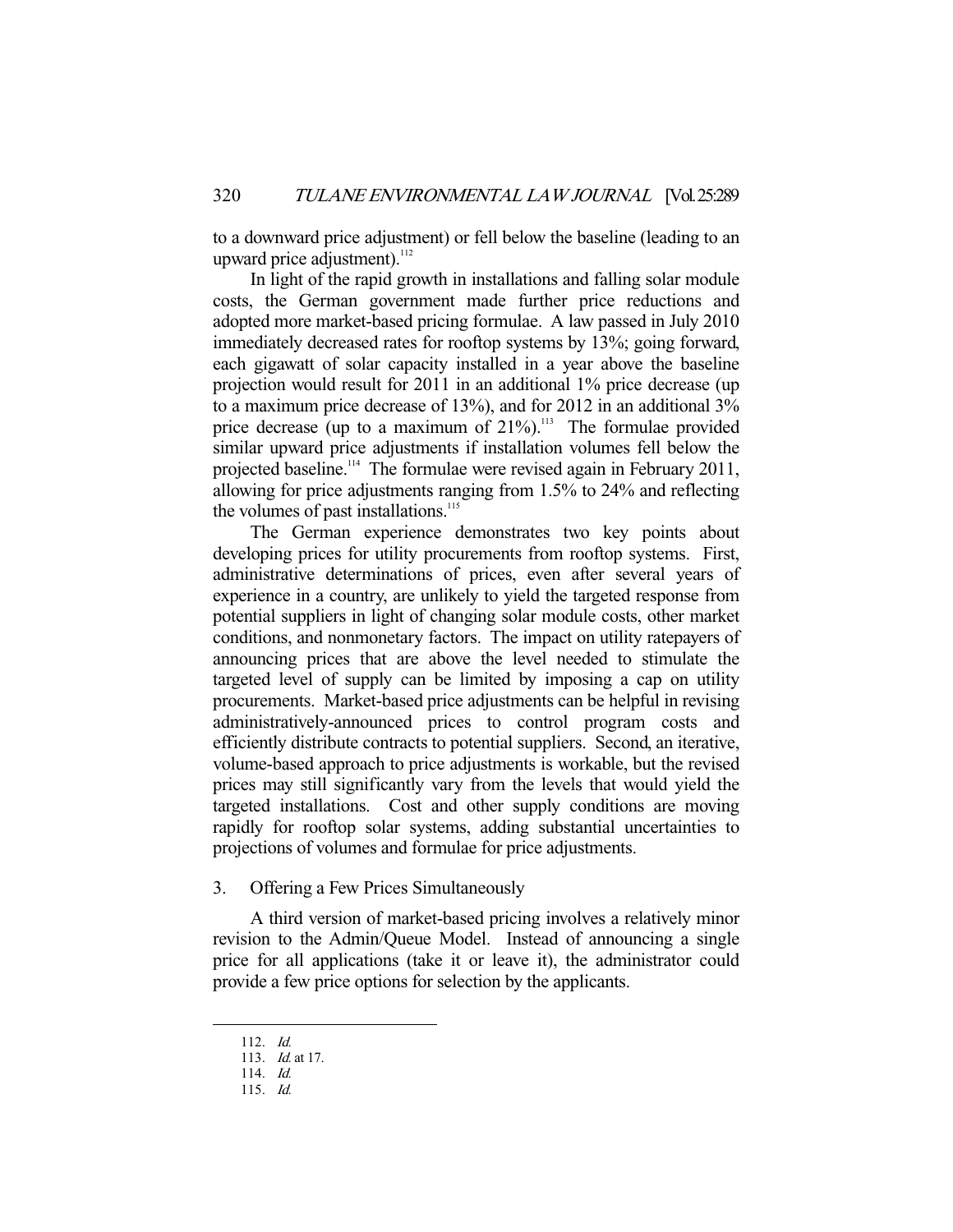For example, the administrator's cost analysis might develop a price of ten units. A solicitation of applications at this price pursuant to the standard Admin/Queue Model would be subject to substantial uncertainty about whether applicants would respond to this price with large oversupply or undersupply. A revised approach might give applicants the option of selecting a price of nine, ten, or eleven units. Choosing the lowest price would increase an applicant's likelihood of selection. On the other, a potential applicant may be unwilling to invest in a system at a price at or below ten; having the option to apply at eleven gives that building owner the possibility of winning a contract at a price that would induce him or her to invest in the system. The market would then respond with quantities at these three price levels. If the quantity can be filled at nine, then the ratepayers would pay less than the administrator estimated and building owners requiring the lowest subsidy would be selected to install the systems. If the quantity allocated cannot be filled at nine or ten but receives some applications at eleven, then the program would come closer to satisfying the targeted quantity at a cost to ratepayers that is constrained.

 The applicants would see this approach as a simplified, limited auction. The legislatures and regulators may be attracted to the greater control asserted by the administrator, and ratepayers may save money.

#### V. CONCLUSION

 Solar energy produced by rooftop systems offers many attractions for public policy. Benefits from rooftop solar systems occur from the perspectives of public health, global climate sustainability, other environmental concerns, national energy independence, reliability of electricity supplies, local jobs, and lower costs of future energy. However, public policymakers who recognize the attractions of rooftop solar systems confront the fundamental economic challenge that, in the absence of government programs, most potential owners currently see more costs than benefits.

 Moreover, policymakers face difficulties in developing programs which stimulate the targeted quantity and distribution of rooftop solar investments at the least cost to taxpayers and utility ratepayers. Unnecessary costs for the programs threaten their continuity and size. In particular, administrators trying to set prices for utility procurements from rooftop systems through feed-in tariffs, SRECs, or other incentives need to estimate many factors going far beyond a straightforward cost accounting. The willingness of building owners to invest in rooftop systems is largely unknown in any area and changing over time. Also,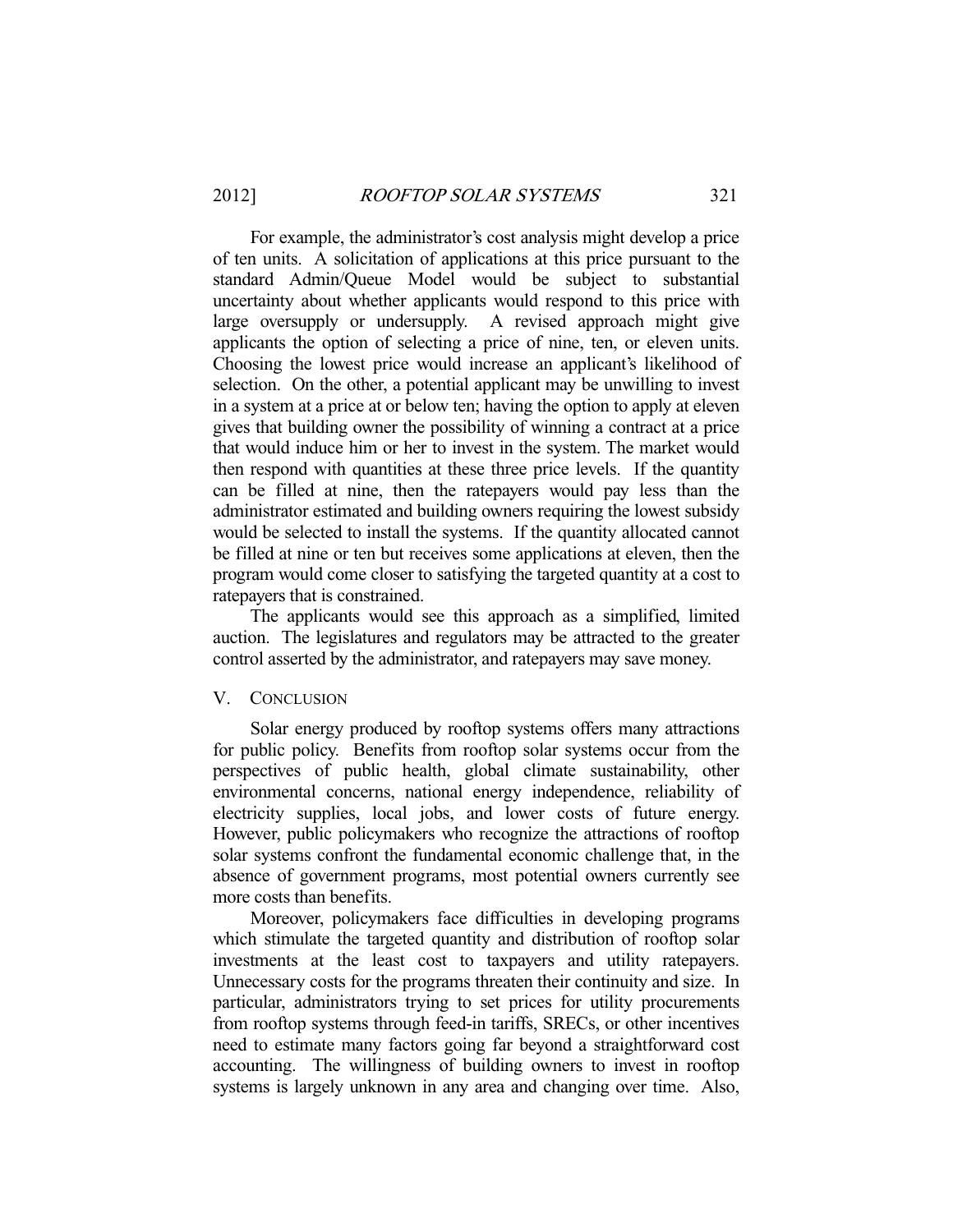solar costs and other relevant factors move rapidly. Despite multiyear regulatory proceedings, utilities' models, consultants' reports, and analyses submitted to regulators by solar system installers, the administrators' prices have in several programs resulted in major oversupply or undersupply responses from potential owners.

 These programs should focus on market-based determinations of prices for feed-in tariffs and SRECs. Three market-based mechanisms are reverse auctions, iterative price adjustments reflecting supply responses to prior prices, and offering a few prices simultaneously. Administrators can still exercise controls over the upper and lower bounds on prices, and should review the program design at regular intervals. Through market-based pricing, the programs can develop more cost-effective, sustainable approaches to stimulating rooftop solar investments.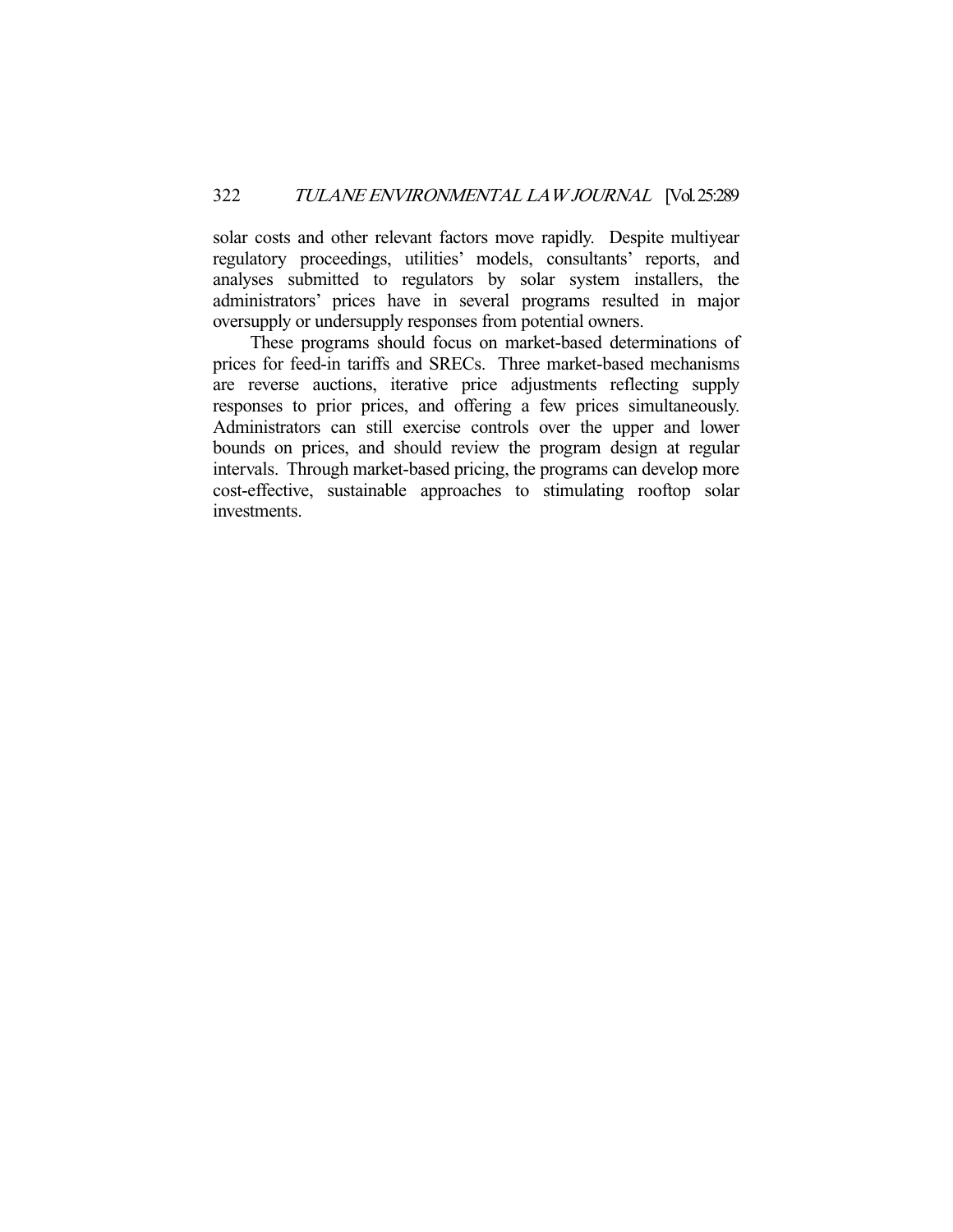# **APPENDIX** DECLINE OF COST-BASED DETERMINATIONS OF MONOPOLY PUBLIC UTILITY RATES

 During most of the twentieth century, government regulators applied a cost-based approach to determining just and reasonable rates for monopoly public utilities.<sup>116</sup> The classic statement of the rate-setting task in the context of a utility offering a single service is: $117$ 

$$
P = [E + (B * Y)] / D
$$

- $P =$  price of regulated service
- $E =$  utility's operating expenses that were reasonably incurred
- $B =$  utility's rate base (capital investment in plant and other assets) that was reasonably incurred
- Y = utility's rate of return (cost of capital), reflecting a reasonable capital structure, cost of debt and cost of equity
- $D =$  demand for regulated service

Even for a single-product utility, this equation is deceptively simple. Of course, most utilities offer multiple services at differing rates, raising additional complications in terms of cost allocations, cross-elasticities of demand, and other factors. Many months of administrative hearings and filings were required typically to set a cost-based rate of a single utility, involving complex, contested testimony on accounting practices, finance, engineering, operations, marketing, economic forecasting, and other disciplines.

 Some conceptual and practical shortcomings of cost-based rate regulation are:<sup>118</sup>

• Regulators have great difficulty in determining whether a portion of the utility's expenses or rate base is not reasonably incurred. As long as a regulated firm is allowed to recover its expenses through rates, it has no incentive to take innovative actions to raise its operating efficiency and reduce its expenses. Worse yet, when a

 <sup>116.</sup> See generally Smyth v. Ames, 169 U.S. 466 (1898); Bluefield Waterworks & Improvement Co. v. Pub. Serv. Comm'n of W. Va., 262 U.S. 679 (1923); Fed. Power Comm'n v. Hope Natural Gas Co., 320 U.S. 591 (1944); Fed. Power Comm'n v. Natural Gas Pipeline Co. of Am., 315 U.S. 575 (1942); Duquesne Light Co. v. Barasch, 488 U.S. 299 (1989); BOSSELMAN, supra note 16, at 51-116; JAMES C. BONBRIGHT ET AL., PRINCIPLES OF PUBLIC UTILITY RATES (1988); W. KIP VISCUSI ET AL., ECONOMICS OF REGULATION AND ANTITRUST (4th ed. 2005); ALFRED E. KAHN, THE ECONOMICS OF REGULATION: PRINCIPLES AND INSTITUTIONS 25-54 (1988); STEPHEN BREYER, REGULATION AND ITS REFORM (1982).

<sup>117.</sup> BOSSELMAN, *supra* note 16, at 65.

<sup>118.</sup> Id. at 65-101; BREYER, supra note 116, at 36-70; Warren G. Lavey, Innovative Telecommunications Services and the Benefit of the Doubt, 27 CAL.W.L.REV. 51, 58-60 (1990).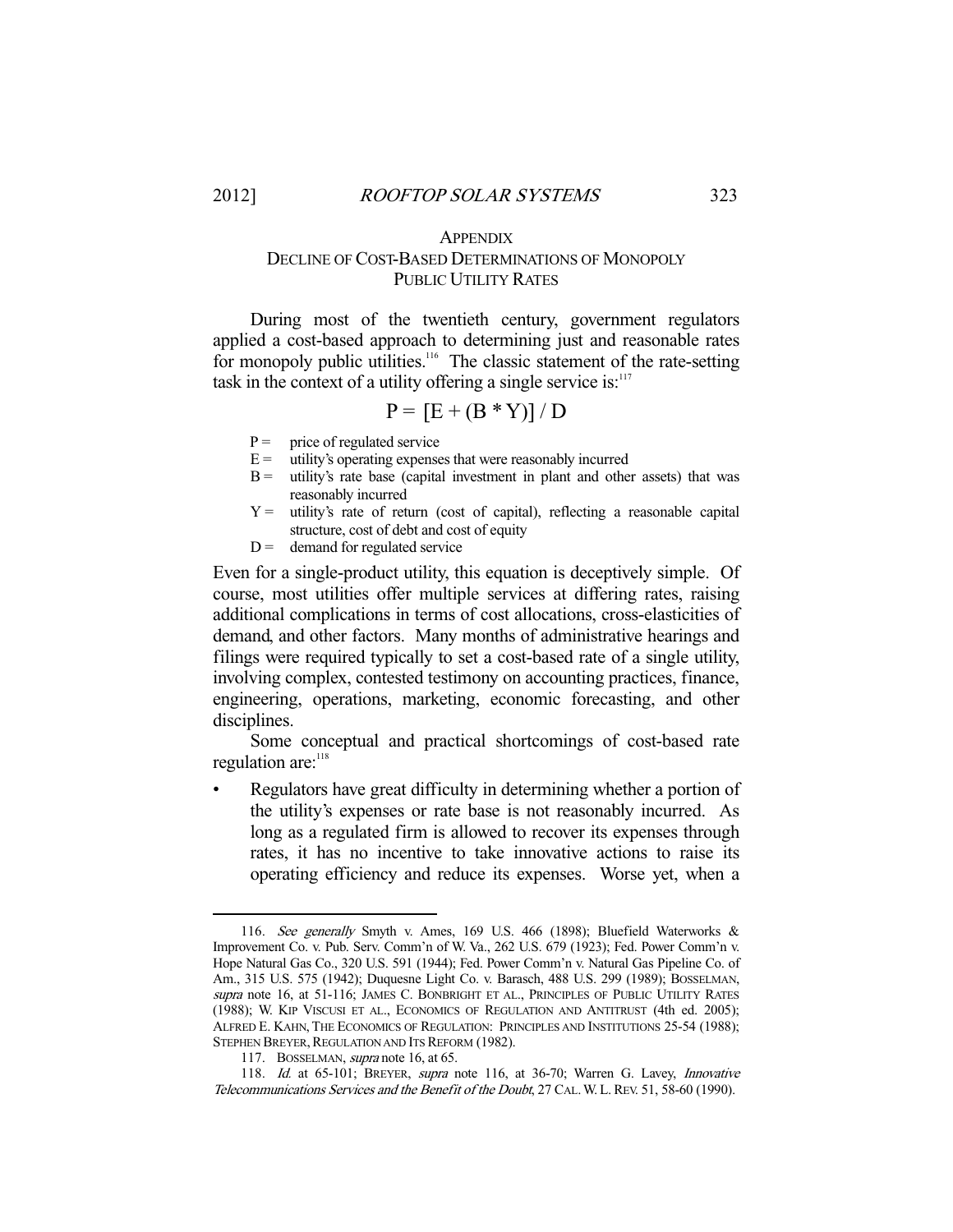regulated firm is allowed to earn a return that exceeds its current cost of capital, it has a strong incentive to expand its rate base, including inefficient investments. While regulators can use benchmarks, like the past performance of that utility or measures of "comparable" firms, such comparisons are limited by technology changes, differences in operations across service areas, differences in size of utilities and the age of their equipment, etc.

- Regulators need to determine a reasonable cost of capital for the utility, which may be applied for many years amidst fluctuations in the broad corporate debt and equity markets as well as changing risks in the particular utility's service area. Again, it may be difficult to identify "comparable" firms and to apply that information in determining a reasonable capital structure, cost of debt and cost of equity.
- The timing of regulatory cost analyses is out of synch with the marketplace. While the rates are forward-looking (apply to services provided after the end of the rate case), the analysis of expenses and rate base usually uses a historic test year. As the months of administrative proceedings grind on, that test year has declining relevance to a future, changing marketplace. Regulators are poorly positioned to determine the reasonableness of the parties' attempts to adjust historic financials for expected future developments. Additionally, the lag in regulatory decisions impedes the ability of the utility to adjust its offerings and rates to changing market conditions.
- Forecasting future demand for a regulated service is difficult. The challenge is particularly great for an innovative offering in the context of a changing marketplace. The regulators are forced to apply estimates of price elasticity of demand (the sensitivity of the amount purchased to small changes in price) that often are not based on relevant market experience.
- Cost-based rate regulation requires high expenditures of resources by regulators, utilities, and other interested parties. In addition to the rate case proceedings, this form of rate regulation entails ongoing accounting practices and reports. Audits by regulators or their agents are costly and often do not coincide with ordinary corporate financial reporting categories and timing.

 In the last decades of the twentieth century, legislatures and regulators moved the process of utility rate regulation away from administrative determinations of costs. Instead, the new models rely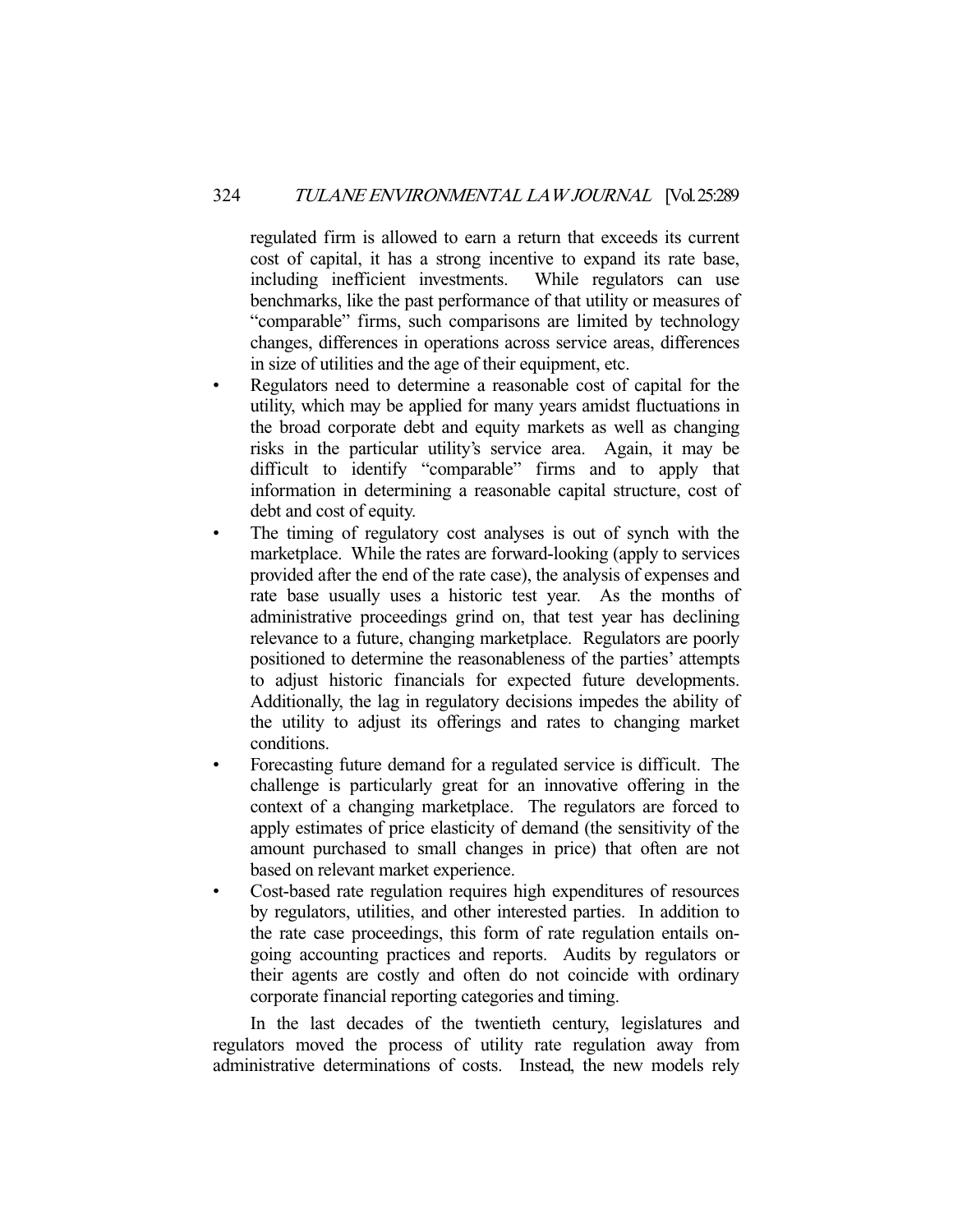greatly on market-based mechanisms to promote lower rates, efficient utility operations and financing, and innovative offerings as well as savings in administrative expenses. A few of the market-based mechanisms to replace administrative determinations of cost-based rates  $are:$ <sup>119</sup>

- Increasing the scope of services subject to competition instead of monopoly. Allowing competition to set prices instead of administrative determinations. Interconnecting the new production and distribution systems with the monopolists' plant and operations.
- Applying price caps for regulated rates. By breaking the link between a utility's costs and its regulated rates, the new model increases incentives for efficient operations by the utility. The price caps are based on broad indicators (such as economy-wide inflation and industry-wide productivity gains). The utility is allowed to set rates below the caps, and to keep all or more of its earnings (without having to refund all earnings in excess of its estimated cost of capital).
- Auctions among potential providers of a service.<sup>120</sup> Instead of determining the cost of providing a service in an area, the regulators conduct an auction and award payments to the winner (the entity bidding to take the lowest payment from a regulatory fund or charge the lowest price to customers in providing the service).

 <sup>119.</sup> See BOSSELMAN, supra note 16, at 101-09, 489-542, 613-721; see also Andrej Juris, Development of Competitive Natural Gas Markets in the United States, PUB. POL'Y FOR PRIVATE SECTOR, Apr. 1998, Note No. 141, at 1, http://siteresources.worldbank.org/EXTFINANCIAL SECTOR/Resources/282884-1303327122200/141juris.pdf; Status of Natural Gas Residential Choice Programs by State as of December 2009, U.S. ENERGY INFO. ADMIN. (May 17, 2010), http://www.eia.gov/oil\_gas/natural\_gas/restructure/restructure.html; State v. Pub. Util. Comm'n, 344 S.W.3d 349 (Tex. 2011) (restructuring Texas electric power industry and regulation to full competition, using power capacity auctions); Jeffrey H. Rohlfs, Regulating Telecommunications: Lessons from U.S. Price Cap Experience, PUB. POL'Y FOR PRIVATE SECTOR, Jan. 1996, Note No. 65, at 1, http://rru.worldbank.org/documents/publicpolicyjournal/065rohlfs.pdf; W.M. WARWICK, A PRIMER ON ELECTRIC UTILITIES, DEREGULATION, AND RESTRUCTURING OF U.S. ELECTRICITY MARKETS (May 2002), http://www1.eere.energy.gov/femp/pdfs/primer.pdf; 1 G.A. COMNES ET AL., PERFORMANCE-BASED RATEMAKING FOR ELECTRIC UTILITIES: REVIEW OF PLANS AND ANALYSIS OF ECONOMIC AND RESOURCE-PLANNING ISSUES (Nov. 1995), http://eetd.lbl.gov/ ea/ems/reports/37577.pdf.

<sup>120.</sup> See Decision Adopting the Renewable Auction Mechanism, *supra* note 77, at 11-20. See generally ILL. POWER AGENCY, 2012 POWER PROCUREMENT PLAN (Sept. 2011), http://www2.illinois.gov/ipa/Documents/IPA\_2012\_Procurement\_Plan\_Conforming\_to\_ICC\_Or der\_in\_DKT\_11-0660.pdf; Report and Order and Further Notice of Proposed Rulemaking, In re Connect Am. Fund, FCC 11-161, at 11 (Nov. 18, 2011), available at http://transition. fcc.gov/Daily\_Releases/Daily\_Business/2012/db0206/FCC-11-161A1.pdf.